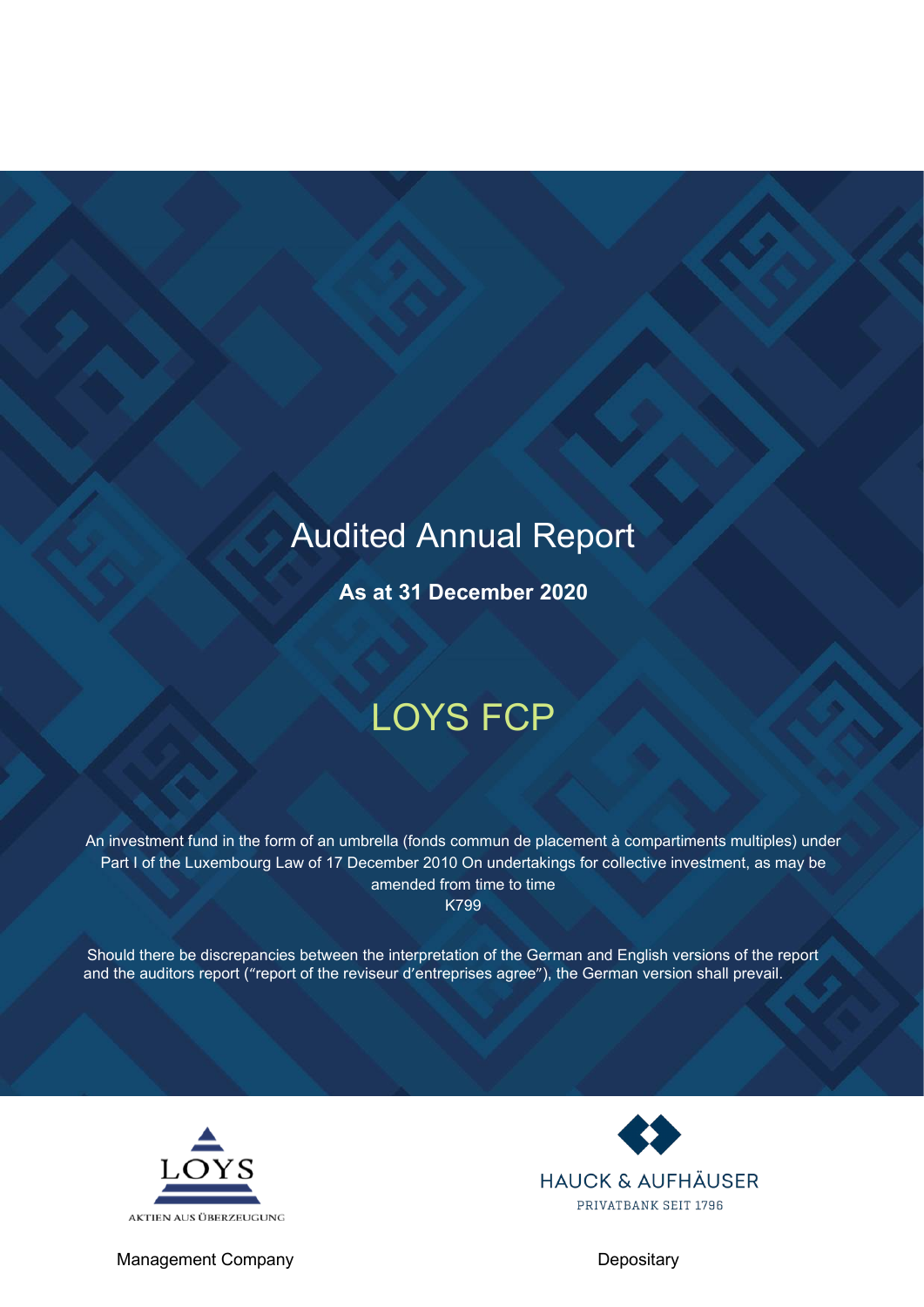#### Foreword

#### **Ladies and Gentlemen,**

This report provides you with comprehensive information on the performance of the LOYS FCP investment fund and its sub funds LOYS FCP - LOYS GLOBAL L/S and LOYS FCP - LOYS Premium Dividende.

The Investment Fund is a fund of securities and other assets established under Luxembourg law as an umbrella fund with the possibility of launching various subfunds in the form of a mutual fund (fonds commun de placement à compartiments multiples). It was established in accordance with Part I of the Luxembourg Law of 17 December 2010 on Undertakings for Collective Investment, as amended ('Law of 2010') and meets the requirements of the amended Directive of the Council of the European Communities No. 2009/65/EC of 13 July 2009, as last amended by Directive 2014/91/EU of the European Parliament and the Council of 23 July 2014 ('Directive 2009/65/EC').

The Sub Fund LOYS Premium Dividende was established on 18 December 2019.

Shares in this subfund were first issued on the following dates:

2 January 2020 (Unit Class P and Unit Class I), 13 January 2020 (Unit Class PT), 20 March 2020 (Unit Class ITN)

With effect from 1 January 2021, the merger of LOYS Europa - LOYS Aktien Europa (Compartment being acquired) with a newly created empty fund shell LOYS FCP - LOYS Aktien Europa (Compartment being acquired) took place for cost reasons in line with the current legal and regulatory requirements. This was a 1: 1 merger, maintaining the International Securities Identification Number (ISIN), the Securities Identification Number (WKN) and historical performance.

With effect from 1 January 2021, the sub fund LOYS FCP - LOYS Premium Deutschland was incorporated.

Subscriptions can only be made on the basis of the current sales prospectus or the Key Investor Information Document, together with the subscription application form, the latest annual report and, if applicable, the latest semi annual report.

We would also like to point out that changes to the Contractual Terms of the Investment Fund and other key investor information are announced to the unit holders on the Internet at www.LOYS.lu. Here you will also find current fund prices and facts about your funds.

The report covers the period from 1 January 2020 to 31 December 2020.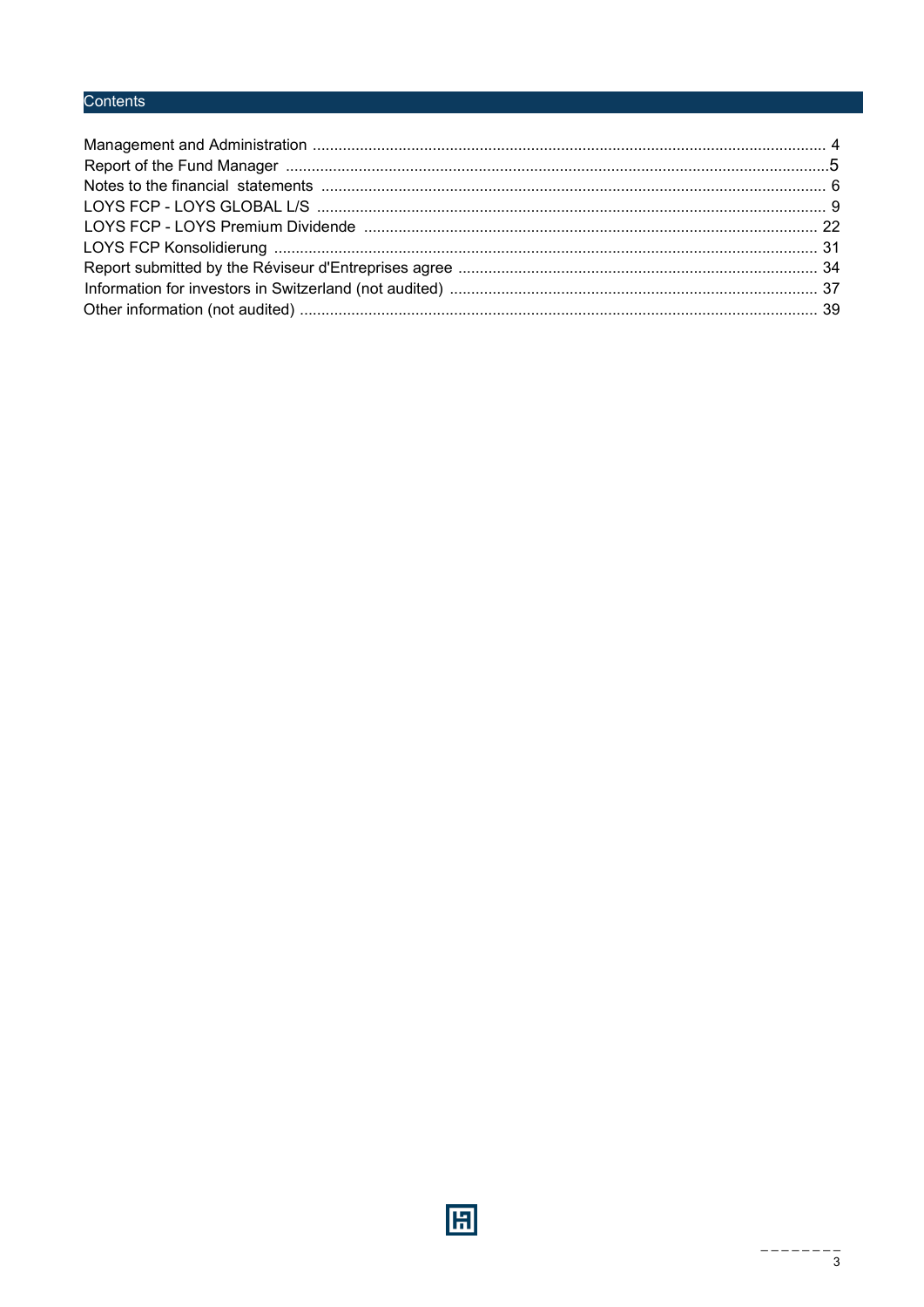## **Management and Administration**

#### <span id="page-3-0"></span>Management Company

#### **LOYS Investment S.A.**

R.C.S. Luxembourg B207585 1c, rue Gabriel Lippmann, 5365 Munsbach, Luxembourg Subscribed capital at December 2020: EUR 500,000

#### Supervisory Board

#### **Chairman**

**Dr. Christoph Bruns** Management Board of LOYS AG

#### **Members**

**Frank Trzewik** Management Board of LOYS AG

**Achim Welschoff** Board of Directors of Hauck & Aufhäuser Fund Services S.A.

**Marc Kriegsmann** Niederlassungsleiter of Hauck & Aufhäuser Privatbankiers AG, Niederlassung Luxemburg

#### Management Board

**Dr. Heiko de Vries**

**Christian Klein**

**Marco Dietzen**

#### Central Administration Agent

**Hauck & Aufhäuser Fund Services S.A.** 1c, rue Gabriel Lippmann, 5365 Munsbach, Luxembourg

#### **Depositary**

**Hauck & Aufhäuser Privatbankiers AG, Niederlassung Luxemburg** 1c, rue Gabriel Lippmann, 5365 Munsbach, Luxembourg

#### Paying, Distribution and Information Agents

#### *Grand Duchy of Luxembourg*

**Hauck & Aufhäuser Privatbankiers AG, Niederlassung Luxemburg** 1c, rue Gabriel Lippmann, 5365 Munsbach, Luxembourg

#### *Federal Republic of Germany*

**Paying and Information Agent Germany: Hauck & Aufhäuser Privatbankiers AG** Kaiserstrasse 24, 60311 Frankfurt am Main, Germany

**Distributor Germany: LOYS AG** Stau 142, 26122 Oldenburg, Germany

#### *Republic of Austria*

**Paying and Information Agent Austria: Erste Bank der österreichischen Sparkassen AG** Am Belvedere 1, 1100 Vienna

#### *Switzerland*

Paying Agent in Switzerland **Frankfurter Bankgesellschaft (Schweiz) AG** Börsenstrasse 16, 8022 Zurich, Switzerland

Representative in Switzerland **ACOLIN Fund Services AG** Leutschenbachstraße 50, 8050 Zurich, Switzerland

### Fund manager

**LOYS AG** Stau 142, 26122 Oldenburg, Germany

#### **Statutory Auditor**

**KPMG Luxembourg, Société coopérative** Cabinet de révision agréé 39, Avenue John F. Kennedy, 1855 Luxembourg

#### Registrar and Transfer Agent

**Hauck & Aufhäuser Fund Services S.A.** 1C, rue Gabriel Lippmann, 5365 Munsbach, Luxembourg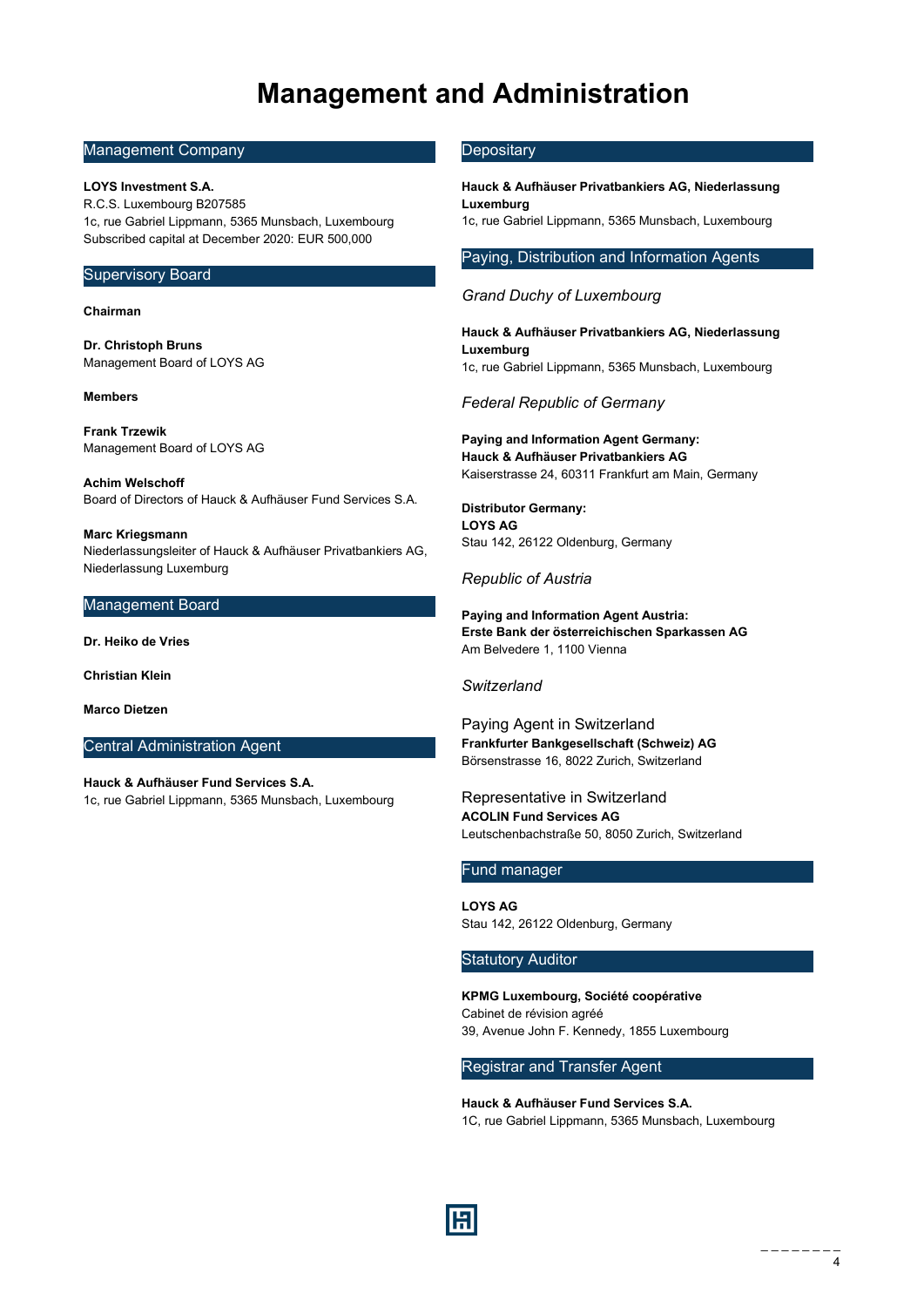## **Report of the Fund Manager**

#### **Review**

The 2020 stock market year ended as it had begun, with a friendly mood. But the period between the beginning and the end really had it in itself. A virus epidemic that originated in China rapidly spread to the pandemic, causing an economic slump and stock market crash. The removal of Donald Trump probably goes to the COVID 19 account. The same may be true of the last minute Brexit trade treaty. After all, a reminder that Britain's participation in the European Union was a trade fair alliance from the outset.

#### **Development**

But who would have thought that in such a crisis year many stock exchanges would go on record hunting? The major countries in particular posted gains in 2020. In fact, China, Japan and the US posted strong premiums. The bird was shot down by the technology elastic Nasdaq index, rising by no less than 43%. Behind this is China's CSI 300 index, which grew by over 27%. The Japanese Nikkei index followed suit, gaining a good 16%. Admittedly, the antiquated weighting formula of the Nikkei overstates the positive development. The more modern TOPIX Index gained just under 5%. Less pleasing was seen in Hong Kong and Singapore, where leading equity indices posted losses. European equity indices are also showing a weaker trajectory, with the German DAX stock index making a positive showing. The UK, France, Spain and Italy sometimes reported significant falls. Overall, the stock market year is extremely heterogeneous. Among sectors, technology stocks were positive while energy stocks, airlines, catering and tourism stocks were among the losers.

It went wild at the energy exchanges. The possible temporary fluctuations on the stock markets were seen in the futures market for crude oil, where negative prices for black gold were called for a short time in March. On balance, North Sea Brent lost a good fifth of its value over the year. The situation was quite different for natural gas, whose share as a primary energy source has tended to grow for years. With strong fluctuations, natural gas rose strongly, especially in Europe. Consumers will feel this in winter. Overall, however, commodity markets were amazingly robust, in principle related to the rapid recovery of China's economy. Metals in particular were able to make a positive showing.

Some commentators point to an emancipation of stock market prices from the macroeconomic path. However, bearing in mind the ultra expansionary monetary policy of the central banks, the positive price developments in real assets are quite understandable, although they may appear excessive in individual cases. This trend can also be seen in house price developments. Experts talk about asset value inflation in this context. For the sake of completeness, however, it should be noted that government bonds were again able to show positive performance. This market has been in a perma bull market for more than three decades. Default risks on government bonds have now disappeared from the trading vocabulary. There is no doubt that ahistorical development originates in the great financial crisis.

The share classes of the two sub funds LOYS Global L/S and LOYS Premium Dividende achieved the following performances during the financial year:

| LOYS FCP - LOYS GLOBAL L/S P (1 January 2020 to 31 December 2020)          | 2.08%    |
|----------------------------------------------------------------------------|----------|
| LOYS FCP - LOYS GLOBAL L/S I (1 January 2020 to 31 December 2020)          | 2.80%    |
| LOYS FCP - LOYS GLOBAL L/S IAN (1 January 2020 to 31 December 2020)        | 2.30%    |
| LOYS FCP - LOYS GLOBAL L/S ITN (1 January 2020 to 31 December 2020)        | 2.56%    |
| LOYS FCP - LOYS Premium Dividende P (2 January 2020 to 31 December 2020)   | $-1.62%$ |
| LOYS FCP - LOYS Premium Dividende PT (13 January 2020 to 31 December 2020) | $-0.24%$ |
| LOYS FCP - LOYS Premium Dividende I (2 January 2020 to 31 December 2020)   | $-1.44%$ |
| LOYS FCP - LOYS Premium Dividende ITN (20 March 2020 to 31 December 2020)  | 59.88%   |
|                                                                            |          |

#### **Outlook**

Overall, the impression is emerging that, once again, the stock exchanges - as they are by their very nature - do not manage without exaggerations to the top as to the bottom. The sensational trajectory of electric car maker Tesla may be the face of such an exaggeration. Californians now have a higher stock market value than all other major automakers combined. More examples from the overpopular technology and hydrogen area could be added.

Notwithstanding these obvious exaggerations, the availability of vaccines against the Corona virus raises hopes of economic normalisation in 2021. Accordingly, there are solid prospects for constructive stock market prices, provided that we stay away from the overpopular stocks.

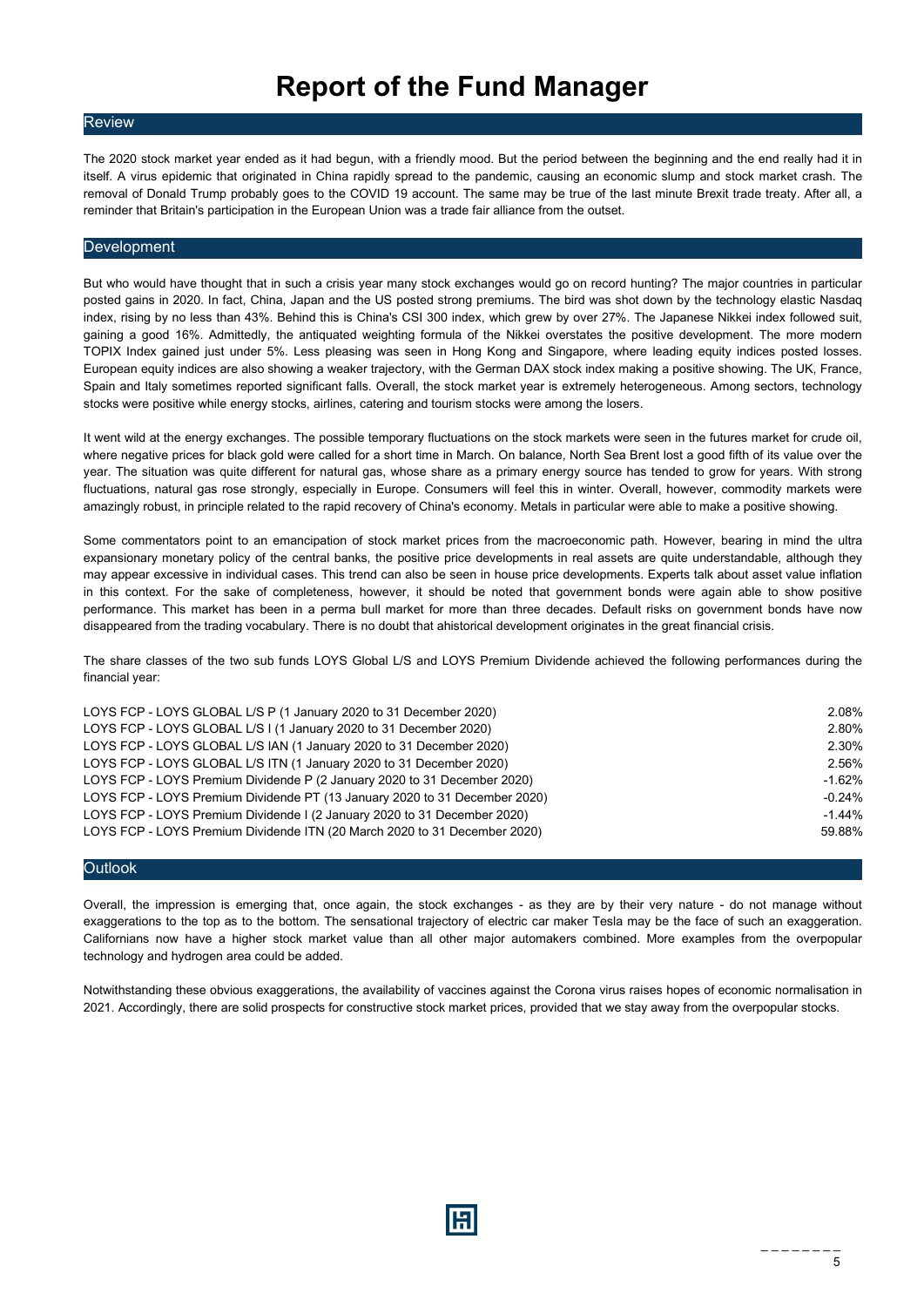#### <span id="page-5-0"></span>Notes to the financial statements

At 31 December 2020

This report has been prepared on a going concern basis in accordance with Luxembourg regulations.

The value of a unit ('Unit Value') is denominated in the currency of the unit class ('Unit Class Currency') as defined in the Sales Prospectus of the respective subfund. It is calculated by the management company or a third party commissioned by it under the supervision of the custodian on each day specified in the sales prospectus ('valuation day'). The Sub Fund and its unit classes are calculated by dividing the Net Sub Fund Assets of the respective unit class by the number of units of this unit class in circulation on the Valuation Day. Insofar as annual and semi annual reports and other financial statistics are required to provide information on the situation of the fund assets of the Fund as a whole pursuant to legal regulations or the provisions of the Management Regulations, this information is provided in euros ('reference currency'), and the assets are converted into the reference currency.

The net assets of the Fund are calculated in accordance with the following principles:

- (A) The target fund units held in the fund are valued at the last unit value determined and available. Redemption price.
- B) The value of cash on hand or bank deposits, certificates of deposit and outstanding receivables, prepaid expenses, cash dividends and declared or accrued and not yet received interest is equal to the respective full amount, unless it is probable that it cannot be paid or received in full, in which case the value is determined including an appropriate discount to obtain the actual value.
- (C) The value of assets that are listed or traded on a stock exchange or other regulated market is determined on the basis of the last available price, unless otherwise provided below.
- D) If an asset is not listed or traded on a stock exchange or other regulated market or if for assets that are listed or traded on a stock exchange or other market as mentioned above the prices in accordance with the regulations in c) do not adequately reflect the actual market value of the corresponding assets, the value of such assets will be determined on the basis of the reasonably foreseeable sales price according to a cautious assessment.
- (E) The liquidation value of futures, forwards or options that are not traded on stock exchanges or other organised markets corresponds to the respective net liquidation value as determined according to the guidelines of the Management Board on a basis applied consistently for all different types of contracts. The liquidation value of futures, forwards or options traded on stock exchanges or other organised markets is calculated on the basis of the most recently available settlement prices of such contracts on the stock exchanges or organised markets on which these futures, forwards or options are traded by the Fund; if a future, forward or option cannot be liquidated on a day for which the net asset value is determined, the basis of valuation for such an agreement is determined in an appropriate and reasonable manner by the Management Board.
- (F) Swaps are valued at their market value. Care is taken to ensure that swap contracts are entered into on normal market terms in the exclusive interest of the Fund.
- (G) Money market instruments may be valued at their respective market value as determined by the management company in good faith and according to generally accepted valuation rules verifiable by auditors.
- (H) All other securities or other assets will be valued at their fair market value as determined in good faith in accordance with a procedure to be issued by the Management Company.
- (I) The pro rata interest attributable to securities is included insofar as these have not been taken into account in the market value (dirty pricing)
- (J) The value of all assets and liabilities not expressed in the sub fund's currency is converted into this currency at the last available exchange rates. If such rates are not available, the exchange rate will be determined in good faith using a procedure established by the Management Board.

The management company can allow other valuation methods at its own discretion if it considers this appropriate in the interest of a more appropriate valuation of an asset of the fund.

If the Management Company is of the opinion that the Unit Value determined on a particular Valuation Day does not reflect the actual value of the Sub Fund's units, or if there have been significant movements on the relevant stock exchanges and/or markets since the Unit Value was determined, the Management Company may decide to update the Unit Value on the same day. In these circumstances, all subscription and redemption requests received for this Valuation Day will be redeemed on the basis of the Unit Value, which has been updated in good faith. The Sub Fund LOYS Premium Dividende was established on 18 December 2019.

Shares in this subfund were first issued on the following dates:

2 January 2020 (Unit Class P and Unit Class I), 13 January 2020 (Unit Class PT), 20 March 2020 (Unit Class ITN)

With effect from 1 January 2021, the merger of LOYS Europa - LOYS Aktien Europa (Compartment being acquired) with a newly created empty fund shell LOYS FCP - LOYS Aktien Europa (Compartment being acquired) took place for cost reasons in line with the current legal and regulatory requirements. This was a 1: 1 merger, maintaining the International Securities Identification Number (ISIN), the Securities Identification Number (WKN) and historical performance.

With effect from 1 January 2021, the sub fund LOYS FCP - LOYS Premium Deutschland was incorporated.

Note on techniques for efficient portfolio management:

No efficient portfolio management techniques were used during the reporting period.

No securities financing transactions and total return swaps were used during the financial year under Regulation (EU) 2015/2365 of the European Parliament and of the Council of 25 November 2015 on the transparency of securities financing transactions and re use and amending Regulation (EU) No 648/2012 ('SFTR'). Therefore, the annual report does not have to contain any information to investors within the meaning of Article 13 of that Regulation.

Additional information on the impact of COVID 19: The medium- to long term economic and social impact of the COVID 19 pandemic can only be inadequately forecast. In the opinion of the Management Company, there are no liquidity problems for the Fund at the time of preparing the

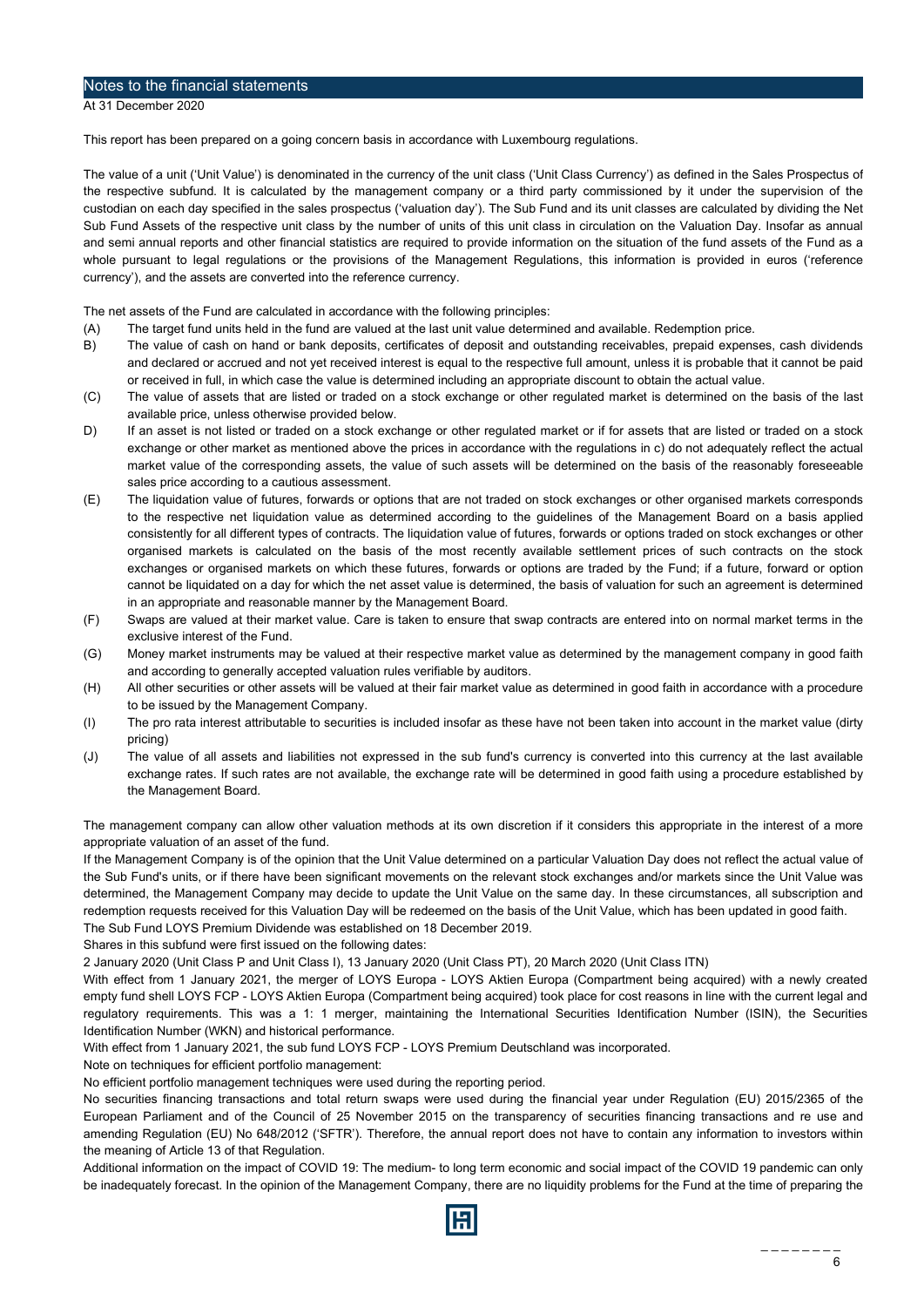annual report. The Management Company continuously monitors the impact on the Fund's unit certificate business. The unit certificate business is properly executed at the time of preparing the annual report.

#### Performance of net fund assets in the reporting period (according to BVI method excl. sales commission)

| LOYS FCP - LOYS GLOBAL L/S P (1 January 2020 to 31 December 2020)          | 2.08%    |
|----------------------------------------------------------------------------|----------|
| LOYS FCP - LOYS GLOBAL L/S I (1 January 2020 to 31 December 2020)          | 2.80%    |
| LOYS FCP - LOYS GLOBAL L/S IAN (1 January 2020 to 31 December 2020)        | 2.30%    |
| LOYS FCP - LOYS GLOBAL L/S ITN (1 January 2020 to 31 December 2020)        | 2.56%    |
| LOYS FCP - LOYS Premium Dividende P (2 January 2020 to 31 December 2020)   | $-1.62%$ |
| LOYS FCP - LOYS Premium Dividende PT (13 January 2020 to 31 December 2020) | $-0.24%$ |
| LOYS FCP - LOYS Premium Dividende I (2 January 2020 to 31 December 2020)   | $-1.44%$ |
| LOYS FCP - LOYS Premium Dividende ITN (20 March 2020 to 31 December 2020)  | 59.88%   |
|                                                                            |          |

Performance is the percentage change between the assets invested at the beginning of the investment period and their value at the end of the investment period and is based on the assumption that any distributions have been reinvested. Past performance is no guarantee of a similar future performance.

#### Total expense ratio (TER) of net fund assets (according to the BVI method incl. performance fee)

| LOYS FCP - LOYS GLOBAL L/S P (1 January 2020 to 31 December 2020)                      | 1.86% |
|----------------------------------------------------------------------------------------|-------|
| LOYS FCP - LOYS GLOBAL L/S I (1 January 2020 to 31 December 2020)                      | 1.15% |
| LOYS FCP - LOYS GLOBAL L/S IAN (1 January 2020 to 31 December 2020)                    | 1.50% |
| LOYS FCP - LOYS GLOBAL L/S ITN (1 January 2020 to 31 December 2020)                    | 1.38% |
| LOYS FCP - LOYS Premium Dividende P (2 January 2020 to 31 December 2020, annualised)   | 1.91% |
| LOYS FCP - LOYS Premium Dividende PT (13 January 2020 to 31 December 2020, annualised) | 2.02% |
| LOYS FCP - LOYS Premium Dividende I (2 January 2020 to 31 December 2020, annualised)   | 2.02% |
| LOYS FCP - LOYS Premium Dividende ITN (20 March 2020 to 31 December 2020, annualised)  | 1.62% |
|                                                                                        |       |

The Total Expense Ratio (TER) of net fund assets expresses the sum of costs and fees as a percentage of the average fund volume within a financial year.

| Total expense ratio (Total expense ratio/TER) of net fund assets (excl. performance fee) |       |
|------------------------------------------------------------------------------------------|-------|
|                                                                                          |       |
| LOYS FCP - LOYS GLOBAL L/S P (1 January 2020 to 31 December 2020)                        | 1.86% |
| LOYS FCP - LOYS GLOBAL L/S I (1 January 2020 to 31 December 2020)                        | 1.15% |
| LOYS FCP - LOYS GLOBAL L/S IAN (1 January 2020 to 31 December 2020)                      | 1.50% |
| LOYS FCP - LOYS GLOBAL L/S ITN (1 January 2020 to 31 December 2020)                      | 1.38% |
| LOYS FCP - LOYS Premium Dividende P (2 January 2020 to 31 December 2020, annualised)     | 1.91% |
| LOYS FCP - LOYS Premium Dividende PT (13 January 2020 to 31 December 2020, annualised)   | 2.02% |
| LOYS FCP - LOYS Premium Dividende I (2 January 2020 to 31 December 2020, annualised)     | 1.16% |
| LOYS FCP - LOYS Premium Dividende ITN (20 March 2020 to 31 December 2020, annualised)    | 1.62% |
|                                                                                          |       |

#### Portfolio Turnover Rate (TOR)

LOYS FCP - LOYS GLOBAL L/S (1 January 2020 to 31 December 2020) 123% 123% LOYS FCP - LOYS Premium Dividende (1 January 2020 to 31 December 2020) 200%

The absolute number of times the portfolio has been reallocated represents the relationship between the purchases and sales of securities, the inflows and outflows of funds and the average net assets of the Sub Fund for the period listed above.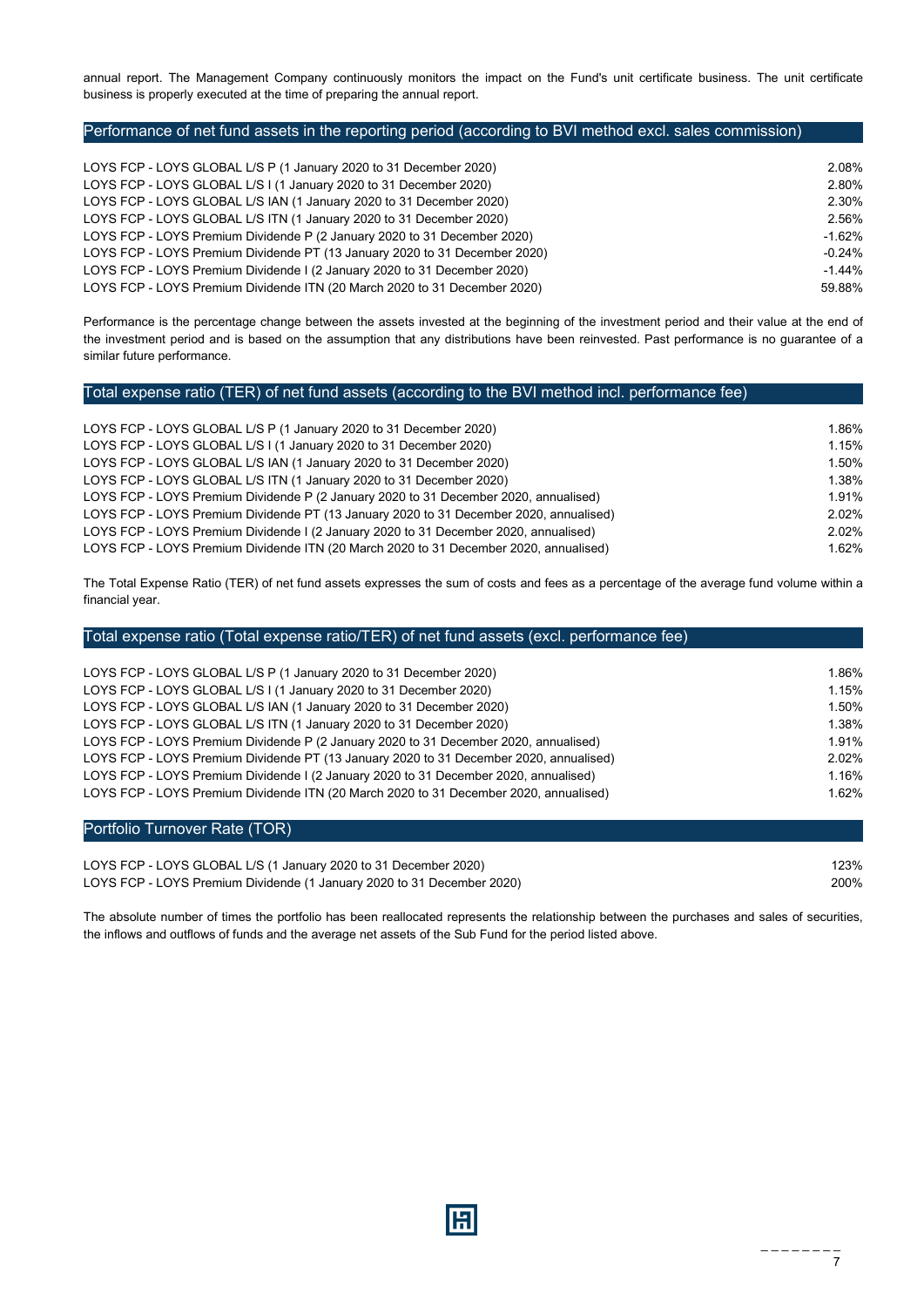#### Appropriation of income

In principle, ordinary income from interest and/or dividends less costs and net realised price gains are distributed for LOYS FCP - LOYS GLOBAL L/S P. 8. December 2020, an interim dividend of 0.04 EUR per unit instead.

Ordinary income from interest and/or dividends less costs and net realised price gains are generally accumulated for LOYS FCP - LOYS GLOBAL L/S I. No distributions are made for the past financial year.

As a rule, ordinary income from interest and/or dividends less costs and net realised price gains are distributed for LOYS FCP - LOYS GLOBAL L/S IAN. 8. December 2020, an interim dividend of 11.35 EUR per unit instead.

As a rule, ordinary income from interest and/or dividends less costs and net realised price gains are reinvested for LOYS FCP - LOYS GLOBAL L/S ITN. No distributions are made for the past financial year.

Ordinary income from interest and/or dividends, net of expenses, and net exchange gains, will generally be distributed for LOYS FCP - LOYS Premium Dividende P. 8. December 2020, an interim dividend of 1.06 EUR per unit instead.

As a rule, ordinary income from interest and/or dividends, net of expenses, and net exchange gains, will be accumulated for LOYS FCP - LOYS Premium Dividende PT. No distributions are made for the past financial year.

For LOYS FCP - LOYS Premium Dividende I, ordinary income from interest and/or dividends, less costs, and net exchange gains, will generally be distributed. 8. December 2020, an interim dividend of 10.68 EUR per unit instead.

Ordinary income from interest and/or dividends, net of expenses, and net realised price gains, is generally accumulated for LOYS FCP - LOYS Premium Dividende ITN. No distributions are made for the past financial year.

#### **Publications**

The current applicable issue and redemption prices of the units, as well as all other information intended for the unit holders, can be requested at any time from the registered office of the management company, the custodian and the paying and distribution agents.

#### Information on fees

Information on the fees can be found in the current prospectus.

In the course of the Fund's activities, there were no arrangements for the payment of soft commissions or similar fees for the financial year under review. Neither the Manager nor any agency associated with it has received kickback payments or other reimbursements from brokers or intermediaries for the past financial year.

#### Taxation of the Fund in Luxembourg

The assets of the Fund are subject to a tax ('taxe d'abonnement') in the Grand Duchy of Luxembourg of 0.05% p.a. for units of non institutional unit classes. This taxe d'abonnement is payable quarterly on the net assets of the Fund as reported at the end of each quarter. The Fund's income is not taxed in Luxembourg.

#### Transaction costs

For the year ended 31 December 2020, the transaction costs listed below were incurred in connection with the purchase and sale of securities, money market securities, derivatives or other assets. In particular, transaction costs include commissions for brokers and brokers, clearing fees and third party fees (e.g. stock exchange fees, local taxes and fees, registration and transfer fees)

LOYS FCP - LOYS GLOBAL L/S (1 January 2020 to 31 December 2020) 804,181.49 EUR LOYS FCP - LOYS Premium Dividende (1 January 2020 to 31 December 2020) 633,881.61 EUR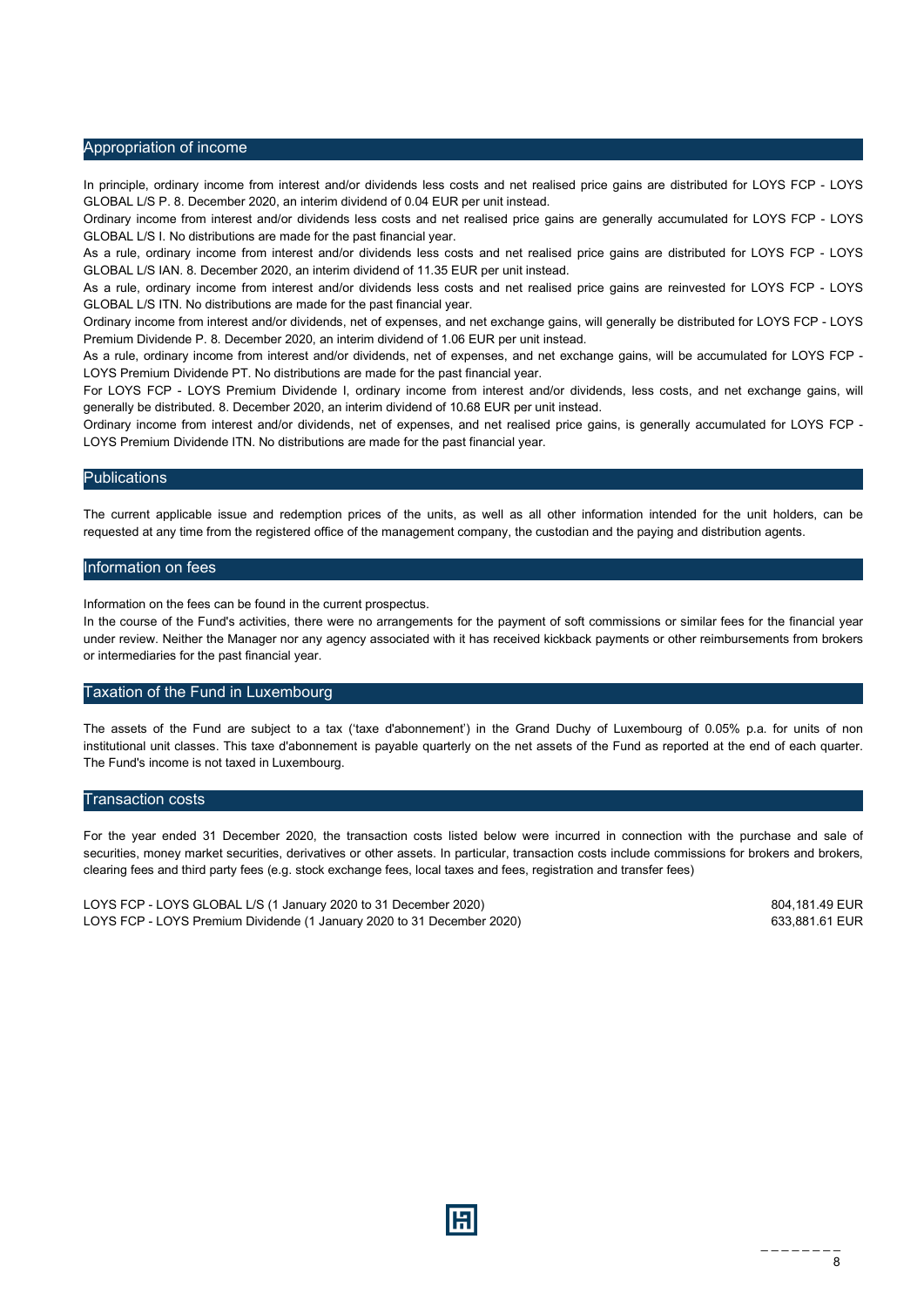## **Schedule of Investments as at 31.12.2020 LOYS FCP - LOYS GLOBAL L/S**

<span id="page-8-0"></span>

| Generic                                                | <b>Market</b> | <b>ISIN</b>  | <b>Shares</b><br>/ Units / | Stock as of  | Purchases<br>/ Additions | Sales /<br><b>Disposals</b> | <b>CCY</b> | Price  | <b>Market</b><br>value in | % of the<br>fund's |
|--------------------------------------------------------|---------------|--------------|----------------------------|--------------|--------------------------|-----------------------------|------------|--------|---------------------------|--------------------|
|                                                        |               |              |                            | 31.12.2020   | in the reporting period  |                             |            |        | <b>EUR</b>                | <b>Assets</b>      |
| <b>Securities portfolio</b>                            |               |              |                            |              |                          |                             |            |        | 170,792,878.84            | 92.06              |
| <b>Exchange traded securities</b>                      |               |              |                            |              |                          |                             |            |        |                           |                    |
| <b>Equities</b>                                        |               |              |                            |              |                          |                             |            |        |                           |                    |
| <b>Belgium</b>                                         |               |              |                            |              |                          |                             |            |        |                           |                    |
| Agfa Gevaert N.V. Actions au Porteur O.N.              |               | BE0003755692 | <b>Shares</b>              | 1,310,000.00 | 740,000.00               | -490,000.00                 | <b>EUR</b> | 3.94   | 5,161,400.00              | 2.78               |
| ONTEX Group N.V. Actions Nom. EO -, 01                 |               | BE0974276082 | Shares                     | 359,226.00   | 210,500.00               | $-188, 188.00$              | <b>EUR</b> | 11.05  | 3,969,447.30              | 2.14               |
| <b>Bermuda</b>                                         |               |              |                            |              |                          |                             |            |        |                           |                    |
| Genpact Ltd. Registered Shares DL 0.01                 |               | BMG3922B1072 | Shares                     | 84,000.00    | 108,111.00               | $-24,111.00$                | <b>USD</b> | 41.10  | 2,819,897.08              | 1.52               |
| <b>Federal rep. Germany</b>                            |               |              |                            |              |                          |                             |            |        |                           |                    |
| CENIT AG Inhaber Aktien O.N.                           |               | DE0005407100 | Shares                     | 275,735.00   | 627,570.00               | -691,789.00                 | <b>EUR</b> | 12.55  | 3.460.474.25              | 1.87               |
| Fresenius Medical Care KGaA Inhaber Aktien O.N.        |               | DE0005785802 | Shares                     | 30,866.00    | 5,000.00                 | $-29,000.00$                | <b>EUR</b> | 68.56  | 2,116,172.96              | 1.14               |
| HelloFresh SE Inhaber Aktien O.N.                      |               | DE000A161408 | Shares                     | 15,000.00    | 30,000.00                | $-15,000.00$                | <b>EUR</b> | 62.20  | 933,000.00                | 0.50               |
| Koenig & Bauer AG Inhaber Aktien O.N.                  |               | DE0007193500 | Shares                     | 257,468.00   | 135,089.00               | $-182,277.00$               | <b>EUR</b> | 23.92  | 6,158,634.56              | 3.32               |
| Max Automation SE NAMENS Aktien O.N.                   |               | DE000A2DA588 | Shares                     | 979,614.00   | 1,176,651.00             | -1,397,066.00               | <b>EUR</b> | 4.24   | 4,153,563.36              | 2.24               |
| Metro AG Inhaber Stammaktien O.N.                      |               | DE000BFB0019 | Shares                     | 88,000.00    | 0.00                     | 0.00                        | <b>EUR</b> | 9.20   | 809,776.00                | 0.44               |
| Technotrans SE NAMENS Aktien O.N.                      |               | DE000A0XYGA7 | Shares                     | 77,956.00    | 449,928.00               | -505,603.00                 | <b>EUR</b> | 25.80  | 2,011,264.80              | 1.08               |
| <b>Denmark</b>                                         |               |              |                            |              |                          |                             |            |        |                           |                    |
| DFDS A/S Indehaver Aktier DK 20                        |               | DK0060655629 | Shares                     | 82,114.00    | 19,000.00                | -135,756.00                 | <b>DKK</b> | 273.80 | 3,022,330.34              | 1.63               |
| <b>France</b>                                          |               |              |                            |              |                          |                             |            |        |                           |                    |
| Atos SE Actions au Porteur EO 1                        |               | FR0000051732 | Shares                     | 10,000.00    | 10,000.00                | $-47,000.00$                | <b>EUR</b> | 75.76  | 757,600.00                | 0.41               |
| Christian Dior SE Actions Port. EO 2                   |               | FR0000130403 | Shares                     | 4,300.00     | 1,900.00                 | $-2,100.00$                 | <b>EUR</b> | 450.00 | 1,935,000.00              | 1.04               |
| Metropole Television S.A. Actions Port.EO 0.4          |               | FR0000053225 | Shares                     | 78,627.00    | 0.00                     | $-57,800.00$                | <b>EUR</b> | 13.52  | 1,063,037.04              | 0.57               |
| Nexity Actions au Porteur EO 5                         |               | FR0010112524 | Shares                     | 200,895.00   | 50,000.00                | $-55,710.00$                | <b>EUR</b> | 35.82  | 7,196,058.90              | 3.88               |
| NRJ Group S.A. Actions au Porteur EO -, 01             |               | FR0000121691 | Shares                     | 97,332.00    | 239,949.00               | $-142,617.00$               | <b>EUR</b> | 5.98   | 582,045.36                | 0.31               |
| Television FSE 1 S.A. (TF1) Actions Port. EO 0.2       |               | FR0000054900 | <b>Shares</b>              | 140,053.00   | 0.00                     | 0.00                        | <b>EUR</b> | 6.74   | 943,256.96                | 0.51               |
| Total S.E. Actions au Porteur EO 2.50                  |               | FR0000120271 | Shares                     | 27,000.00    | 0.00                     | $-23,000.00$                | <b>EUR</b> | 35.77  | 965,790.00                | 0.52               |
| <b>United Kingdom</b>                                  |               |              |                            |              |                          |                             |            |        |                           |                    |
| Bp PLC Registered Shares DL-, 25                       |               | GB0007980591 | Shares                     | 400,000.00   | 0.00                     | $-290,000.00$               | <b>GBP</b> | 2.62   | 1,156,554.80              | 0.62               |
| Mears Group PLC Registered Shares LS-, 01              |               | GB0005630420 | Shares                     | 2,800,000.00 | 3,053,368.00             | $-1,396,282.00$             | <b>GBP</b> | 1.53   | 4,706,012.01              | 2.54               |
| Smith & Nephew PLC Registered Shares DL -, 20<br>Italy |               | GB0009223206 | Shares                     | 120,000.00   | 135,000.00               | $-15,000.00$                | <b>GBP</b> | 15.91  | 2,103,488.18              | 1.13               |
| Be Shaping the Future S.p.A. Azioni nom. o. n.         |               | IT0001479523 | <b>Shares</b>              | 2.958.096.00 | 3,848,447.00             | -5,321,229.00               | <b>EUR</b> | 1.44   | 4,253,742.05              | 2.29               |

The notes are an integral part of the financial statements.

圓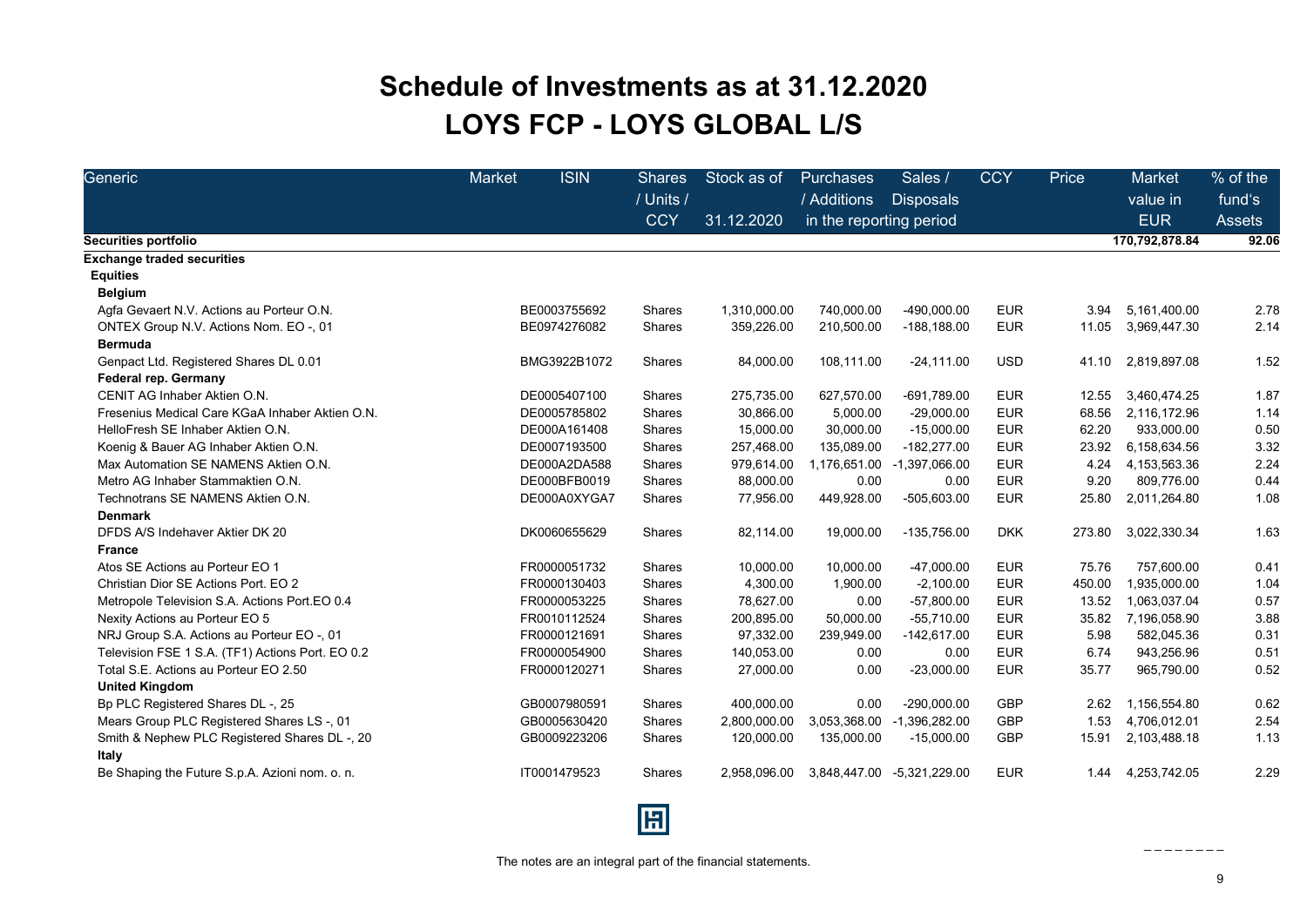| Generic                                                    | <b>ISIN</b><br>Market | <b>Shares</b> | Stock as of | Purchases               | Sales /                    | <b>CCY</b> | Price     | Market                 | % of the      |
|------------------------------------------------------------|-----------------------|---------------|-------------|-------------------------|----------------------------|------------|-----------|------------------------|---------------|
|                                                            |                       | / Units /     |             | / Additions             | <b>Disposals</b>           |            |           | value in               | fund's        |
|                                                            |                       | <b>CCY</b>    | 31.12.2020  | in the reporting period |                            |            |           | <b>EUR</b>             | <b>Assets</b> |
| Esprinet S.p.A. Azioni nom. EO -, 15                       | IT0003850929          | Shares        | 130,000.00  |                         | 1,072,831.00 -1,781,294.00 | <b>EUR</b> | 10.64     | 1,383,200.00           | 0.75          |
| Japan                                                      |                       |               |             |                         |                            |            |           |                        |               |
| AEON Delight Co. Ltd. Registered Shares O.N.               | JP3389700000          | Shares        | 154,400.00  | 0.00                    | $-24,400.00$               | <b>JPY</b> | 2,692.00  | 3,275,372.73           | 1.77          |
| Asahi Group Holdings Ltd. Registered Shares O.N.           | JP3116000005          | Shares        | 50,000.00   | 70,000.00               | $-20,000.00$               | <b>JPY</b> | 4,250.00  | 1,674,546.89           | 0.90          |
| BML Inc. Registered Shares O.N.                            | JP3799700004          | Shares        | 130,500.00  | 0.00                    | $-20,000.00$               | JPY        | 3,200.00  | 3,290,780.14           | 1.77          |
| Glory Ltd. Registered Shares O.N.                          | JP3274400005          | Shares        | 86,400.00   | 0.00                    | 0.00                       | <b>JPY</b> | 2,085.00  | 1,419,574.47           | 0.77          |
| Japan Lifeline Co. Ltd. Registered Shares O.N.             | JP3754500001          | Shares        | 110,000.00  | 110,000.00              | 0.00                       | <b>JPY</b> | 1,629.00  | 1,412,056.74           | 0.76          |
| Konami Holdings Corp. Registered Shares O.N.               | JP3300200007          | Shares        | 22,200.00   | 5,000.00                | $-72,800.00$               | JPY        | 5,790.00  | 1,012,907.80           | 0.55          |
| NTT Data Corp. Registered Shares O.N.                      | JP3165700000          | Shares        | 117,700.00  | 117,700.00              | 0.00                       | <b>JPY</b> | 1,413.00  | 1,310,560.28           | 0.71          |
| Nohmi Bosai Ltd. Registered Shares O.N.                    | JP3759800000          | Shares        | 50,400.00   | 0.00                    | $-18,200.00$               | <b>JPY</b> | 2,255.00  | 895,602.84             | 0.48          |
| SONY Corp. Registered Shares O.N.                          | JP3435000009          | Shares        | 30,000.00   | 20,000.00               | $-20,000.00$               | <b>JPY</b> | 10,305.00 | 2,436,170.21           | 1.31          |
| Yamaha Corp. Registered Shares O.N.                        | JP3942600002          | Shares        | 25,000.00   | 0.00                    | $-27,000.00$               | <b>JPY</b> | 6,080.00  | 1,197,793.54           | 0.65          |
| Jersey                                                     |                       |               |             |                         |                            |            |           |                        |               |
| WNS (Holdings) Ltd. REG.SHS (Sp.ADRs) LS-, 01              | US92932M1018          | <b>Shares</b> | 50,410.00   | 93,410.00               | $-43,000.00$               | <b>USD</b> | 70.77     | 2,913,922.81           | 1.57          |
| <b>Cayman Islands</b>                                      |                       |               |             |                         |                            |            |           |                        |               |
| Alibaba Group Holding Ltd. REG.SHS (Sp.ADRs)/8 DL-, 000025 | US01609W1027          | Shares        | 8,000.00    | 9,000.00                | $-1,000.00$                | <b>USD</b> | 236.26    | 1,543,804.62           | 0.83          |
| Luxembourg                                                 |                       |               |             |                         |                            |            |           |                        |               |
| Subsea 7 S.A. Registered Shares DL 2                       | LU0075646355          | Shares        | 200,000.00  | 200,000.00              | 0.00                       | <b>NOK</b> | 86.76     | 1,644,505.52           | 0.89          |
| <b>Netherlands</b>                                         |                       |               |             |                         |                            |            |           |                        |               |
| Brunel International N.V. Aandelen an Toonder EO -, 03     | NL0010776944          | Shares        | 710,633.00  | 425,383.00              | $-851,705.00$              | <b>EUR</b> | 7.36      | 5,230,258.88           | 2.82          |
| PostNL N.V. Aandelen aan Toonder EO -, 08                  | NL0009739416          | Shares        | 500,000.00  | 0.00                    | -2,653,769.00              | <b>EUR</b> | 2.85      | 1,422,500.00           | 0.77          |
| RHI Magnesita N.V. Aandelen op naam O.N.                   | NL0012650360          | Shares        | 109,966.00  | 98,816.00               | $-161,619.00$              | <b>EUR</b> | 39.64     | 4,359,052.24           | 2.35          |
| Norway                                                     |                       |               |             |                         |                            |            |           |                        |               |
| Leroy Seafood Group AS Navne Aksjer NK 0.10                | NO0003096208          | <b>Shares</b> | 389,829.00  | 200,000.00              | $-300,000.00$              | <b>NOK</b> | 61.00     | 2,253,667.16           | 1.21          |
| TGS Nopec Geophysical Co. ASA Navne Aksjer NK 0.25         | NO0003078800          | Shares        | 203,000.00  | 80,000.00               | 0.00                       | <b>NOK</b> | 130.55    | 2,511,647.63           | 1.35          |
| <b>Switzerland</b>                                         |                       |               |             |                         |                            |            |           |                        |               |
| Ascom Holding AG NAMENS Aktien SF 0.50                     | CH0011339204          | Shares        | 329,311.00  | 278,000.00              | -759,140.00                | <b>CHF</b> | 13.28     | 4,037,156.78           | 2.18          |
| Carlo Gavazzi Holding AG Inhaber Aktien B SF 15            | CH0011003594          | Shares        | 20,361.00   | 8,105.00                | $-1,744.00$                | CHF        | 181.50    | 3,411,513.04           | 1.84          |
| EDAG Engineering Group AG Inhaber Aktien SF -, 04          | CH0303692047          | Shares        | 729,562.00  | 372,928.00              | $-164,498.00$              | <b>EUR</b> | 9.00      | 6,566,058.00           | 3.54          |
| Roche Holding AG Inhaber Aktien SF 1                       | CH0012032113          | Shares        | 5,000.00    | 5,000.00                | 0.00                       | CHF        | 307.80    | 1,420,724.67           | 0.77          |
| Spain                                                      |                       |               |             |                         |                            |            |           |                        |               |
| Amadeus IT Group S.A. Acciones Port. EO 0.01               | ES0109067019          | Shares        | 27,000.00   | 27,000.00               | 0.00                       | <b>EUR</b> | 60.92     | 1,644,840.00           | 0.89          |
| <b>South Korea</b>                                         |                       |               |             |                         |                            |            |           |                        |               |
| S1 Corp. Registered Shares SW 500                          | KR7012750006          | Shares        | 15,400.00   | 15,400.00               | 0.00                       | <b>KRW</b> | 84,800.00 | 975,943.68             | 0.53          |
| SK Telecom Co. Ltd. Reg.Shares (SP.ADRs) 1/9/SW 500        | US78440P1084          | Shares        | 60,000.00   | 0.00                    | $-122,510.00$              | <b>USD</b> | 24.85     | 1,217,838.77           | 0.66          |
| <b>USA</b>                                                 |                       |               |             |                         |                            |            |           |                        |               |
| Alphabet Inc. Reg. SHS Cap.Stk Cl. C DL-, 001              | US02079K1079          | Shares        | 800.00      | 800.00                  | 0.00                       | <b>USD</b> | 1,758.72  | 1,149,208.53           | 0.62          |
| Alphabet Inc. Reg. SHS Cl. A DL-, 001                      | US02079K3059          | Shares        | 950.00      | 1,350.00                | $-400.00$                  | <b>USD</b> |           | 1,757.76  1,363,940.21 | 0.74          |
|                                                            |                       |               |             |                         |                            |            |           |                        |               |

The notes are an integral part of the financial statements.

圆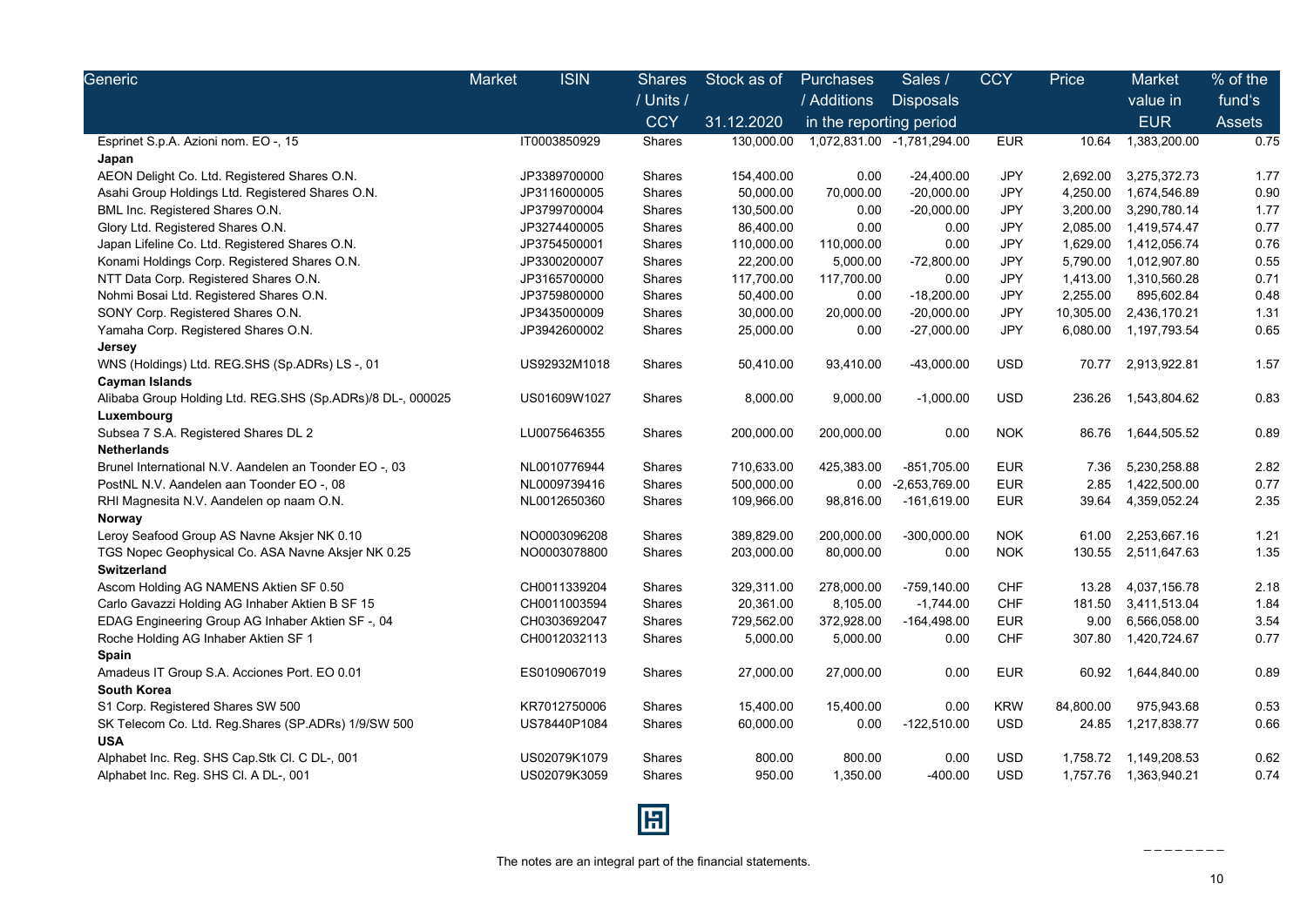| Generic                                                    | <b>ISIN</b><br><b>Market</b> | <b>Shares</b> | Stock as of  | <b>Purchases</b>        | Sales /          | <b>CCY</b> | Price      | Market       | % of the      |
|------------------------------------------------------------|------------------------------|---------------|--------------|-------------------------|------------------|------------|------------|--------------|---------------|
|                                                            |                              | / Units /     |              | / Additions             | <b>Disposals</b> |            |            | value in     | fund's        |
|                                                            |                              | <b>CCY</b>    | 31.12.2020   | in the reporting period |                  |            |            | <b>EUR</b>   | <b>Assets</b> |
| Baxter International Inc. Registered Shares DL 1           | US 0718131099                | Shares        | 20,000.00    | 20,000.00               | 0.00             | <b>USD</b> | 80.00      | 1,306,869.23 | 0.70          |
| Becton, Dickinson & Co. Registered Shares DL 1             | US 0758871091                | Shares        | 6,000.00     | 6,000.00                | 0.00             | <b>USD</b> | 248.35     | 1,217,103.65 | 0.66          |
| BERKSHIRE Hathaway Inc. Registered Shares A DL 5           | US 0846701086                | Shares        | 7.00         | 9.00                    | $-2.00$          | <b>USD</b> | 344,820.00 | 1,971,526.59 | 1.06          |
| BlackRock Inc. Reg. Shares Class A DL -, 01                | US09247X1019                 | Shares        | 1,500.00     | 1,500.00                | 0.00             | <b>USD</b> | 706.28     | 865,327.13   | 0.47          |
| Blackstone Group Inc., The Reg. Shares CL.A DL -, 00001    | US09260D1072                 | Shares        | 20,000.00    | 20,000.00               | 0.00             | <b>USD</b> | 64.54      | 1,054,316.75 | 0.57          |
| CBIZ Inc. Registered Shares DL -, 01                       | US 1248051021                | Shares        | 87,905.00    | 0.00                    | $-11,295.00$     | <b>USD</b> | 26.67      | 1,914,911.66 | 1.03          |
| Culp Inc. Registered Shares DL -, 05                       | US 2302151053                | Shares        | 57,329.00    | 215,200.00              | -479,652.00      | <b>USD</b> | 15.22      | 712,690.83   | 0.38          |
| Encompass Health Corp. Registered Shares DL-, 01           | US29261A1007                 | Shares        | 48,000.00    | 15,000.00               | $-21,000.00$     | <b>USD</b> | 82.40      | 3,230,580.74 | 1.74          |
| Facebook Inc. Reg.Shares CL.A DL-, 000006                  | US30303M1027                 | Shares        | 9,000.00     | 17,500.00               | $-8,500.00$      | <b>USD</b> | 276.78     | 2,034,648.37 | 1.10          |
| Fiserv Inc. Registered Shares DL -, 01                     | US 3377381088                | Shares        | 3,000.00     | 3,000.00                | 0.00             | <b>USD</b> | 111.87     | 274,123.99   | 0.15          |
| Flir Systems Inc. Registered Shares DL -, 01               | US 3024451011                | Shares        | 25,000.00    | 0.00                    | $-30,433.00$     | <b>USD</b> | 43.04      | 878,869.56   | 0.47          |
| Gartner Inc. Reg. Shares DL -, 0005                        | US 3666511072                | Shares        | 10,885.00    | 10,885.00               | 0.00             | <b>USD</b> | 158.38     | 1,408,124.07 | 0.76          |
| INTL Business Machines Corp. Registered Shares DL -, 20    | US 4592001014                | Shares        | 10,000.00    | 8,500.00                | $-22,500.00$     | <b>USD</b> | 123.80     | 1,011,190.07 | 0.55          |
| Knight Swift Transp. HLDGS Inc Reg Sh Class A DL -, 01     | US 4990491049                | Shares        | 30,000.00    | 30,000.00               | $-123,854.00$    | <b>USD</b> | 42.22      | 1,034,550.36 | 0.56          |
| Microsoft Corp. Registered Shares DL-, 00000625            | US 5949181045                | Shares        | 10,000.00    | 10,000.00               | 0.00             | <b>USD</b> | 224.15     | 1,830,842.11 | 0.99          |
| Mondelez International Inc. Registered Shares Class A O.N. | US 6092071058                | Shares        | 20,000.00    | 20,000.00               | 0.00             | <b>USD</b> | 58.45      | 954,831.33   | 0.51          |
| PAYPAL Holdings Inc. Reg. Shares DL -, 0001                | US70450Y1038                 | Shares        | 3,500.00     | 16,000.00               | $-12,500.00$     | <b>USD</b> | 231.03     | 660,463.12   | 0.36          |
| Proofpoint Inc. Registered Shares DL -, 0001               | US 7434241037                | Shares        | 20,375.00    | 23,375.00               | $-3,000.00$      | <b>USD</b> | 133.53     | 2,222,228.01 | 1.20          |
| Republic Services Inc. Registered Shares DL -, 01          | US 7607591002                | Shares        | 9,000.00     | 22,000.00               | $-13,000.00$     | <b>USD</b> | 95.62      | 702,915.95   | 0.38          |
| Salesforce.com Inc. Registered Shares DL -, 001            | US79466L3024                 | Shares        | 3,000.00     | 3,000.00                | 0.00             | <b>USD</b> | 222.46     | 545,111.49   | 0.29          |
| TRIPADVISOR Inc. Registered Shares DL -, 001               | US 8969452015                | Shares        | 25,000.00    | 0.00                    | $-10,384.00$     | <b>USD</b> | 27.75      | 566,650.33   | 0.31          |
| Visa Inc. Reg. Shares Class A DL -, 0001                   | US92826C8394                 | Shares        | 7,000.00     | 10,000.00               | $-3,000.00$      | <b>USD</b> | 214.37     | 1,225,671.81 | 0.66          |
| VMware Inc. Regist. Shares Class A DL -, 01                | US 9285634021                | Shares        | 12,000.00    | 12,000.00               | 0.00             | <b>USD</b> | 139.42     | 1,366,527.81 | 0.74          |
| Waste Management Inc. (Del.) Registered Shares DL -, 01    | US94106L1098                 | Shares        | 6,000.00     | 20,100.00               | $-14,100.00$     | <b>USD</b> | 116.82     | 572,506.74   | 0.31          |
| ZIMMER Biomet Holdings Inc. Registered Shares DL -, 01     | US98956P1021                 | Shares        | 5,000.00     | 12,000.00               | $-7,000.00$      | <b>USD</b> | 152.45     | 622,600.67   | 0.34          |
| Austria                                                    |                              |               |              |                         |                  |            |            |              |               |
| FACC AG Inhaber Aktien O.N.                                | AT00000FACC2                 | <b>Shares</b> | 348,404.00   | 221,688.00              | -389,348.00      | <b>EUR</b> | 8.70       | 3,031,114.80 | 1.63          |
| POLYTEC Holding AG Inhaber Aktien EO 1                     | AT0000A00XX9                 | <b>Shares</b> | 386,622.00   | 390,951.00              | $-287,458.00$    | <b>EUR</b> | 7.56       | 2,922,862.32 | 1.58          |
| <b>Organised market</b>                                    |                              |               |              |                         |                  |            |            |              |               |
| <b>Equities</b>                                            |                              |               |              |                         |                  |            |            |              |               |
| Federal rep. Germany                                       |                              |               |              |                         |                  |            |            |              |               |
| Helma Eigenheimbau AG Inhaber Aktien O.N.                  | DE000A0EQ578                 | Shares        | 137,463.00   | 331,639.00              | $-258,560.00$    | <b>EUR</b> | 40.80      | 5,608,490.40 | 3.02          |
| Ireland                                                    |                              |               |              |                         |                  |            |            |              |               |
| Total Produce PLC Registered Shares EO -, 01               | IE00B1HDWM43                 | Shares        | 3,199,125.00 | 1,116,000.00            | $-1,350,000.00$  | EUR        | 1.38       | 4,414,792.50 | 2.38          |
| Japan                                                      |                              |               |              |                         |                  |            |            |              |               |
| Nakanishi Inc. Registered Shares O.N.                      | JP3642500007                 | Shares        | 77,100.00    | 13,000.00               | $-125,300.00$    | <b>JPY</b> | 2,266.00   | 1,376,742.32 | 0.74          |

圖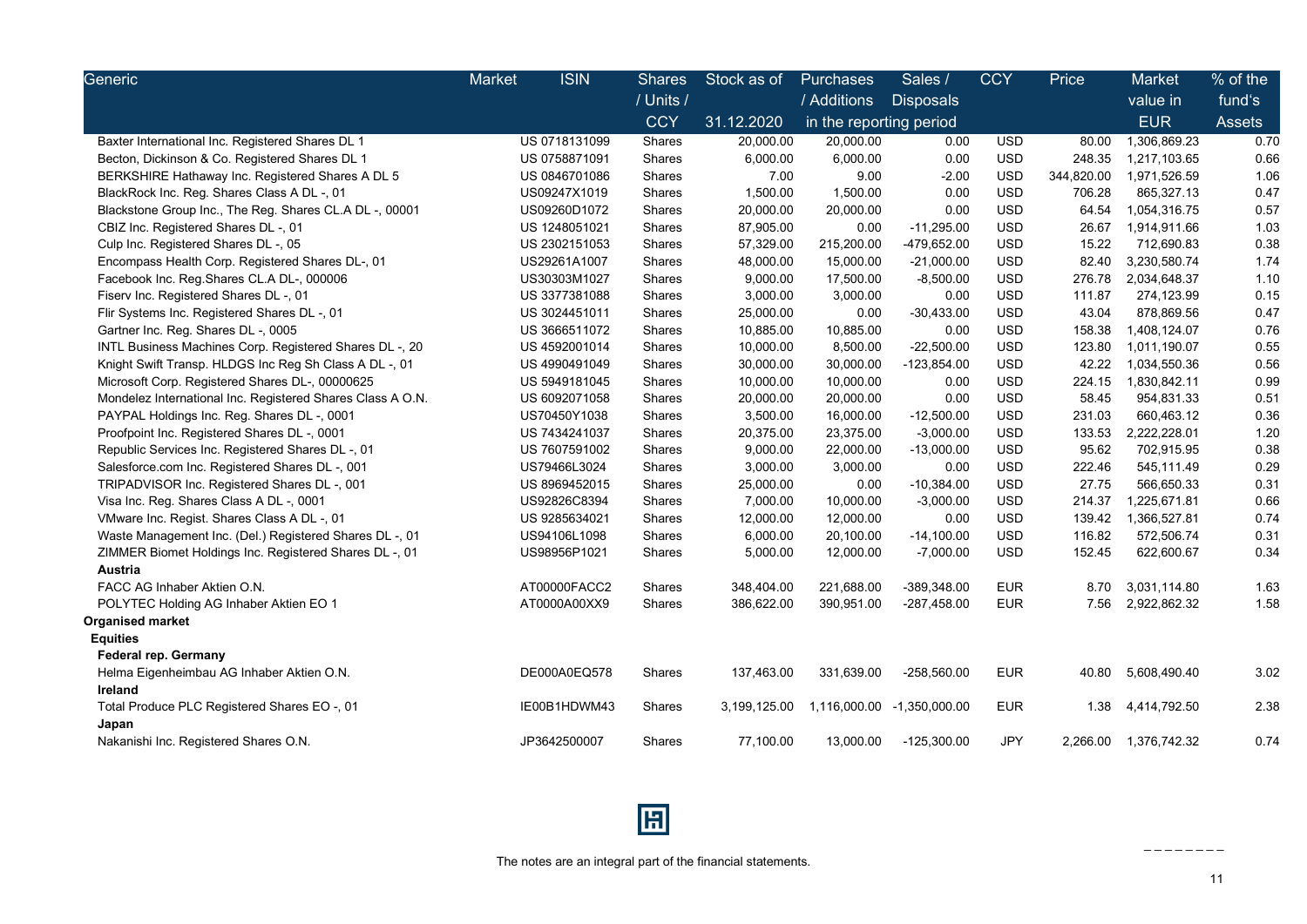| Generic                                                | <b>Market</b> | <b>ISIN</b> | <b>Shares</b> | Stock as of    | <b>Purchases</b>        | Sales /          | <b>CCY</b> | Price | Market                 | % of the         |
|--------------------------------------------------------|---------------|-------------|---------------|----------------|-------------------------|------------------|------------|-------|------------------------|------------------|
|                                                        |               |             | / Units /     |                | / Additions             | <b>Disposals</b> |            |       | value in<br><b>EUR</b> | fund's<br>Assets |
|                                                        |               |             | <b>CCY</b>    | 31.12.2020     | in the reporting period |                  |            |       |                        |                  |
| <b>Derivatives</b>                                     |               |             |               |                |                         |                  |            |       | 1,038,464.42           | 0.56             |
| Derivatives on individual securities                   |               |             |               |                |                         |                  |            |       |                        |                  |
| Options on equities and equity futures contracts       |               |             |               |                |                         |                  |            |       |                        |                  |
| SALESFORCE.COM P 220 01/2021                           | <b>XNLI</b>   |             |               | $-50.00$       |                         |                  | <b>USD</b> |       | $-20.113.53$           | $-0.01$          |
| <b>Index derivatives</b>                               |               |             |               |                |                         |                  |            |       |                        |                  |
| Securities futures contracts on equity indices         |               |             |               |                |                         |                  |            |       |                        |                  |
| DAX Performance Index Future (EURX) March 2021         | <b>XEUR</b>   |             |               | $-90.00$       |                         |                  | <b>EUR</b> |       | $-1,256,850.00$        | $-0.68$          |
| Euro Stoxx 50 Future (EURX) March 2021                 | <b>XEUR</b>   |             |               | $-300.00$      |                         |                  | <b>EUR</b> |       | $-199,500.00$          | $-0.11$          |
| STOXX 600 Europe Ind. FUT (EURX) March.2021            | <b>XEUR</b>   |             |               | $-700.00$      |                         |                  | <b>EUR</b> |       | $-313,600.00$          | $-0.17$          |
| CAC40 Future (MONP) Jan.2021                           | <b>XMAT</b>   |             |               | $-150.00$      |                         |                  | <b>EUR</b> |       | $-90,000.00$           | $-0.05$          |
| Nikkei 225 Stock Avg.Ind.Fut. (OSE) March 2021         | <b>XMOD</b>   |             |               | $-65.00$       |                         |                  | <b>JPY</b> |       | -594,168.63            | $-0.32$          |
| E Mini S & P 500 Index Future (CME) March 2021         | <b>XCME</b>   |             |               | $-140.00$      |                         |                  | <b>USD</b> |       | $-378,502.01$          | $-0.20$          |
| <b>Currency forwards at</b>                            |               |             |               |                |                         |                  |            |       |                        |                  |
| Hauck & Aufhäuser Privatbankiers AG                    |               |             |               |                |                         |                  |            |       |                        |                  |
| <b>Open positions</b>                                  |               |             |               |                |                         |                  |            |       |                        |                  |
| Bought 10,000,000.00 EUR/Sold 8,636,400.00 GBP         | <b>OTC</b>    |             |               |                |                         |                  |            |       | 483,225.00             | 0.26             |
| Bought 10,000,000.00 EUR/Sold 1,226,260,000.00 JPY     | <b>OTC</b>    |             |               |                |                         |                  |            |       | 338.759.76             | 0.18             |
| Sale 10,000,000.00 EUR/Bought 8,589,300.00 GBP 000.00  | <b>OTC</b>    |             |               |                |                         |                  |            |       | $-535, 134.40$         | $-0.29$          |
| Bought 5,000,000.00 EUR/Sold 601,385,000.00 JPY        | <b>OTC</b>    |             |               |                |                         |                  |            |       | 262.882.87             | 0.14             |
| Sale 5,000,000.00 USD/Bought 4,545,289.26 EUR 000.00   | <b>OTC</b>    |             |               |                |                         |                  |            |       | 475,737.89             | 0.26             |
| Bought 5,000,000.00 EUR/Sold 5,531,875.00 USD          | <b>OTC</b>    |             |               |                |                         |                  |            |       | 499,525.89             | 0.27             |
| Bought 10,000,000.00 EUR/Sold 1,182,760,000.00 JPY     | <b>OTC</b>    |             |               |                |                         |                  |            |       | 693,509.99             | 0.37             |
| Sale 5,000,000.00 CHF/Bought 4,692,412.37 EUR 000.00   | <b>OTC</b>    |             |               |                |                         |                  |            |       | 71,218.60              | 0.04             |
| Sale 15,000,000.00 USD/Bought 13,193,308.35 EUR 000.00 | <b>OTC</b>    |             |               |                |                         |                  |            |       | 995,328.70             | 0.54             |
| Bought 6,000,000.00 EUR/Sold 5,448,060.00 GBP          | <b>OTC</b>    |             |               |                |                         |                  |            |       | 19,045.13              | 0.01             |
| Sale 10,000,000.00 USD/Bought 8,452,799.57 EUR 000.00  | <b>OTC</b>    |             |               |                |                         |                  |            |       | 328,072.53             | 0.18             |
| Sale 10,000,000.00 USD/Bought 8,366,800.54 EUR 000.00  | <b>OTC</b>    |             |               |                |                         |                  |            |       | 259,026.63             | 0.14             |
| <b>Cash at banks</b>                                   |               |             |               |                |                         |                  |            |       | 3,863,286.91           | 2.08             |
| <b>EUR</b> - Balance                                   |               |             |               |                |                         |                  |            |       |                        |                  |
| Hauck & Aufhäuser Privatbankiers AG,                   |               |             |               | -12,564,831.89 |                         |                  | <b>EUR</b> |       | -12,564,831.89         | $-6.77$          |
| Niederlassung Luxemburg                                |               |             |               |                |                         |                  |            |       |                        |                  |
| EUR call money at Baader Bank AG                       |               |             |               | 6,834.65       |                         |                  | <b>EUR</b> |       | 6,834.65               | 0.00             |

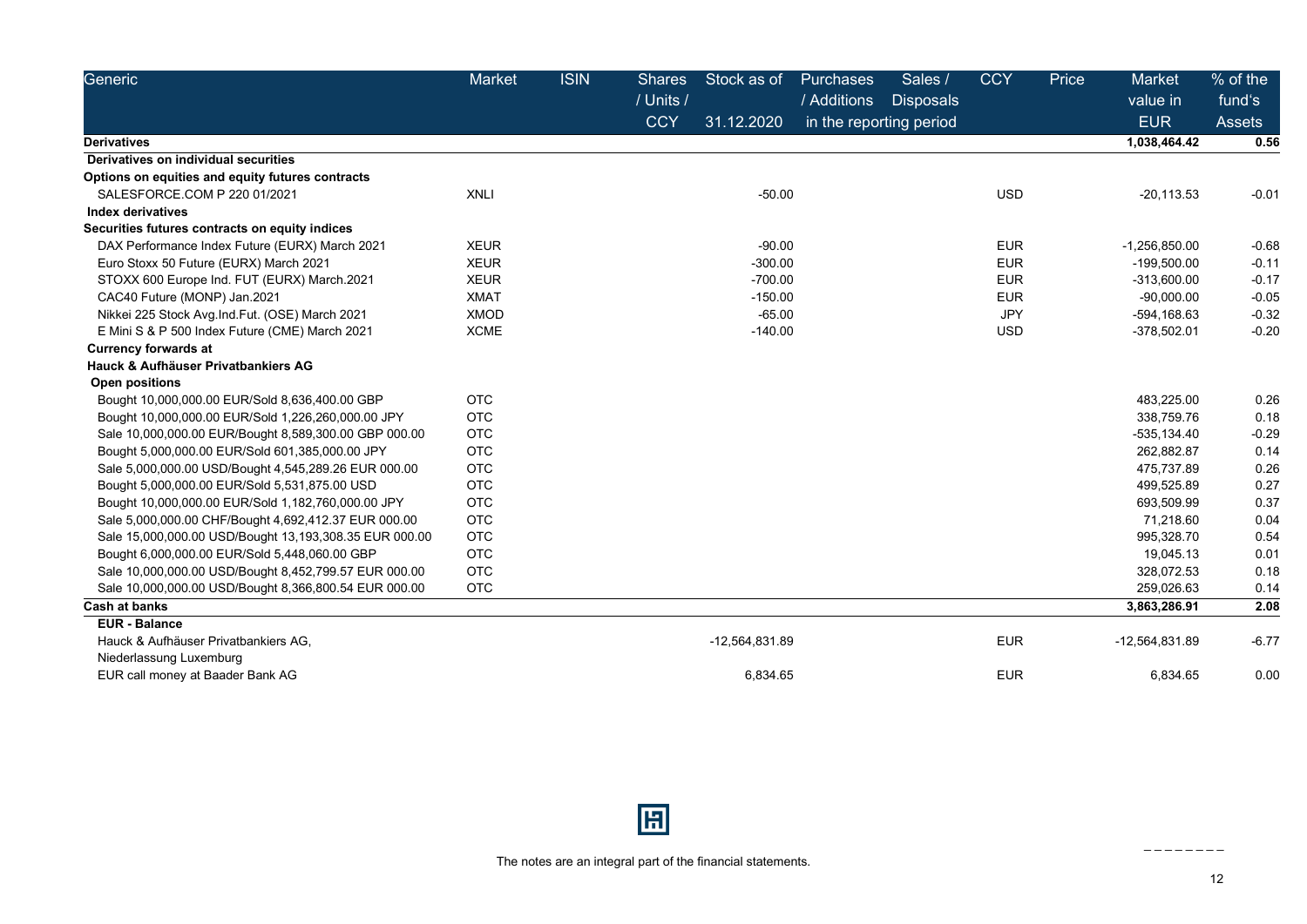| Generic                                     | Market | <b>ISIN</b> | <b>Shares</b><br>/ Units / | Stock as of    | <b>Purchases</b><br>/ Additions | Sales /<br><b>Disposals</b> | <b>CCY</b> | Price | <b>Market</b><br>value in | % of the<br>fund's |
|---------------------------------------------|--------|-------------|----------------------------|----------------|---------------------------------|-----------------------------|------------|-------|---------------------------|--------------------|
|                                             |        |             | <b>CCY</b>                 | 31.12.2020     |                                 | in the reporting period     |            |       | <b>EUR</b>                | Assets             |
| <b>Balances in other EU/EEA currencies</b>  |        |             |                            |                |                                 |                             |            |       |                           |                    |
| DKK at Hauck & Aufhäuser Privatbankiers AG. |        |             |                            | 2,311,382.35   |                                 |                             | <b>DKK</b> |       | 310,715.61                | 0.17               |
| Niederlassung Luxemburg                     |        |             |                            |                |                                 |                             |            |       |                           |                    |
| GBP at Hauck & Aufhäuser Privatbankiers AG, |        |             |                            | 2,489,990.62   |                                 |                             | <b>GBP</b> |       | 2,744,244.91              | 1.48               |
| Niederlassung Luxemburg                     |        |             |                            |                |                                 |                             |            |       |                           |                    |
| NOK at Hauck & Aufhäuser Privatbankiers AG, |        |             |                            | 175,090.69     |                                 |                             | <b>NOK</b> |       | 16,593.91                 | 0.01               |
| Niederlassung Luxemburg                     |        |             |                            |                |                                 |                             |            |       |                           |                    |
| SEK at Hauck & Aufhäuser Privatbankiers AG, |        |             |                            | $-614.89$      |                                 |                             | <b>SEK</b> |       | $-61.22$                  | 0.00               |
| Niederlassung Luxemburg                     |        |             |                            |                |                                 |                             |            |       |                           |                    |
| <b>Balances in non EU/EEA currencies</b>    |        |             |                            |                |                                 |                             |            |       |                           |                    |
| AUD at Hauck & Aufhäuser Privatbankiers AG, |        |             |                            | 57.46          |                                 |                             | <b>AUD</b> |       | 35.73                     | 0.00               |
| Niederlassung Luxemburg                     |        |             |                            |                |                                 |                             |            |       |                           |                    |
| CHF at Hauck & Aufhäuser Privatbankiers AG, |        |             |                            | 305,003.26     |                                 |                             | <b>CHF</b> |       | 281,563.13                | 0.15               |
| Niederlassung Luxemburg                     |        |             |                            |                |                                 |                             |            |       |                           |                    |
| HKD at Hauck & Aufhäuser Privatbankiers AG, |        |             |                            | $-0.03$        |                                 |                             | <b>HKD</b> |       | 0.00                      | 0.00               |
| Niederlassung Luxemburg                     |        |             |                            |                |                                 |                             |            |       |                           |                    |
| JPY at Hauck & Aufhäuser Privatbankiers AG, |        |             |                            | 959,039,625.00 |                                 |                             | <b>JPY</b> |       | 7,557,443.85              | 4.07               |
| Niederlassung Luxemburg                     |        |             |                            |                |                                 |                             |            |       |                           |                    |
| Hauck & Aufhäuser Privatbankiers AG,        |        |             |                            | 6,746,809.06   |                                 |                             | <b>USD</b> |       | 5,510,748.23              | 2.97               |
| Niederlassung Luxemburg                     |        |             |                            |                |                                 |                             |            |       |                           |                    |
| <b>Other assets</b>                         |        |             |                            |                |                                 |                             |            |       | 10,125,354.38             | 5.46               |
| Dividend entitlements                       |        |             |                            | 31,737.21      |                                 |                             | <b>EUR</b> |       | 31,737.21                 | 0.02               |
| Initial margin                              |        |             |                            | 7,194,972.81   |                                 |                             | <b>EUR</b> |       | 7,194,972.81              | 3.88               |
| Other receivables                           |        |             |                            | 14,802.29      |                                 |                             | <b>EUR</b> |       | 14,802.29                 | 0.01               |
| Receivables from future variation margin    |        |             |                            | 2,883,842.07   |                                 |                             | <b>EUR</b> |       | 2,883,842.07              | 1.55               |
| <b>Total assets</b>                         |        |             |                            |                |                                 |                             |            |       | 185,819,984.55            | 100.16             |
| <b>Liabilities</b>                          |        |             |                            |                |                                 |                             |            |       | $-305,451.03$             | $-0.16$            |
| Off                                         |        |             |                            |                |                                 |                             |            |       |                           |                    |
| Fund management fee                         |        |             |                            | $-150,333.98$  |                                 |                             | <b>EUR</b> |       | -150,333.98               | $-0.08$            |
| Audit fees                                  |        |             |                            | $-15,540.53$   |                                 |                             | <b>EUR</b> |       | $-15,540.53$              | $-0.01$            |
| Risk management fee                         |        |             |                            | $-450.00$      |                                 |                             | <b>EUR</b> |       | $-450.00$                 | 0.00               |
| Taxe d'abonnement                           |        |             |                            | $-23,192.21$   |                                 |                             | <b>EUR</b> |       | $-23,192.21$              | $-0.01$            |
| Transfer and registration agent fee         |        |             |                            | $-125.00$      |                                 |                             | <b>EUR</b> |       | $-125.00$                 | 0.00               |
| Distribution agent fee                      |        |             |                            | $-54.846.00$   |                                 |                             | <b>EUR</b> |       | $-54,846.00$              | $-0.03$            |



13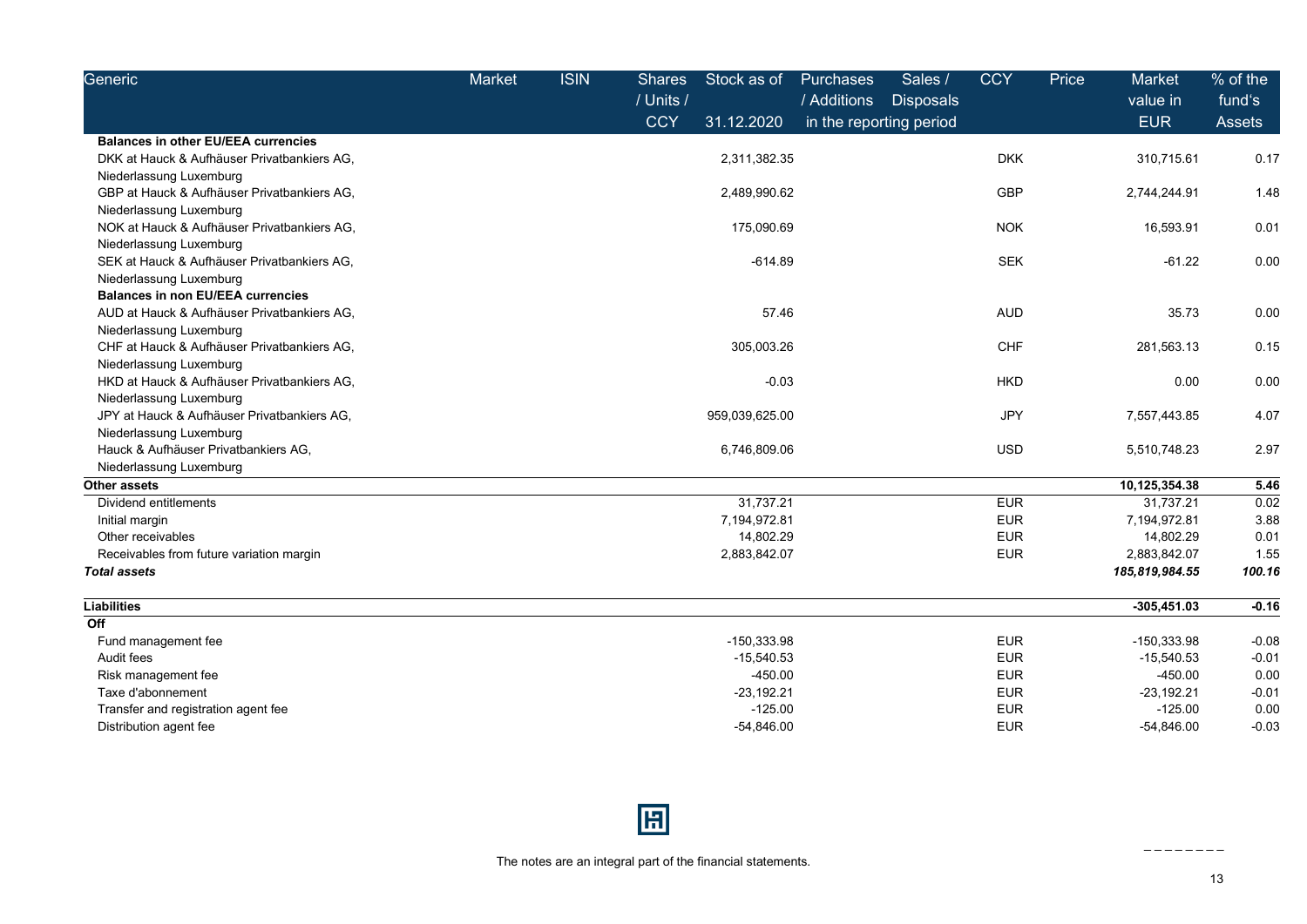| Generic                           | Market | <b>ISIN</b> | <b>Shares</b> | Stock as of  | Purchases               | Sales /          | <b>CCY</b> | Price | <b>Market</b>  | $%$ of the     |
|-----------------------------------|--------|-------------|---------------|--------------|-------------------------|------------------|------------|-------|----------------|----------------|
|                                   |        |             | / Units /     |              | / Additions             | <b>Disposals</b> |            |       | value in       | fund's         |
|                                   |        |             | <b>CCY</b>    | 31.12.2020   | in the reporting period |                  |            |       | <b>EUR</b>     | <b>Assets</b>  |
| Custodian fee                     |        |             |               | $-5,100.42$  |                         |                  | <b>EUR</b> |       | $-5,100.42$    | 0.00           |
| Management fee                    |        |             |               | $-28,505.91$ |                         |                  | <b>EUR</b> |       | $-28,505.91$   | $-0.02$        |
| Interest payable on bank balances |        |             |               | $-27,356.98$ |                         |                  | <b>EUR</b> |       | $-27,356.98$   | $-0.01$        |
| <b>Total liabilities</b>          |        |             |               |              |                         |                  |            |       | $-305,451.03$  | $-0.16$        |
| <b>Fund assets</b>                |        |             |               |              |                         |                  |            |       | 185,514,533.52 | 100.00 $*$ $*$ |
| Net asset value per unit P        |        |             | <b>EUR</b>    |              |                         |                  |            |       | 66.21          |                |
| Net asset value per unit I        |        |             | <b>EUR</b>    |              |                         |                  |            |       | 72.08          |                |
| Net asset value per unit IAN      |        |             | <b>EUR</b>    |              |                         |                  |            |       | 498.73         |                |
| Net asset value per unit ITN      |        |             | <b>EUR</b>    |              |                         |                  |            |       | 527.58         |                |
| Units in circulation P            |        |             | <b>EACH</b>   |              |                         |                  |            |       | 1,601,452.098  |                |
| Units in circulation I            |        |             | <b>EACH</b>   |              |                         |                  |            |       | 278,787.856    |                |
| <b>IAN units in circulation</b>   |        |             | <b>EACH</b>   |              |                         |                  |            |       | 851.000        |                |
| Units in circulation ITN          |        |             | <b>EACH</b>   |              |                         |                  |            |       | 111,749.000    |                |

\* \* Minor rounding differences may have arisen in determining the percentages.

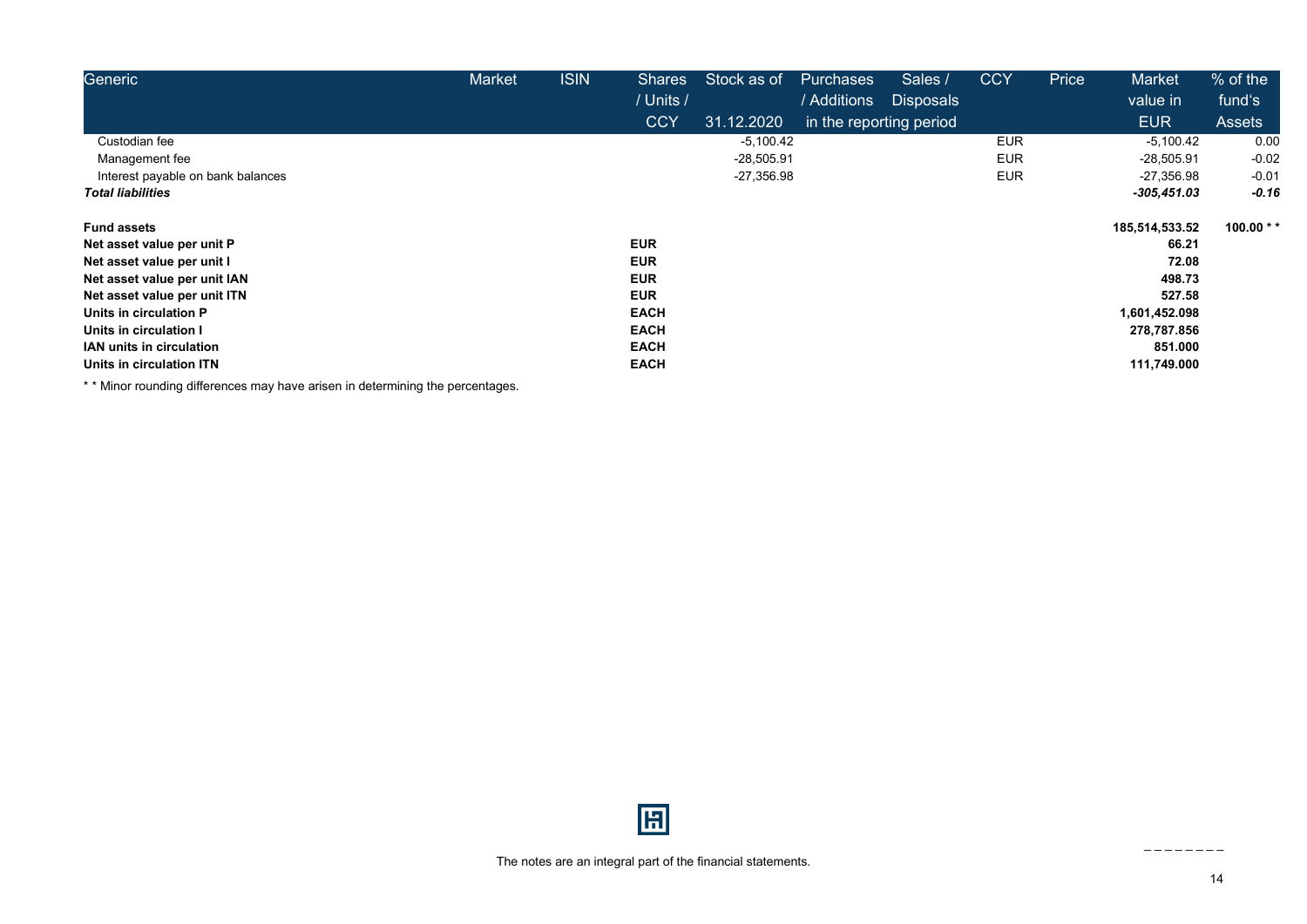### Securities prices or Market rates

The assets of the Investment Fund that are not expressed in the Fund currency are valued on the basis of the most recently determined exchange rates.

#### Foreign exchange rates (quantity quotation)

|                      |            |            | As at 29.12.2020 |
|----------------------|------------|------------|------------------|
| Australian dollars   | <b>AUD</b> | 1.6080     | $= 1$ Euro EUR)  |
| British pound        | <b>GBP</b> | 0.9074     | $= 1$ Euro EUR)  |
| Danish crowns        | <b>DKK</b> | 7.4389     | $= 1$ Euro EUR)  |
| Hong Kong dollar     | <b>HKD</b> | 9.4933     | $= 1$ Euro EUR)  |
| Japanese yen         | JPY        | 126.9000   | $= 1$ Euro EUR)  |
| Norwegian crowns     | <b>NOK</b> | 10.5515    | $= 1$ Euro EUR)  |
| Swedish crowns       | <b>SEK</b> | 10.0433    | $= 1$ Euro EUR)  |
| Swiss franc          | <b>CHF</b> | 1.0833     | $= 1$ Euro EUR)  |
| South Korean won     | <b>KRW</b> | 1,338.1100 | $= 1$ Euro EUR)  |
| United States dollar | <b>USD</b> | 1.2243     | $= 1$ Euro EUR)  |

#### Market key

| Futures trading |                                          |
|-----------------|------------------------------------------|
| <b>XCME</b>     | Chicago Mercantile Exchange              |
| <b>XEUR</b>     | EUREX Germany                            |
| <b>XMAT</b>     | Euronext Paris MATIF                     |
| XMOD            | The Montreal Exchange/Bourse De Montreal |
| <b>XNLI</b>     | NYSE Liffe                               |
|                 |                                          |

| <b>Over</b><br>the counter trading |                         |
|------------------------------------|-------------------------|
| OTC<br>$\sim$ $\sim$               | ،e counter<br>. War the |

### Obligations from derivatives

| Generic                       | Obligation in EUR | % of fund's assets |
|-------------------------------|-------------------|--------------------|
| Currency forwards             | 93,183,352.60     | 50.23              |
| Financial futures instruments | 99,410,752.96     | 53.59              |
| Options                       | 390,159.92        | 0.21               |
|                               |                   |                    |

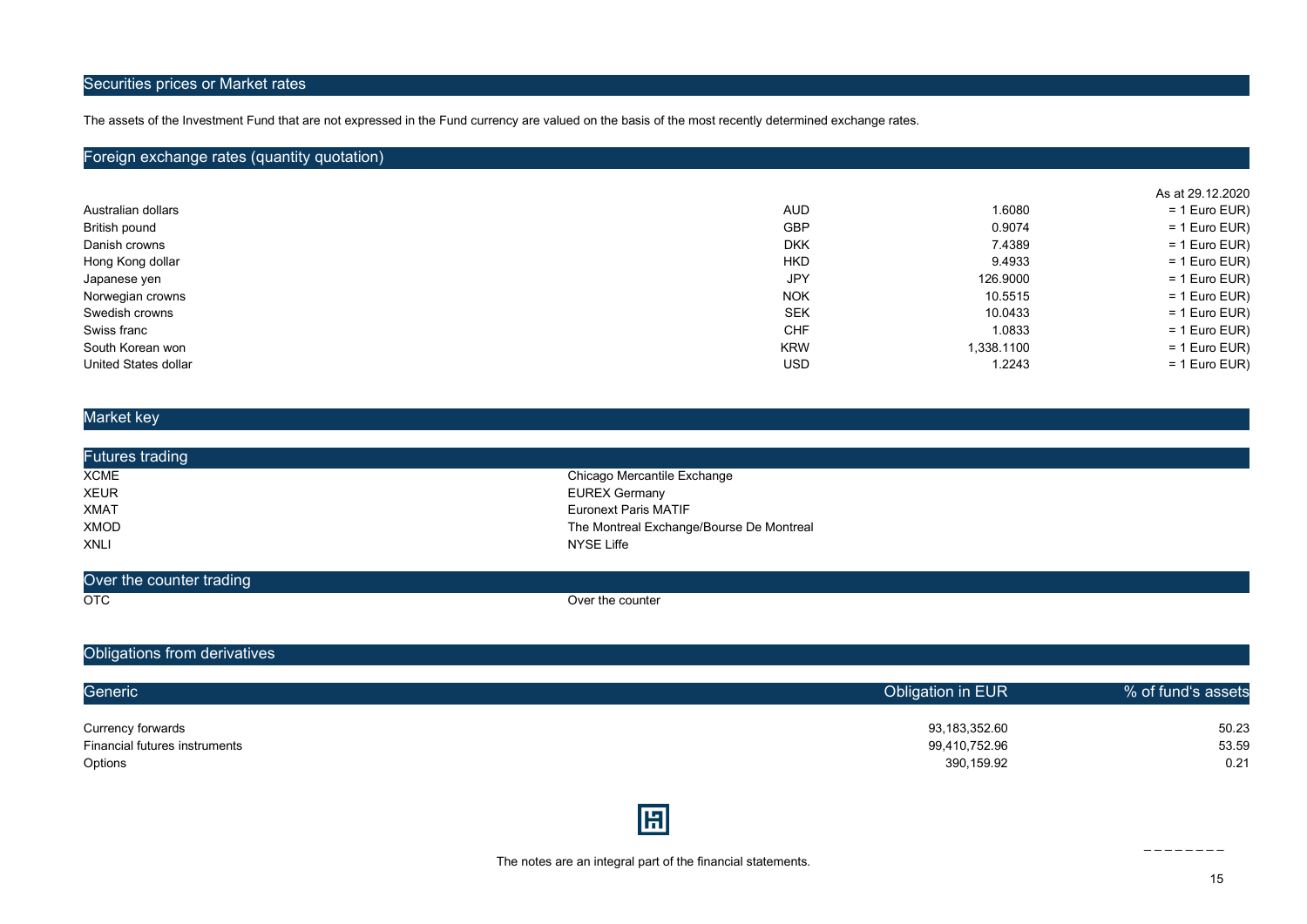### Transactions entered into by LOYS FCP - LOYS GLOBAL L/S during the reporting period if they no longer appear in the statement of assets

- Purchases and sales of securities, investment fund units and promissory note loans:

| Generic                                                         | <b>ISIN</b>   | <b>Currency</b> | <b>Purchases / Additions</b> | Sales / Disposals       |
|-----------------------------------------------------------------|---------------|-----------------|------------------------------|-------------------------|
|                                                                 |               |                 | in the reporting period      | in the reporting period |
| Securities                                                      |               |                 |                              |                         |
| <b>Exchange traded securities</b>                               |               |                 |                              |                         |
| <b>Equities</b>                                                 |               |                 |                              |                         |
| Accenture PLC Reg. Shares Class A DL-, 0000225                  | IE00B4BNMY34  | <b>USD</b>      | 3,000.00                     | $-3,000.00$             |
| Alcon AG NAMENS Aktien SF -, 04                                 | CH0432492467  | <b>CHF</b>      | 15,000.00                    | $-15,000.00$            |
| Allgeier SE NAMENS Aktien O.N.                                  | DE000A2GS633  | <b>EUR</b>      | 113,786.00                   | $-113,786.00$           |
| Aubay Technology S.A. Actions Port. EO 0.5                      | FR0000063737  | <b>EUR</b>      | 49,572.00                    | -49,572.00              |
| Axway Software Actions Port. EO 2                               | FR0011040500  | <b>EUR</b>      | 153,153.00                   | -432,543.00             |
| Bertrandt AG Inhaber Aktien O.N.                                | DE0005232805  | <b>EUR</b>      | 24,580.00                    | $-69,372.00$            |
| Boiron S.A. Actions Port. EO 1                                  | FR0000061129  | <b>EUR</b>      | 145,968.00                   | $-301, 192.00$          |
| Booking Holdings Inc. Registered Shares DL-, 008                | US09857L1089  | <b>USD</b>      | 0.00                         | $-1,600.00$             |
| <b>BROADRIDGE Financial Solutions Registered Shares DL-, 01</b> | US11133T1034  | <b>USD</b>      | 0.00                         | $-18,000.00$            |
| Brunswick Corp. Registered Shares DL -, 75                      | US 1170431092 | <b>USD</b>      | 0.00                         | $-41,086.00$            |
| Burberry Group PLC Registered Shares LS-, 0005                  | GB0031743007  | <b>GBP</b>      | 0.00                         | $-112,217.00$           |
| Calbee Inc. Registered Shares O.N.                              | JP3220580009  | <b>JPY</b>      | 26,800.00                    | $-26,800.00$            |
| Cancom SE Inhaber Aktien O.N.                                   | DE0005419105  | <b>EUR</b>      | 5,000.00                     | $-59,935.00$            |
| CARLSBERG AS Navne Aktier B DK 20                               | DK0010181759  | <b>DKK</b>      | 8,800.00                     | $-8,800.00$             |
| Carnival Corp. Paired CTF (1Sh.Carn. +1SBI P & O)               | PA1436583006  | <b>USD</b>      | 0.00                         | $-40,095.00$            |
| Coca Cola European Partn. Plc Registered Shares EO -, 01        | GB00BDCPN049  | <b>USD</b>      | 60,931.00                    | $-60,931.00$            |
| Computacenter PLC Registered Shares LS-, 075555                 | GB00BV9FP302  | <b>GBP</b>      | 0.00                         | -139,931.00             |
| Conzzeta AG NAMENS Aktien A SF 2                                | CH0244017502  | <b>CHF</b>      | 0.00                         | $-3,208.00$             |
| Cooper Companies Inc. Registered Shares DL -, 10                | US 2166484020 | <b>USD</b>      | 3,000.00                     | $-3,000.00$             |
| De'Longhi S.p.A. Azioni NOM. EO 1.5                             | IT0003115950  | <b>EUR</b>      | 30,000.00                    | $-30,000.00$            |
| DENTSPLY Sirona Inc. Registered Shares DL -, 01                 | US24906P1093  | <b>USD</b>      | 15,000.00                    | $-15,000.00$            |
| DEUTSCHE Post AG NAMENS Aktien O.N.                             | DE0005552004  | <b>EUR</b>      | 0.00                         | $-79,828.00$            |
| Dr. Hönle AG Inhaber Aktien O.N.                                | DE0005157101  | <b>EUR</b>      | 110,670.00                   | $-162,926.00$           |
| Electronic Arts Inc. Registered Shares DL -, 01                 | US 2855121099 | <b>USD</b>      | 0.00                         | $-30,000.00$            |
| ESI Group S.A. Actions Port. EO 3                               | FR0004110310  | <b>EUR</b>      | 223,641.00                   | $-367, 106.00$          |
| EVONIK Industries AG NAMENS Aktien O.N.                         | DE000EVNK013  | <b>EUR</b>      | 0.00                         | $-169,242.00$           |
| Fresh Del Monte Produce Inc. Registered Shares DL -, 01         | KYG367381053  | <b>USD</b>      | 0.00                         | $-19,800.00$            |
| GEA Group AG Inhaber Aktien O.N.                                | DE0006602006  | <b>EUR</b>      | 0.00                         | $-58,218.00$            |
| Hartmann AS, Brødrene Navne Aktier B DK 20                      | DK0010256197  | <b>DKK</b>      | 0.00                         | $-96,098.00$            |
| Hexaom S.A. Actions au Porteur EO -, 18                         | FR0004159473  | <b>EUR</b>      | 14,938.00                    | $-121,525.00$           |

## 圓

16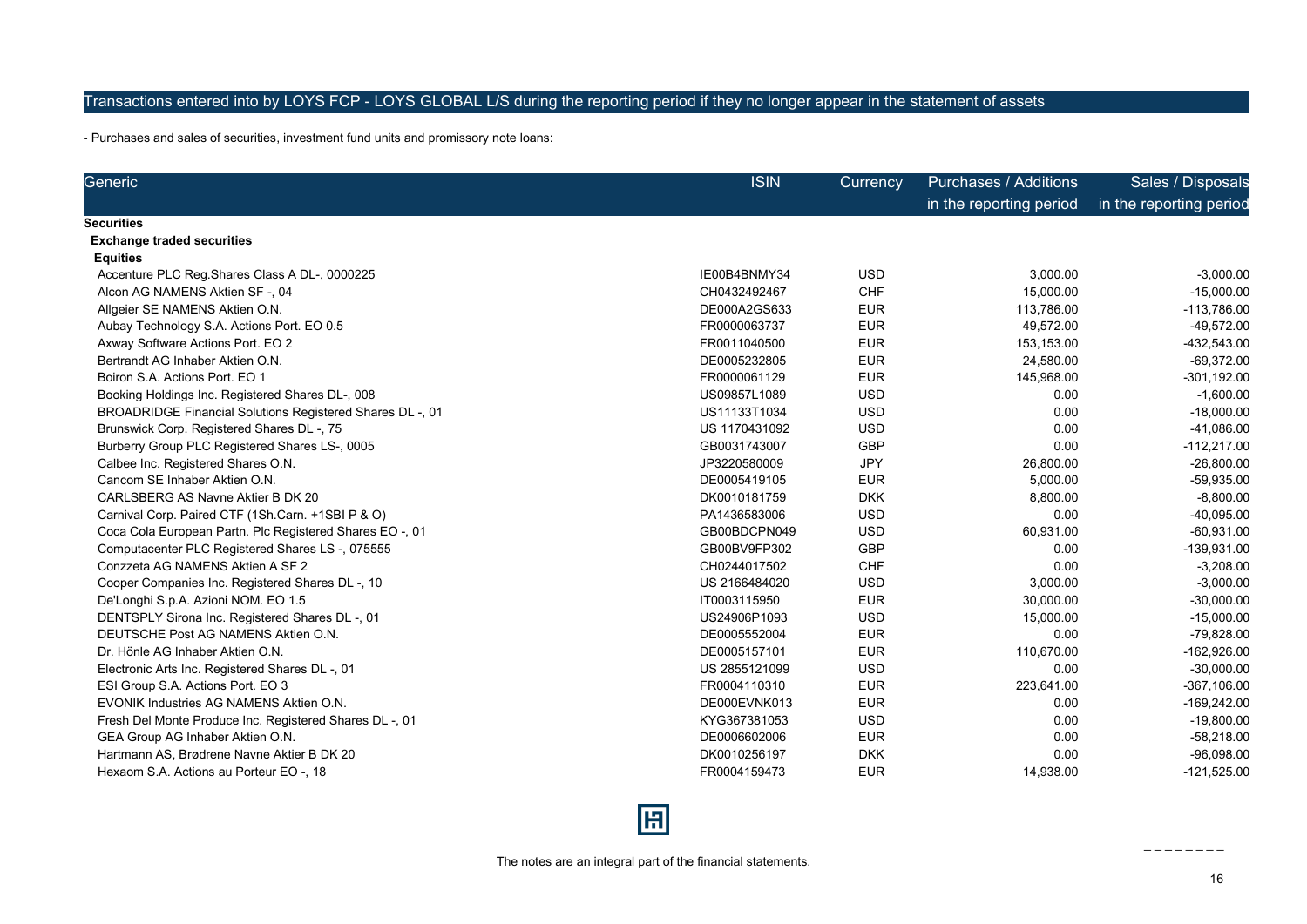| Generic                                                   | <b>ISIN</b>   | Currency   | <b>Purchases / Additions</b> | Sales / Disposals       |
|-----------------------------------------------------------|---------------|------------|------------------------------|-------------------------|
|                                                           |               |            | in the reporting period      | in the reporting period |
| Intel Corp. Registered Shares DL -, 001                   | US 4581401001 | <b>USD</b> | 15,000.00                    | $-15,000.00$            |
| Japan Exchange Group Inc. Registered Shares O.N.          | JP3183200009  | <b>JPY</b> | 59,900.00                    | $-59,900.00$            |
| Johnson & Johnson Registered Shares DL 1                  | US 4781601046 | <b>USD</b> | 10,000.00                    | $-10,000.00$            |
| Kering S.A. Actions Port. EO 4                            | FR0000121485  | <b>EUR</b> | 0.00                         | $-9,156.00$             |
| KINTETSU World Express Inc. Registered Shares O.N.        | JP3262900008  | JPY        | 0.00                         | $-213,400.00$           |
| Kose Corp. Registered Shares O.N.                         | JP3283650004  | <b>JPY</b> | 6,400.00                     | $-19,900.00$            |
| Lassila & Tikanoja Oyj Registered Shares EO -, 50         | FI0009010854  | <b>EUR</b> | 71,000.00                    | -278,230.00             |
| Lintec Corp. Registered Shares O.N.                       | JP3977200009  | JPY        | 0.00                         | -198,700.00             |
| Makita Corp. Registered Shares O.N.                       | JP3862400003  | <b>JPY</b> | 0.00                         | $-83,600.00$            |
| Mckesson Corp. Registered Shares DL -, 01                 | US58155Q1031  | <b>USD</b> | 0.00                         | $-12,000.00$            |
| Menzies PLC, John Registered Shares LS-, 25               | GB0005790059  | GBP        | 86,212.00                    | $-1,195,850.00$         |
| MLP SE Inhaber Aktien O.N.                                | DE0006569908  | <b>EUR</b> | 96,750.00                    | -982,797.00             |
| Mueller Water Products Inc. Reg. Shares Series A DL -, 01 | US 6247581084 | <b>USD</b> | 0.00                         | -237,878.00             |
| Nestlé S.A. NAMEN Aktien SF-, 10                          | CH0038863350  | <b>CHF</b> | 10,000.00                    | $-10,000.00$            |
| Novartis AG NAMENS Aktien SF 0.50                         | CH0012005267  | <b>CHF</b> | 18,000.00                    | $-52,000.00$            |
| Quidel Corp. Registered Shares DL -, 001                  | US74838J1016  | <b>USD</b> | 0.00                         | $-63,569.00$            |
| RHI Magnesita N.V. Aandelen op naam O.N.                  | NL0012650360  | GBP        | 64,600.00                    | $-64,600.00$            |
| Raisio Oyj Registered Shares V O.N.                       | FI0009002943  | <b>EUR</b> | 544,000.00                   | $-1,448,193.00$         |
| Recordati - Ind.Chim.Farm. SpA Azioni NOM. EO -, 125      | IT0003828271  | <b>EUR</b> | 0.00                         | $-64,825.00$            |
| RELX PLC Registered Shares LS -, 144397                   | GB00B2B0DG97  | <b>EUR</b> | 60,000.00                    | $-60,000.00$            |
| Rentokil Initial PLC Registered Shares LS 0.01            | GB00B082RF11  | <b>GBP</b> | 75,111.00                    | $-75, 111.00$           |
| RESMED Inc. Registered Shares DL-, 004                    | US 7611521078 | <b>USD</b> | 8,000.00                     | $-8,000.00$             |
| Royal Caribbean Cruises Ltd. Registered Shares DL-, 01    | LR0008862868  | <b>USD</b> | 9,000.00                     | $-26,486.00$            |
| Royal Unibrew AS Navne Aktier DK 2                        | DK0060634707  | <b>DKK</b> | 10,000.00                    | $-10,000.00$            |
| S & T AG Inc.                                             | AT0000A0E9W5  | <b>EUR</b> | 0.00                         | $-101,087.00$           |
| Salmar ASA Navne Aksjer NK -, 25                          | NO0010310956  | <b>NOK</b> | 30,000.00                    | $-30,000.00$            |
| Sanofi S.A. Actions Port. EO 2                            | FR0000120578  | <b>EUR</b> | 0.00                         | $-49,000.00$            |
| SBM Offshore N.V. Aandelen op naam EO -, 25               | NL0000360618  | <b>EUR</b> | 0.00                         | $-300,000.00$           |
| Sesa S.p.A. Azioni nom. o. n.                             | IT0004729759  | <b>EUR</b> | 14,500.00                    | $-59,913.00$            |
| SHOEI CO. LTD Registered Shares O.N.                      | JP3360900009  | <b>JPY</b> | 77,300.00                    | $-161,300.00$           |
| Sopra Steria Group S.A. Actions Port. EO 1                | FR0000050809  | <b>EUR</b> | 0.00                         | $-19,532.00$            |
| Sykes Enterprises Inc. Registered Shares DL -, 01         | US 8712371033 | <b>USD</b> | 0.00                         | $-60,578.00$            |
| TIS Inc. Registered Shares O.N.                           | JP3104890003  | JPY        | 2,400.00                     | $-2,400.00$             |
| TOHO Co. Ltd. (9602) Registered Shares O.N.               | JP3598600009  | <b>JPY</b> | 51,600.00                    | $-51,600.00$            |
| Tyman PLC Registered Shares LS-, 05                       | GB00B29H4253  | <b>GBP</b> | 993,977.00                   | -993,977.00             |
| Wacker Neuson SE NAMENS Aktien O.N.                       | DE000WACK012  | <b>EUR</b> | 0.00                         | $-97,549.00$            |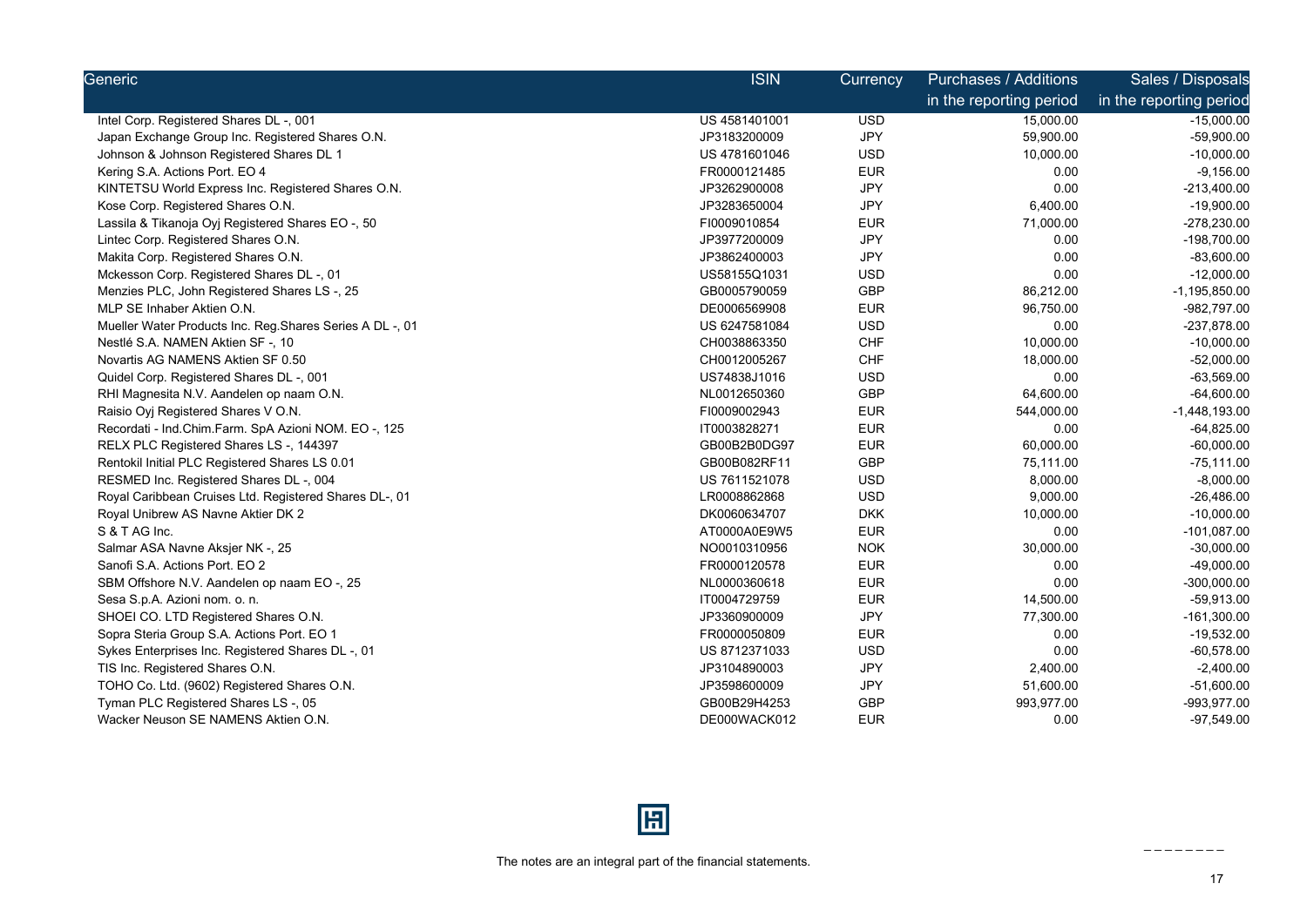| Generic                                                       | <b>ISIN</b>  | <b>Currency</b> | Purchases / Additions<br>in the reporting period | Sales / Disposals<br>in the reporting period |
|---------------------------------------------------------------|--------------|-----------------|--------------------------------------------------|----------------------------------------------|
| <b>Certificates</b>                                           |              |                 |                                                  |                                              |
| Irish Continental Group PLC Reg.Uts (1Sh. +10Red.Shs max.) oN | IE00BLP58571 | <b>EUR</b>      | 796.779.00                                       | -796.779.00                                  |
| <b>Organised market</b>                                       |              |                 |                                                  |                                              |
| <b>Equities</b>                                               |              |                 |                                                  |                                              |
| Caretech Holdings PLC Registered Shares LS -, 005             | GB00B0KWHQ09 | <b>GBP</b>      | 25,000.00                                        | -904.205.00                                  |
| CPL Resources PLC Registered Shares EO -, 10                  | IE0007214426 | <b>EUR</b>      | 56,000.00                                        | -423,901.00                                  |
| <b>Unlisted</b>                                               |              |                 |                                                  |                                              |
| <b>Equities</b>                                               |              |                 |                                                  |                                              |
| Unilever N.V. Aandelen op naam EO -, 16                       | NL0000388619 | <b>EUR</b>      | 60,000.00                                        | $-60,000.00$                                 |

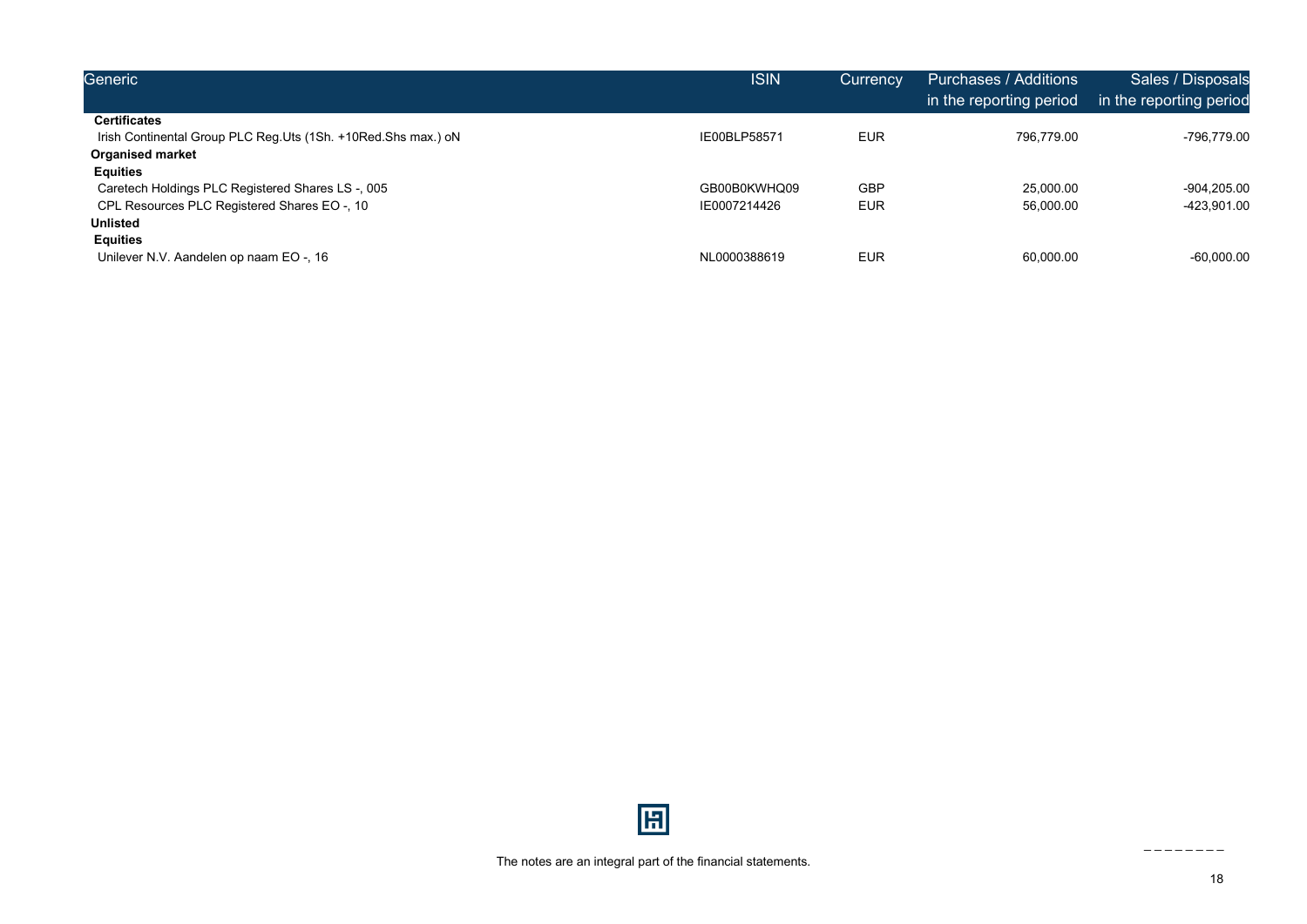### Statement of Operations (incl. income equalisation) LOYS FCP - LOYS GLOBAL L/S

The breakdown of the Statement of Operations for the period from 1 January 2020 to 31 December 2020 is as follows:

|                                          | Unit class      | Unit class    | Unit class  | Unit class        | Total *         |
|------------------------------------------|-----------------|---------------|-------------|-------------------|-----------------|
|                                          | P in EUR        | I in EUR      | lan in EUR  | <b>ITN in EUR</b> | In EUR          |
|                                          |                 |               |             |                   |                 |
| I. Income                                |                 |               |             |                   |                 |
| Interest from bank balances              | 3,457.92        | 1,111.18      | 68.45       | 1,170.96          | 5,808.51        |
| Dividend income (net of withholding tax) | 1,518,789.87    | 421,964.96    | 8,525.16    | 627,008.34        | 2,576,288.33    |
| Ordinary income equalisation             | -462,752.27     | -223,284.92   | $-4,267.42$ | -41,151.35        | -731,455.96     |
| <b>Total income</b>                      | 1,059,495.52    | 199,791.22    | 4,326.19    | 587,027.95        | 1,850,640.88    |
| II. Expenses                             |                 |               |             |                   |                 |
| Management fee                           | -234,746.59     | $-76,551.13$  | $-1,969.15$ | $-112,717.07$     | -425,983.94     |
| Custodian fee                            | -41,598.87      | $-11,804.07$  | $-303.91$   | $-17,381.02$      | $-71,087.87$    |
| Custody fees                             | $-55,617.65$    | $-16,336.92$  | $-876.91$   | $-19,790.72$      | $-92,622.20$    |
| Taxe d'abonnement                        | -59,988.74      | $-15,626.94$  | $-185.55$   | $-27,066.95$      | $-102,868.18$   |
| Audit fees                               | $-11,016.81$    | $-3,098.04$   | $-60.62$    | -4,783.36         | $-18,958.83$    |
| Legal advisory fees                      | $-594.89$       | $-199.88$     | $-2.34$     | $-317.90$         | $-1,115.01$     |
| Printing and publication expenses        | $-23,085.06$    | $-6,744.86$   | $-174.99$   | $-9,994.86$       | $-39,999.77$    |
| Risk management fee                      | $-2,942.06$     | $-817.39$     | $-17.27$    | $-1,273.27$       | $-5,049.99$     |
| Other expenses                           | -29,031.92      | $-7,908.66$   | $-157.05$   | $-12,354.47$      | $-49,452.10$    |
| Transfer and registration agent fee      | $-13,250.62$    | $-11,868.20$  | $-1,005.24$ | $-5,750.94$       | $-31,875.00$    |
| Interest expense                         | $-142,729.50$   | $-38,672.51$  | $-883.91$   | $-60,674.19$      | $-242,960.11$   |
| Fund management fee                      | $-1,213,974.57$ | -287,066.46   | $-9,845.64$ | -563,585.28       | $-2,074,471.95$ |
| Distribution agent fee                   | $-809,316.42$   | 0.00          | 0.00        | 0.00              | -809,316.42     |
| Ordinary expense equalisation            | 759,269.94      | 248,688.23    | 8,715.06    | 43,385.40         | 1,060,058.63    |
| <b>Total expenses</b>                    | $-1,878,623.76$ | $-228,006.83$ | $-6,767.52$ | -792,304.63       | $-2,905,702.74$ |

#### **III. Ordinary net income -1,055,061.86**

| $-16,449,754.87$ |
|------------------|
| $-3,001,929.21$  |
| 1,838,311.13     |
| -4,840,240.34    |
| -13,447,825.66   |
| -12,392,763.80   |
| -7,721,842.67    |
| -101,112,795.24  |
| 96,441,874.11    |
|                  |
|                  |

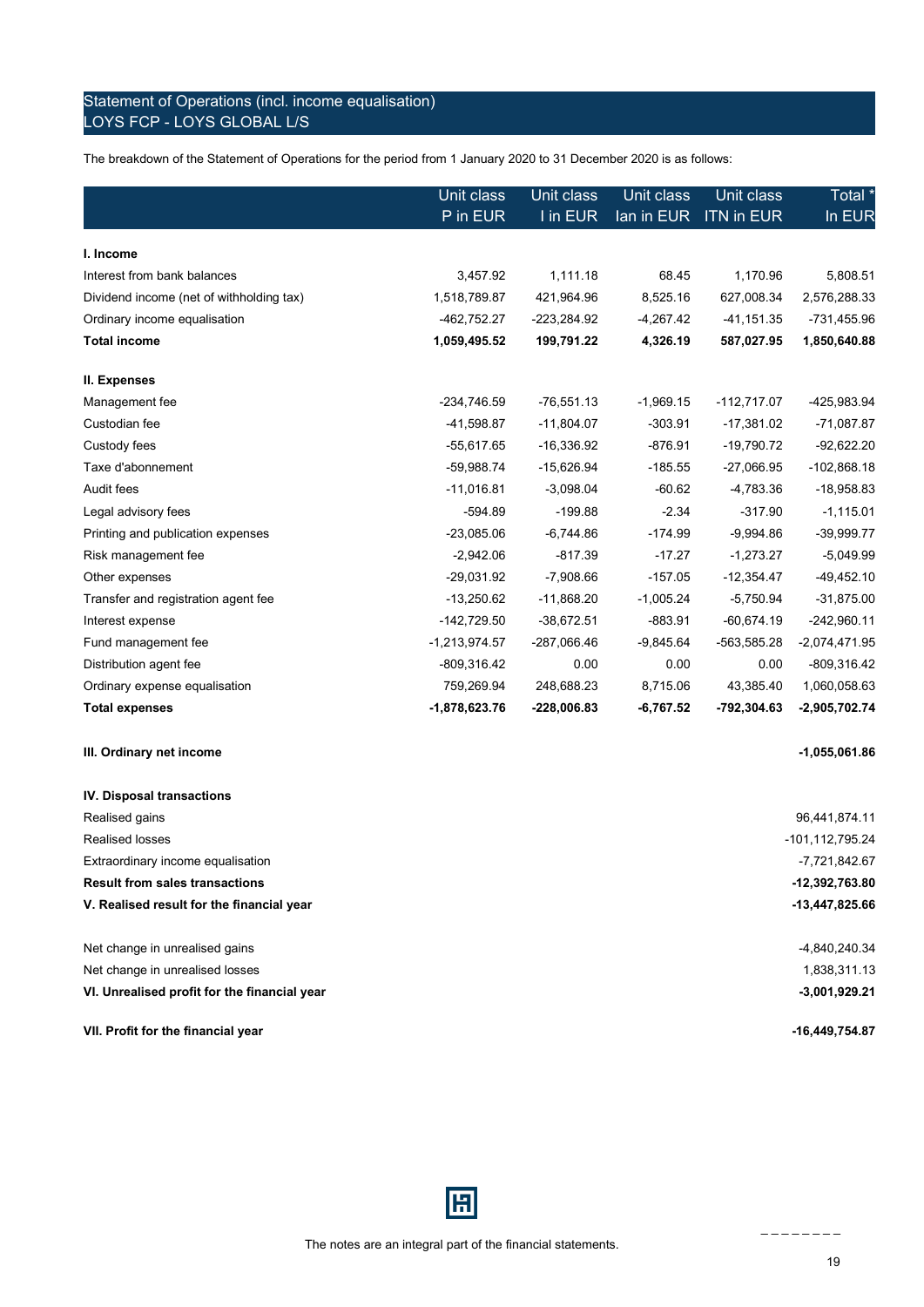### Statement of changes in net assets LOYS FCP - LOYS GLOBAL L/S

For the period from 1 January 2020 to 31 December 2020:

|                                                                |                 | In EUR          |
|----------------------------------------------------------------|-----------------|-----------------|
| I. Value of Fund Assets at the Beginning of the Financial Year |                 | 362,637,447.61  |
| Interim dividend                                               |                 | $-75,351.11$    |
| Cash inflow/outflow (net)                                      |                 | -167,991,048.11 |
| Cash inflow from unit certificate sales                        | 45.565.013.90   |                 |
| Cash outflows from unit certificate redemptions                | -213,556,062.01 |                 |
| Income equalisation/expense equalisation                       |                 | 7,393,240.00    |
| Profit for the financial year                                  |                 | -16.449.754.87  |
| Thereof net changes in unrealised gains                        | -4.840.240.34   |                 |
| Thereof net changes in unrealised losses                       | 1,838,311.13    |                 |
| II. Value of fund assets at the end of the financial year      |                 | 185.514.533.52  |

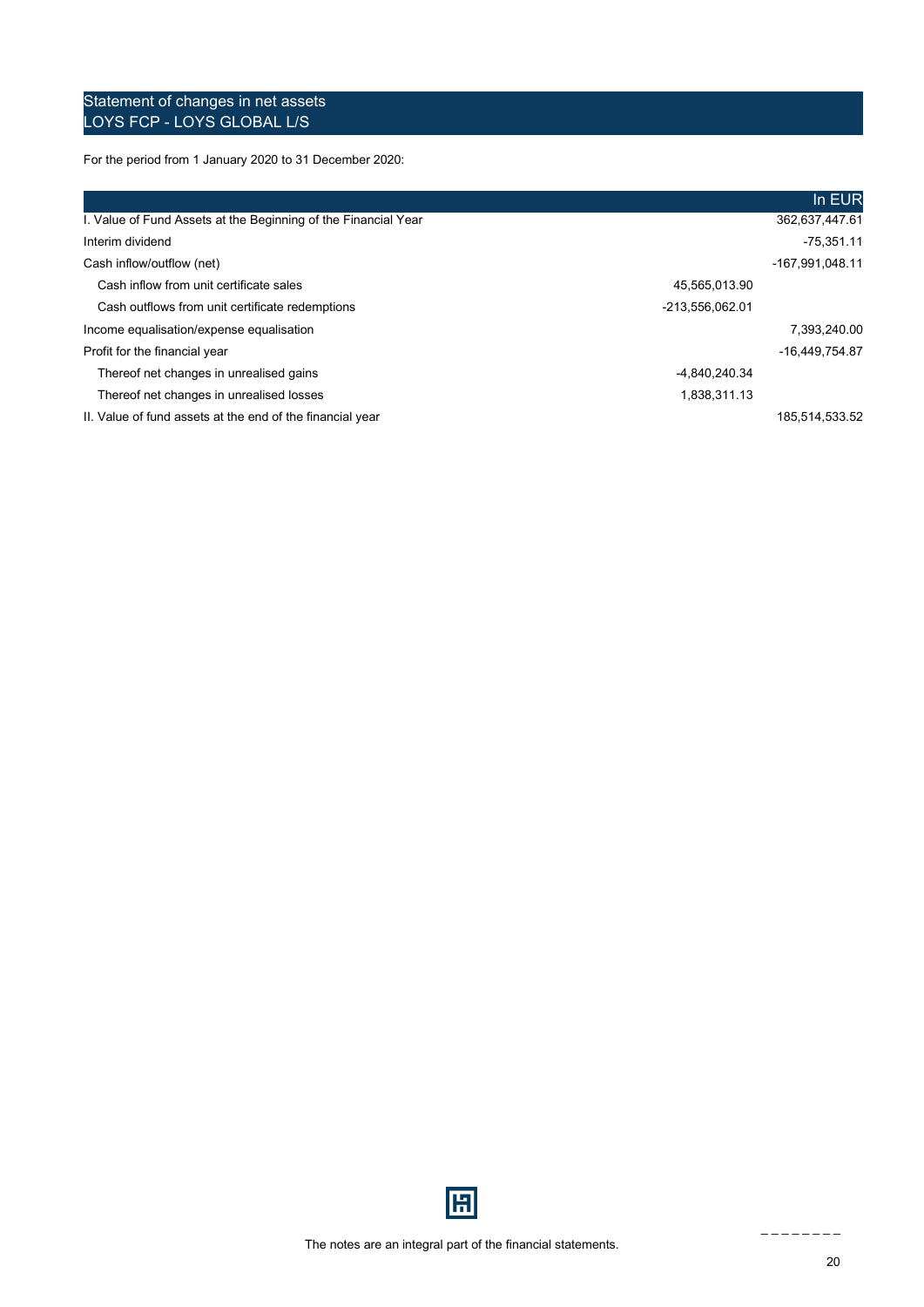| Comparative overview over the last three financial years *<br>LOYS FCP - LOYS GLOBAL L/S |                               |                               |                                 |                                 |
|------------------------------------------------------------------------------------------|-------------------------------|-------------------------------|---------------------------------|---------------------------------|
|                                                                                          | <b>Unit class</b><br>P in EUR | <b>Unit class</b><br>I in EUR | <b>Unit class</b><br>lan in EUR | Unit class<br><b>ITN in EUR</b> |
| At 31.12.2020                                                                            |                               |                               |                                 |                                 |
| Fund assets                                                                              | 106,039,562.06                | 20,094,379.80                 | 424,415.47                      | 58,956,176.19                   |
| Units in circulation                                                                     | 1,601,452.098                 | 278,787.856                   | 851.000                         | 111,749.000                     |
| Unit value                                                                               | 66.21                         | 72.08                         | 498.73                          | 527.58                          |
| At 31.12.2019                                                                            |                               |                               |                                 |                                 |
| Fund assets                                                                              | 211,869,241.40                | 71,469,421.43                 | 5, 181, 583. 71                 | 74,117,201.07                   |
| Units in circulation                                                                     | 3,264,320.527                 | 1,019,236.350                 | 10,392.561                      | 144,077.000                     |
| Unit value                                                                               | 64.90                         | 70.12                         | 498.59                          | 514.43                          |
| At 31.12.2018                                                                            |                               |                               |                                 |                                 |
| Fund assets                                                                              | 323,551,277.78                | 168,484,355.31                | 21,754,545.02                   | 82,550,306.62                   |
| Units in circulation                                                                     | 4,984,747.686                 | 2,421,365.970                 | 42,801.561                      | 161,325.000                     |
| Unit value                                                                               | 64.91                         | 69.58                         | 508.27                          | 511.70                          |
| At 31.12.2017                                                                            |                               |                               |                                 |                                 |
| Fund assets                                                                              | 223,385,814.34                | 93,175,590.69                 | 2,156,289.27                    | 20,022,858.40                   |
| Units in circulation                                                                     | 3, 162, 826.023               | 1,240,013.300                 | 3,929.000                       | 36,243.000                      |
| Unit value                                                                               | 70.63                         | 75.14                         | 548.81                          | 552.46                          |

\* Historical performance does not indicate a similar development in the future.

圖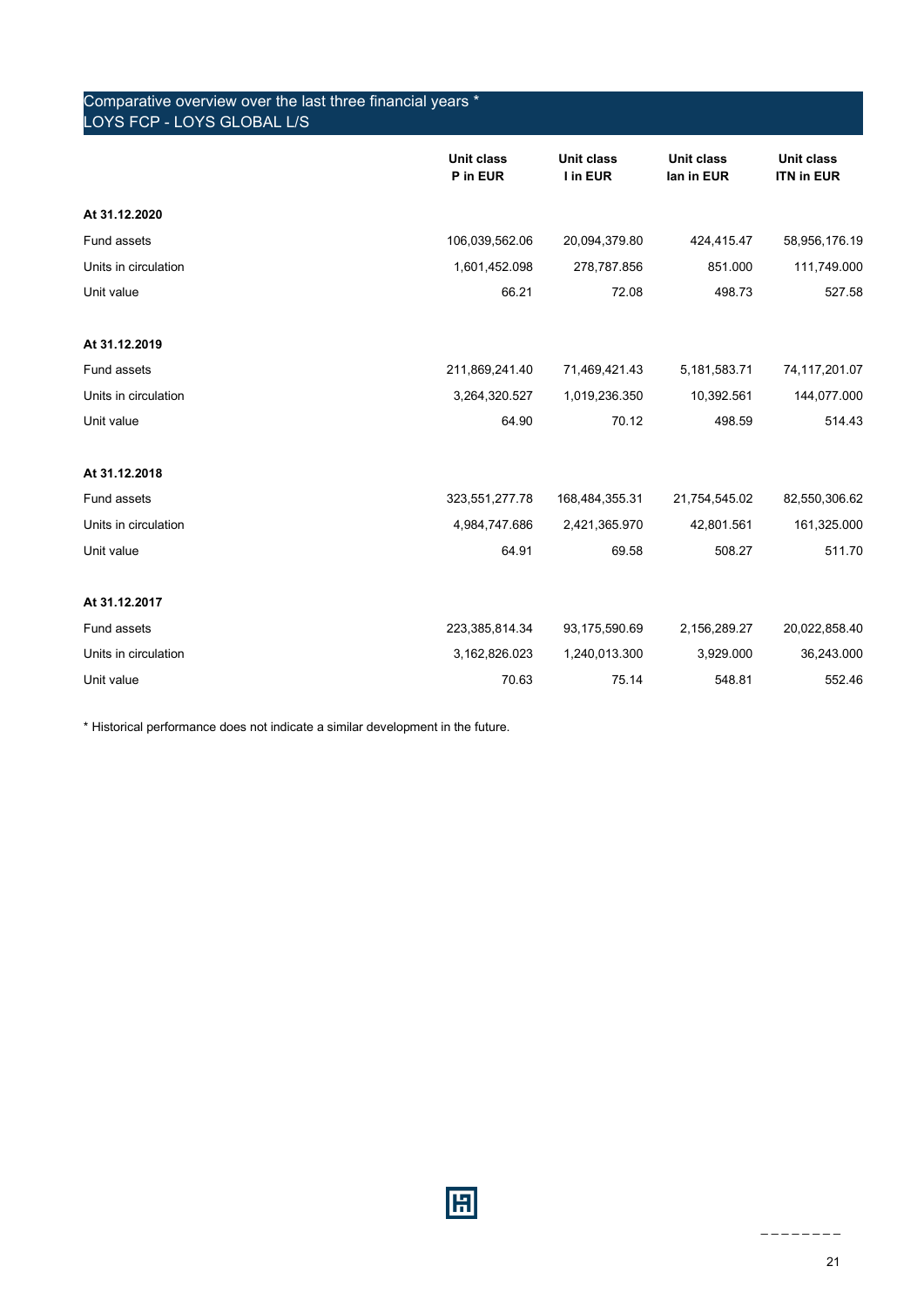## **Schedule of Investments as at 31.12.2020 LOYS FCP - LOYS Premium Dividende**

<span id="page-21-0"></span>

| Generic                                                                  | <b>ISIN</b>  | <b>Shares</b><br>/ Units / | Stock as of  | <b>Purchases</b><br>/ Additions | Sales /<br><b>Disposals</b> | <b>CCY</b> | Price  | <b>Market</b><br>value in | % of the<br>fund's |
|--------------------------------------------------------------------------|--------------|----------------------------|--------------|---------------------------------|-----------------------------|------------|--------|---------------------------|--------------------|
|                                                                          |              | <b>CCY</b>                 | 31.12.2020   | in the reporting period         |                             |            |        | <b>EUR</b>                | <b>Assets</b>      |
| Securities portfolio                                                     |              |                            |              |                                 |                             |            |        | 87,210,777.04             | 91.45              |
| <b>Exchange traded securities</b>                                        |              |                            |              |                                 |                             |            |        |                           |                    |
| <b>Equities</b>                                                          |              |                            |              |                                 |                             |            |        |                           |                    |
| <b>Belgium</b>                                                           |              |                            |              |                                 |                             |            |        |                           |                    |
| Barco N.V. Actions nom. O.N.                                             | BE0974362940 | Shares                     | 148,000.00   | 231,000.00                      | $-83,000.00$                | <b>EUR</b> | 18.27  | 2,703,220.00              | 2.83               |
| Federal rep. Germany                                                     |              |                            |              |                                 |                             |            |        |                           |                    |
| Adesso SE Inhaber Aktien O.N.                                            | DE000A0Z23Q5 | Shares                     | 31,846.00    | 32,019.00                       | $-173.00$                   | <b>EUR</b> | 96.80  | 3,082,692.80              | 3.23               |
| Cancom SE Inhaber Aktien O.N.                                            | DE0005419105 | <b>Shares</b>              | 55,809.00    | 108,844.00                      | $-53,035.00$                | <b>EUR</b> | 45.88  | 2,560,516.92              | 2.68               |
| CEWE Foundation & Co. KGAA Inhaber Aktien O.N.                           | DE0005403901 | Shares                     | 37,533.00    | 41,433.00                       | $-3,900.00$                 | <b>EUR</b> | 92.90  | 3,486,815.70              | 3.66               |
| Eckert & Ziegler Str.-u.Med.AG Inhaber Aktien O.N.                       | DE0005659700 | Shares                     | 66,984.00    | 86,584.00                       | $-19,600.00$                | <b>EUR</b> | 45.10  | 3,020,978.40              | 3.17               |
| New Work SE NAMENS Aktien O.N.                                           | DE000NWRK013 | Shares                     | 7,376.00     | 11,536.00                       | $-4,160.00$                 | <b>EUR</b> | 281.50 | 2,076,344.00              | 2.18               |
| Software AG NAMENS Aktien O.N.                                           | DE000A2GS401 | Shares                     | 85,600.00    | 116,600.00                      | $-31,000.00$                | <b>EUR</b> | 33.62  | 2,877,872.00              | 3.02               |
| USU Software AG Inhaber Aktien O.N.                                      | DE000A0BVU28 | Shares                     | 41,000.00    | 41,000.00                       | 0.00                        | <b>EUR</b> | 27.80  | 1,139,800.00              | 1.20               |
| <b>France</b>                                                            |              |                            |              |                                 |                             |            |        |                           |                    |
| Rubis S.C.A. Actions Port. Nouv. EO 1.25                                 | FR0013269123 | Shares                     | 62,300.00    | 98,291.00                       | $-35,991.00$                | <b>EUR</b> | 38.26  | 2,383,598.00              | 2.50               |
| VICAT S.A. Actions Port. EO 4                                            | FR0000031775 | Shares                     | 118,793.00   | 149,064.00                      | $-30,271.00$                | <b>EUR</b> | 34.30  | 4,074,599.90              | 4.27               |
| <b>United Kingdom</b>                                                    |              |                            |              |                                 |                             |            |        |                           |                    |
| Bodycote PLC Registered Shares LS -, 1727272                             | GB00B3FLWH99 | Shares                     | 335,000.00   | 490,000.00                      | $-155,000.00$               | GBP        | 7.58   | 2,796,743.26              | 2.93               |
| Brewin Dolphin Holdings PLC Registered Shares LS-, 01                    | GB0001765816 | <b>Shares</b>              | 785,530.00   | 980.530.00                      | $-195.000.00$               | GBP        | 3.15   | 2,727,083.82              | 2.86               |
| FDM Group (Holdings) PLC Registered Shares LS-, 01                       | GB00BLWDVP51 | Shares                     | 220,942.00   | 358,207.00                      | $-137,265.00$               | GBP        | 11.02  | 2,683,397.63              | 2.81               |
| IG Group Holdings PLC Registered Shares LS 0.00005                       | GB00B06QFB75 | Shares                     | 391,418.00   | 499,418.00                      | $-108,000.00$               | GBP        | 8.95   | 3,860,903.84              | 4.05               |
| Jupiter Fund Management PLC Registered Shares LS-, 02                    | GB00B53P2009 | Shares                     | 780,000.00   | 1,095,000.00                    | $-315,000.00$               | GBP        | 2.92   | 2,506,728.38              | 2.63               |
| Kainos Group PLC Registered Shares LS-, 005                              | GB00BZ0D6727 | <b>Shares</b>              | 244,000.00   | 322,000.00                      | $-78,000.00$                | GBP        | 12.64  | 3,399,085.25              | 3.56               |
| NCC Group PLC Registered Shares LS-, 01                                  | GB00B01QGK86 | Shares                     | 965,000.00   | 1,120,000.00                    | $-155,000.00$               | GBP        | 2.66   | 2,823,689.87              | 2.96               |
| Stock Spirits Group PLC Reg. Shares LS-, 10                              | GB00BF5SDZ96 | Shares                     | 1,296,000.00 | 1,456,000.00                    | $-160,000.00$               | GBP        | 2.65   | 3,777,946.77              | 3.96               |
| Tate & Lyle PLC Registered Shares LS-, 25                                | GB0008754136 | Shares                     | 460,000.00   | 751,767.00                      | -291,767.00                 | <b>GBP</b> | 6.90   | 3,499,112.80              | 3.67               |
| Ireland                                                                  |              |                            |              |                                 |                             |            |        |                           |                    |
| Glanbia PLC Registered Shares EO 0.06                                    | IE0000669501 | Shares                     | 228,551.00   | 407,151.00                      | $-178,600.00$               | <b>EUR</b> | 10.38  | 2,372,359.38              | 2.49               |
| Sweden                                                                   |              |                            |              |                                 |                             |            |        |                           |                    |
| Evolution Gaming Gr.AB (publ) Namn Aktier sk-, 003<br><b>Switzerland</b> | SE0012673267 | <b>Shares</b>              | 42,900.00    | 79,300.00                       | $-36,400.00$                | <b>SEK</b> | 822.80 | 3,514,593.81              | 3.69               |
| DKSH Holding AG NAM.-Aktien SF-, 10                                      | CH0126673539 | <b>Shares</b>              | 46,800.00    | 83,090.00                       | $-36,290.00$                | <b>CHF</b> | 67.60  | 2,920,544.66              | 3.06               |

圓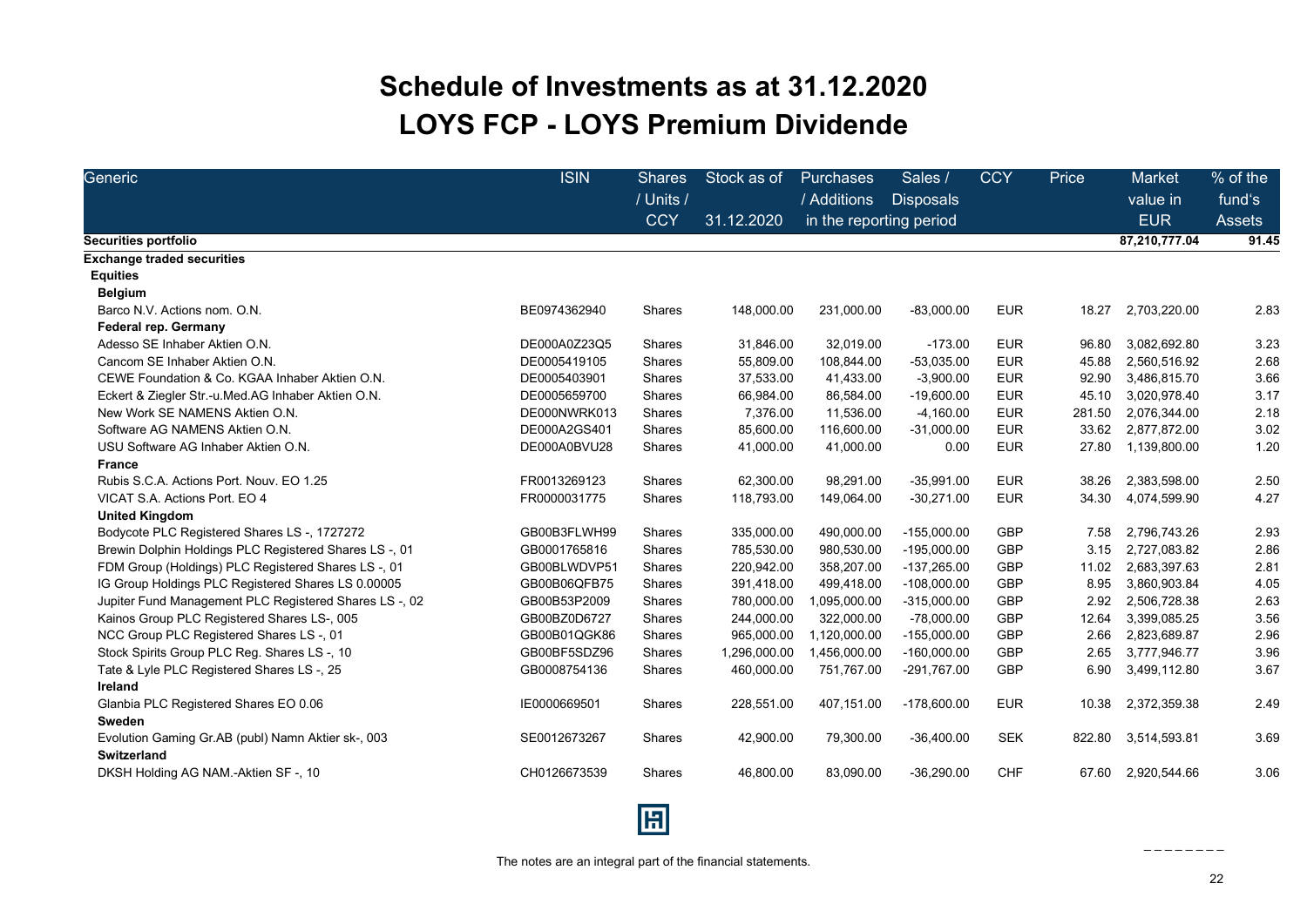| Generic                                                    | <b>ISIN</b>  | <b>Shares</b> | Stock as of  | <b>Purchases</b>        | Sales /          | <b>CCY</b> | Price | <b>Market</b> | % of the |
|------------------------------------------------------------|--------------|---------------|--------------|-------------------------|------------------|------------|-------|---------------|----------|
|                                                            |              | / Units /     |              | / Additions             | <b>Disposals</b> |            |       | value in      | fund's   |
|                                                            |              | <b>CCY</b>    | 31.12.2020   | in the reporting period |                  |            |       | <b>EUR</b>    | Assets   |
| Logitech International S.A. NAMEN Aktien SF -, 25          | CH0025751329 | <b>Shares</b> | 42,100.00    | 47,800.00               | $-5,700.00$      | <b>CHF</b> | 85.36 | 3,317,476.11  | 3.48     |
| <b>Organised market</b>                                    |              |               |              |                         |                  |            |       |               |          |
| <b>Equities</b>                                            |              |               |              |                         |                  |            |       |               |          |
| <b>Federal rep. Germany</b>                                |              |               |              |                         |                  |            |       |               |          |
| 2G Energy AG Inhaber Aktien O.N.                           | DE000A0HL8N9 | <b>Shares</b> | 32,606.00    | 47,500.00               | $-14,894.00$     | <b>EUR</b> | 89.50 | 2,918,237.00  | 3.06     |
| <b>United Kingdom</b>                                      |              |               |              |                         |                  |            |       |               |          |
| Advanced Medical Solut. Grp PLC Registered Shares LS -, 05 | GB0004536594 | Shares        | 1,000,808.00 | 1,664,426.00            | $-663,618.00$    | <b>GBP</b> | 2.30  | 2,536,902.41  | 2.66     |
| Alliance Pharma PLC Registered Shares LS -, 01             | GB0031030819 | Shares        | 3,599,138.00 | 4,530,000.00            | -930,862.00      | <b>GBP</b> | 0.87  | 3,458,917.00  | 3.63     |
| DotDigital Group PLC Registered Shares LS-, 005            | GB00B3W40C23 | <b>Shares</b> | 1,375,733.00 | 1,645,000.00            | -269,267.00      | <b>GBP</b> | 1.58  | 2,395,611.55  | 2.51     |
| Emis Group PLC Registered Shares LS-, 01                   | GB00B61D1Y04 | Shares        | 325,751.00   | 376,751.00              | $-51,000.00$     | <b>GBP</b> | 11.00 | 3,949,149.72  | 4.14     |
| Gamma Communications PLC Registered Shares LS-, 01         | GB00BQS10J50 | Shares        | 140,530.00   | 310,430.00              | $-169,900.00$    | <b>GBP</b> | 16.25 | 2,516,793.41  | 2.64     |
| <b>Other Markets</b>                                       |              |               |              |                         |                  |            |       |               |          |
| <b>Equities</b>                                            |              |               |              |                         |                  |            |       |               |          |
| <b>United Kingdom</b>                                      |              |               |              |                         |                  |            |       |               |          |
| Begbies Traynor Group PLC Registered Shares LS-, 05        | GB00B0305S97 | Shares        | 1,800,000.00 | 1,800,000.00            | 0.00             | <b>GBP</b> | 0.92  | 1,829,062.65  | 1.92     |
| <b>Cash at banks</b>                                       |              |               |              |                         |                  |            |       | 8,620,031.26  | 9.04     |
| <b>EUR - Balance</b>                                       |              |               |              |                         |                  |            |       |               |          |
| Hauck & Aufhäuser Privatbankiers AG,                       |              |               | 7,198,166.15 |                         |                  | <b>EUR</b> |       | 7,198,166.15  | 7.55     |
| Niederlassung Luxemburg                                    |              |               |              |                         |                  |            |       |               |          |
| <b>Balances in other EU/EEA currencies</b>                 |              |               |              |                         |                  |            |       |               |          |
| DKK at Hauck & Aufhäuser Privatbankiers AG,                |              |               | 2,930.71     |                         |                  | <b>DKK</b> |       | 393.97        | 0.00     |
| Niederlassung Luxemburg                                    |              |               |              |                         |                  |            |       |               |          |
| GBP at Hauck & Aufhäuser Privatbankiers AG,                |              |               | 441,014.46   |                         |                  | <b>GBP</b> |       | 486,046.69    | 0.51     |
| Niederlassung Luxemburg                                    |              |               |              |                         |                  |            |       |               |          |
| NOK at Hauck & Aufhäuser Privatbankiers AG,                |              |               | 22,505.70    |                         |                  | <b>NOK</b> |       | 2,132.94      | 0.00     |
| Niederlassung Luxemburg                                    |              |               |              |                         |                  |            |       |               |          |
| SEK at Hauck & Aufhäuser Privatbankiers AG.                |              |               | 7,668,620.21 |                         |                  | <b>SEK</b> |       | 763,555.82    | 0.80     |
| Niederlassung Luxemburg                                    |              |               |              |                         |                  |            |       |               |          |
| <b>Balances in non EU/EEA currencies</b>                   |              |               |              |                         |                  |            |       |               |          |
| CHF at Hauck & Aufhäuser Privatbankiers AG.                |              |               | 183,866.19   |                         |                  | <b>CHF</b> |       | 169,735.69    | 0.18     |
| Niederlassung Luxemburg                                    |              |               |              |                         |                  |            |       |               |          |
| <b>Other assets</b>                                        |              |               |              |                         |                  |            |       | 42,822.49     | 0.04     |
| Dividend entitlements                                      |              |               | 42,822.49    |                         |                  | <b>EUR</b> |       | 42,822.49     | 0.04     |
| <b>Total assets</b>                                        |              |               |              |                         |                  |            |       | 95,873,630.79 | 100.53   |



23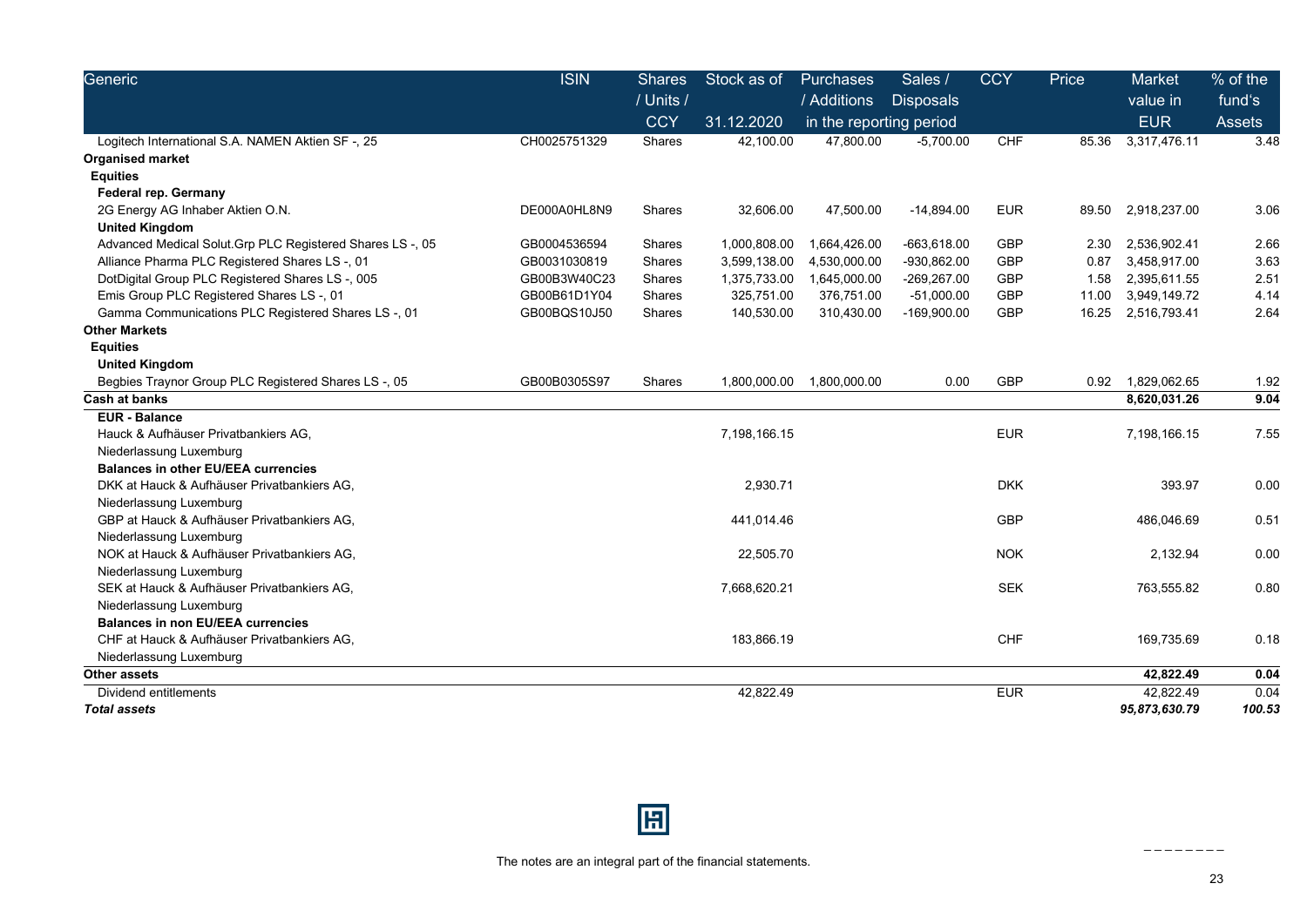| Generic                             | <b>ISIN</b> | <b>Shares</b> | Stock as of  | Purchases               | Sales /          | <b>CCY</b> | Price | Market        | % of the       |
|-------------------------------------|-------------|---------------|--------------|-------------------------|------------------|------------|-------|---------------|----------------|
|                                     |             | / Units /     |              | / Additions             | <b>Disposals</b> |            |       | value in      | fund's         |
|                                     |             | <b>CCY</b>    | 31.12.2020   | in the reporting period |                  |            |       | <b>EUR</b>    | Assets         |
| <b>Liabilities</b>                  |             |               |              |                         |                  |            |       | $-505,249.10$ | $-0.53$        |
| Fund management fee                 |             |               | $-56,492.91$ |                         |                  | <b>EUR</b> |       | $-56,492.91$  | $-0.06$        |
| Formation expenses                  |             |               | $-5,850.00$  |                         |                  | <b>EUR</b> |       | $-5,850.00$   | $-0.01$        |
| Performance fee                     |             |               | -389,800.97  |                         |                  | <b>EUR</b> |       | -389,800.97   | $-0.41$        |
| Audit fees                          |             |               | $-15,540.52$ |                         |                  | <b>EUR</b> |       | $-15,540.52$  | $-0.02$        |
| Risk management fee                 |             |               | $-450.00$    |                         |                  | <b>EUR</b> |       | $-450.00$     | 0.00           |
| Taxe d'abonnement                   |             |               | $-11,938.62$ |                         |                  | <b>EUR</b> |       | $-11,938.62$  | $-0.01$        |
| Transfer and registration agent fee |             |               | $-125.00$    |                         |                  | <b>EUR</b> |       | $-125.00$     | 0.00           |
| Distribution agent fee              |             |               | $-3,154.32$  |                         |                  | <b>EUR</b> |       | $-3,154.32$   | 0.00           |
| Custodian fee                       |             |               | $-2,105.23$  |                         |                  | <b>EUR</b> |       | $-2,105.23$   | 0.00           |
| Management fee                      |             |               | $-10,239.90$ |                         |                  | <b>EUR</b> |       | $-10,239.90$  | $-0.01$        |
| Interest payable on bank balances   |             |               | $-9,551.63$  |                         |                  | <b>EUR</b> |       | $-9,551.63$   | $-0.01$        |
| <b>Total liabilities</b>            |             |               |              |                         |                  |            |       | $-505,249.10$ | $-0.53$        |
| <b>Fund assets</b>                  |             |               |              |                         |                  |            |       | 95,368,381.69 | 100.00 $*$ $*$ |
| Net asset value per unit P          |             | <b>EUR</b>    |              |                         |                  |            |       | 48.08         |                |
| Net asset value per unit PT         |             | <b>EUR</b>    |              |                         |                  |            |       | 49.88         |                |
| Net asset value per unit I          |             | <b>EUR</b>    |              |                         |                  |            |       | 481.66        |                |
| Net asset value per unit ITN        |             | <b>EUR</b>    |              |                         |                  |            |       | 799.39        |                |
| Units in circulation P              |             | <b>EACH</b>   |              |                         |                  |            |       | 106,018.897   |                |
| Units in circulation PT             |             | <b>EACH</b>   |              |                         |                  |            |       | 1,402.825     |                |
| Units in circulation I              |             | <b>EACH</b>   |              |                         |                  |            |       | 161,197.111   |                |
| Units in circulation ITN            |             | <b>EACH</b>   |              |                         |                  |            |       | 15,710.000    |                |

\* \* Minor rounding differences may have arisen in determining the percentages.

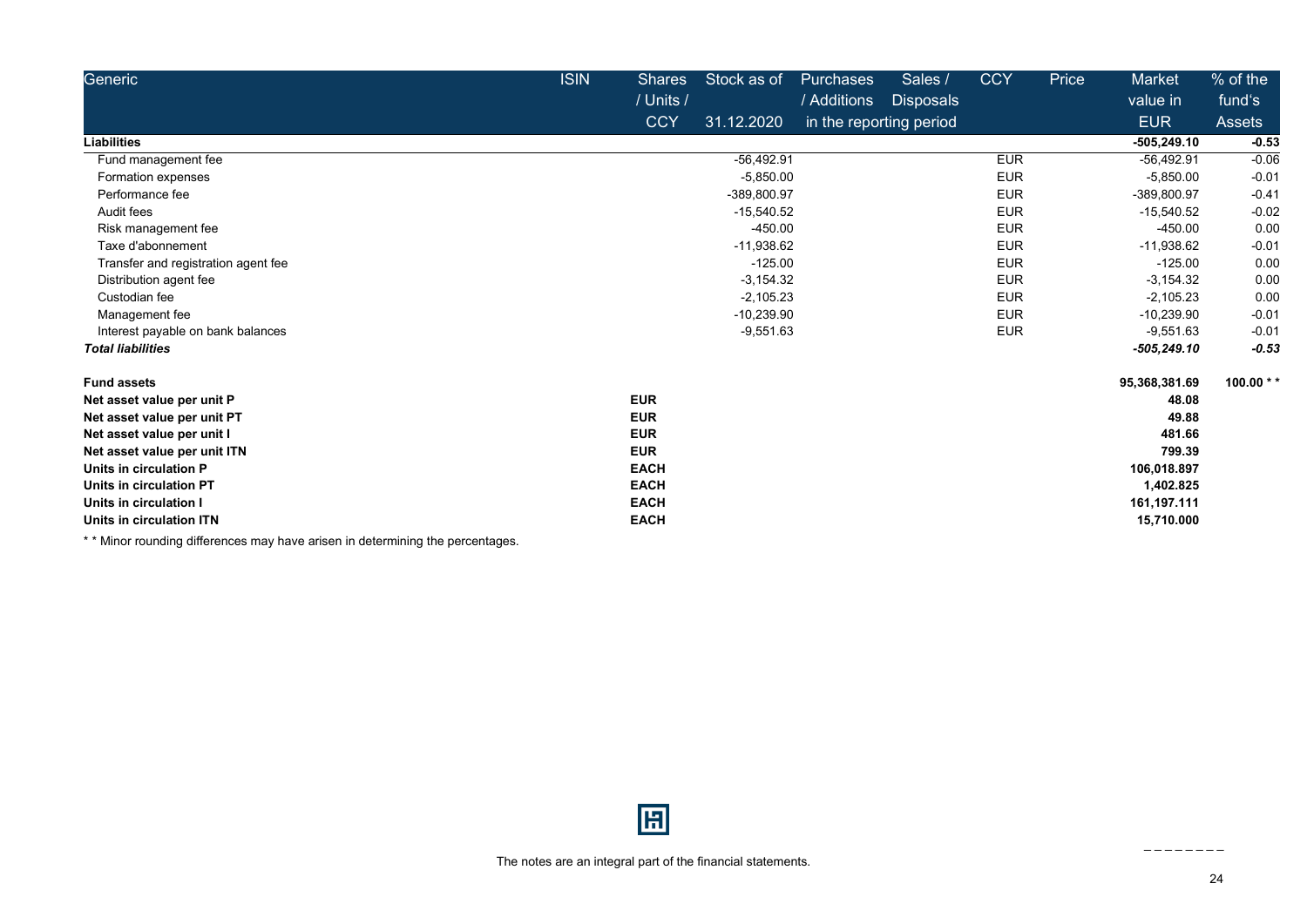### Securities prices or Market rates

The assets of the Investment Fund that are not expressed in the Fund currency are valued on the basis of the most recently determined exchange rates.

## Foreign exchange rates (quantity quotation)

|                  |            |         | As at 29.12.2020 |
|------------------|------------|---------|------------------|
| British pound    | <b>GBP</b> | 0.9074  | $= 1$ Euro EUR)  |
| Danish crowns    | <b>DKK</b> | 7.4389  | $= 1$ Euro EUR)  |
| Norwegian crowns | <b>NOK</b> | 10.5515 | $= 1$ Euro EUR)  |
| Swedish crowns   | SEK        | 10.0433 | $= 1$ Euro EUR)  |
| Swiss franc      | CHF        | 1.0833  | $= 1$ Euro EUR)  |

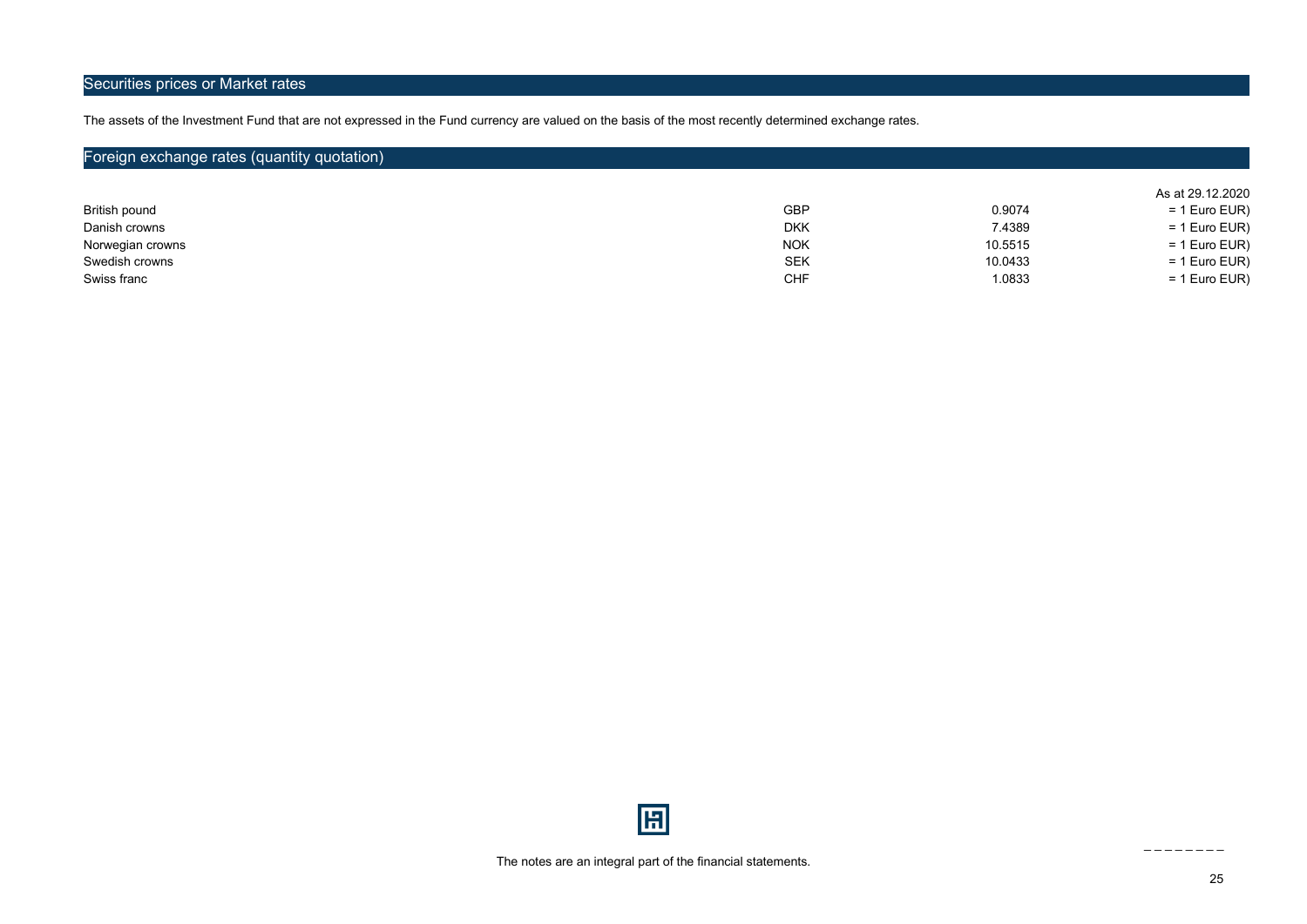### Transactions of the LOYS FCP - LOYS Premium Dividende concluded during the reporting period if they no longer appear in the statement of net assets

- Purchases and sales of securities, investment fund units and promissory note loans:

| Generic                                                   | <b>ISIN</b>  | <b>Currency</b> | <b>Purchases / Additions</b> | Sales / Disposals       |
|-----------------------------------------------------------|--------------|-----------------|------------------------------|-------------------------|
|                                                           |              |                 | in the reporting period      | in the reporting period |
| Securities                                                |              |                 |                              |                         |
| <b>Exchange traded securities</b>                         |              |                 |                              |                         |
| <b>Equities</b>                                           |              |                 |                              |                         |
| Alten S.A. Actions au Porteur EO 1.05                     | FR0000071946 | <b>EUR</b>      | 23,800.00                    | $-23,800.00$            |
| Biotage AB Namn Active SK 1                               | SE0000454746 | <b>SEK</b>      | 116,000.00                   | $-116,000.00$           |
| Borregaard ASA Navne Aksjer O.N.                          | NO0010657505 | <b>NOK</b>      | 161,036.00                   | $-161,036.00$           |
| Cellavision AB Namn Active SK -, 15                       | SE0000683484 | <b>SEK</b>      | 84,751.00                    | $-84,751.00$            |
| Do & CO AG Inhaber Aktien O.N.                            | AT0000818802 | <b>EUR</b>      | 58,395.00                    | $-58,395.00$            |
| Dunelm Group PLC Registered Shares LS-, 01                | GB00B1CKQ739 | <b>GBP</b>      | 140,000.00                   | $-140,000.00$           |
| Electrocomponents PLC Registered Shares LS-, 10           | GB0003096442 | <b>GBP</b>      | 283,188.00                   | $-283, 188.00$          |
| Gaztransport Technigaz Actions Nom. EO -, 01              | FR0011726835 | <b>EUR</b>      | 25,700.00                    | $-25,700.00$            |
| Genus PLC Registered Shares LS-, 1                        | GB0002074580 | <b>GBP</b>      | 110,581.00                   | $-110,581.00$           |
| Granges AB (publ) Namn Aktier O.N.                        | SE0006288015 | <b>SEK</b>      | 378,915.00                   | -378,915.00             |
| Greggs PLC Registered Shares LS-, 02                      | GB00B63QSB39 | <b>GBP</b>      | 84,847.00                    | $-84, 847.00$           |
| Howden Joinery Group PLC Registered Shares LS -, 10       | GB0005576813 | <b>GBP</b>      | 215,369.00                   | $-215,369.00$           |
| JD Sports Fashion PLC Registered Shares LS -, 0025        | GB00BYX91H57 | <b>GBP</b>      | 581,508.00                   | $-581,508.00$           |
| Mayr Melnhof Karton AG Inhaber Aktien O.N.                | AT0000938204 | <b>EUR</b>      | 26,352.00                    | $-26,352.00$            |
| Metropole Television S.A. Actions Port.EO 0.4             | FR0000053225 | <b>EUR</b>      | 267,252.00                   | $-267,252.00$           |
| Moneysupermarket.com Group PLC Registered Shares LS -, 02 | GB00B1ZBKY84 | <b>GBP</b>      | 1,037,081.00                 | $-1,037,081.00$         |
| Novo Nordisk AS Navne Aktier B DK -, 20                   | DK0060534915 | <b>DKK</b>      | 51,402.00                    | $-51,402.00$            |
| PageGroup PLC Registered Shares LS-, 01                   | GB0030232317 | GBP             | 720,639.00                   | -720,639.00             |
| Reply S.p.A. Azioni NOM. EO 0.13                          | IT0005282865 | <b>EUR</b>      | 39,480.00                    | $-39,480.00$            |
| Senior PLC Registered Shares LS -, 10                     | GB0007958233 | <b>GBP</b>      | 1,140,941.00                 | $-1,140,941.00$         |
| Société Bic S.A. Actions Port. EO 3.82                    | FR0000120966 | <b>EUR</b>      | 35,089.00                    | $-35,089.00$            |
| Spiral Communications PLC Registered Shares LS -, 0333    | GB0004726096 | <b>GBP</b>      | 685,000.00                   | $-685,000.00$           |
| TKH Group N.V. Cert.v. Aandelen EO -, 25                  | NL0000852523 | <b>EUR</b>      | 86,280.00                    | $-86,280.00$            |
| Vetropack Holding S.A. NAMEN Aktien A SF 1                | CH0530235594 | <b>CHF</b>      | 35,147.00                    | $-35, 147.00$           |
| <b>Organised market</b>                                   |              |                 |                              |                         |
| <b>Equities</b>                                           |              |                 |                              |                         |
| Abcam PLC Registered Shares LS-, 002                      | GB00B6774699 | <b>GBP</b>      | 162,000.00                   | $-162,000.00$           |
| CVS Group PLC Registered Shares LS -, 002                 | GB00B2863827 | <b>GBP</b>      | 133.130.00                   | $-133, 130.00$          |

## 圓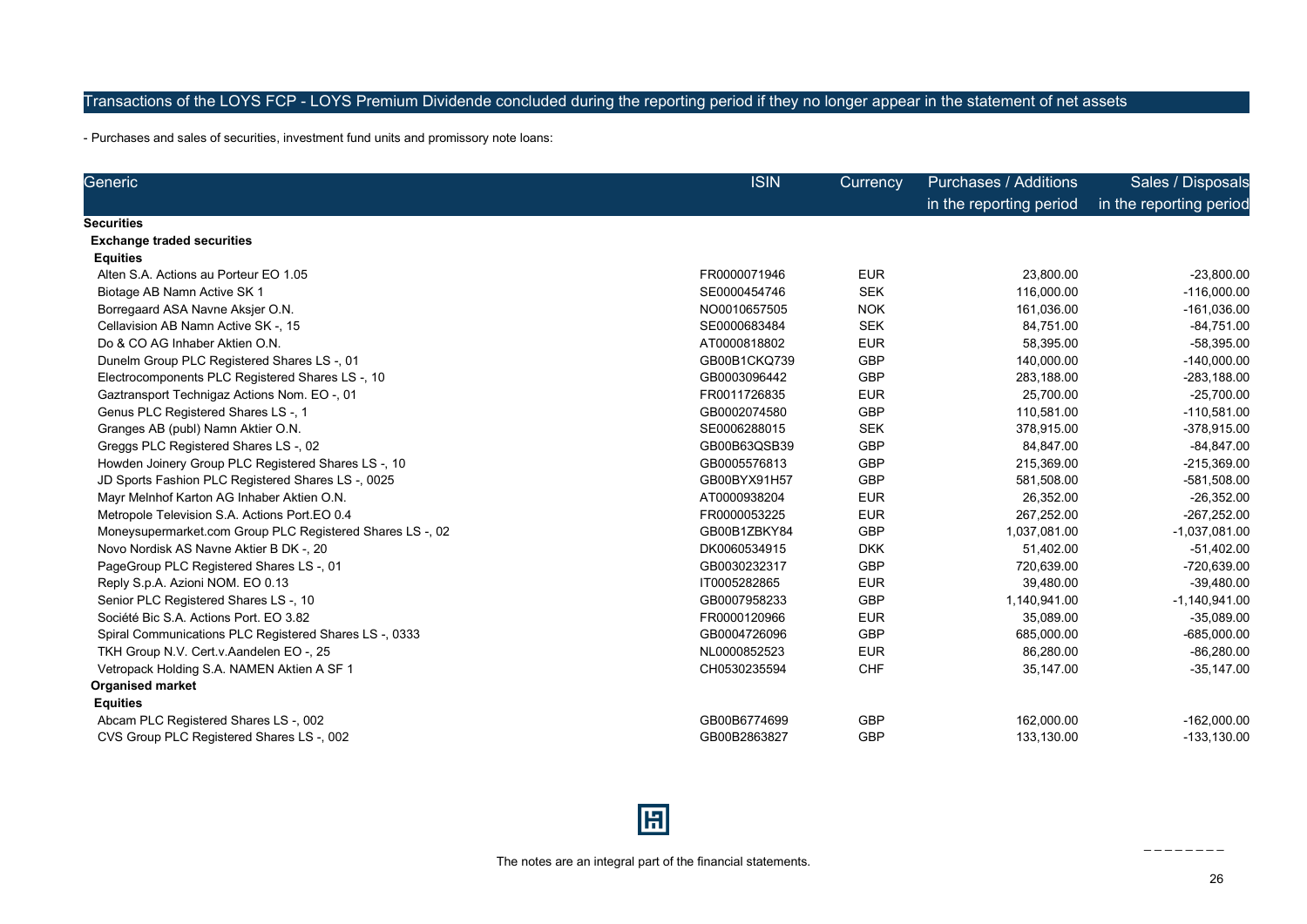| Generic                                    | <b>ISIN</b>  | Currency   | Purchases / Additions<br>in the reporting period in the reporting period | Sales / Disposals |
|--------------------------------------------|--------------|------------|--------------------------------------------------------------------------|-------------------|
| <b>Unlisted</b>                            |              |            |                                                                          |                   |
| <b>Equities</b>                            |              |            |                                                                          |                   |
| Barco N.V. Actions nom. O.N.               | BE0003790079 | <b>EUR</b> | 14,600.00                                                                | -14,600.00        |
| Vetropack Holding S.A. Bearer Shares SF 50 | CH0006227612 | CHF        | 450.00                                                                   | -450.00           |

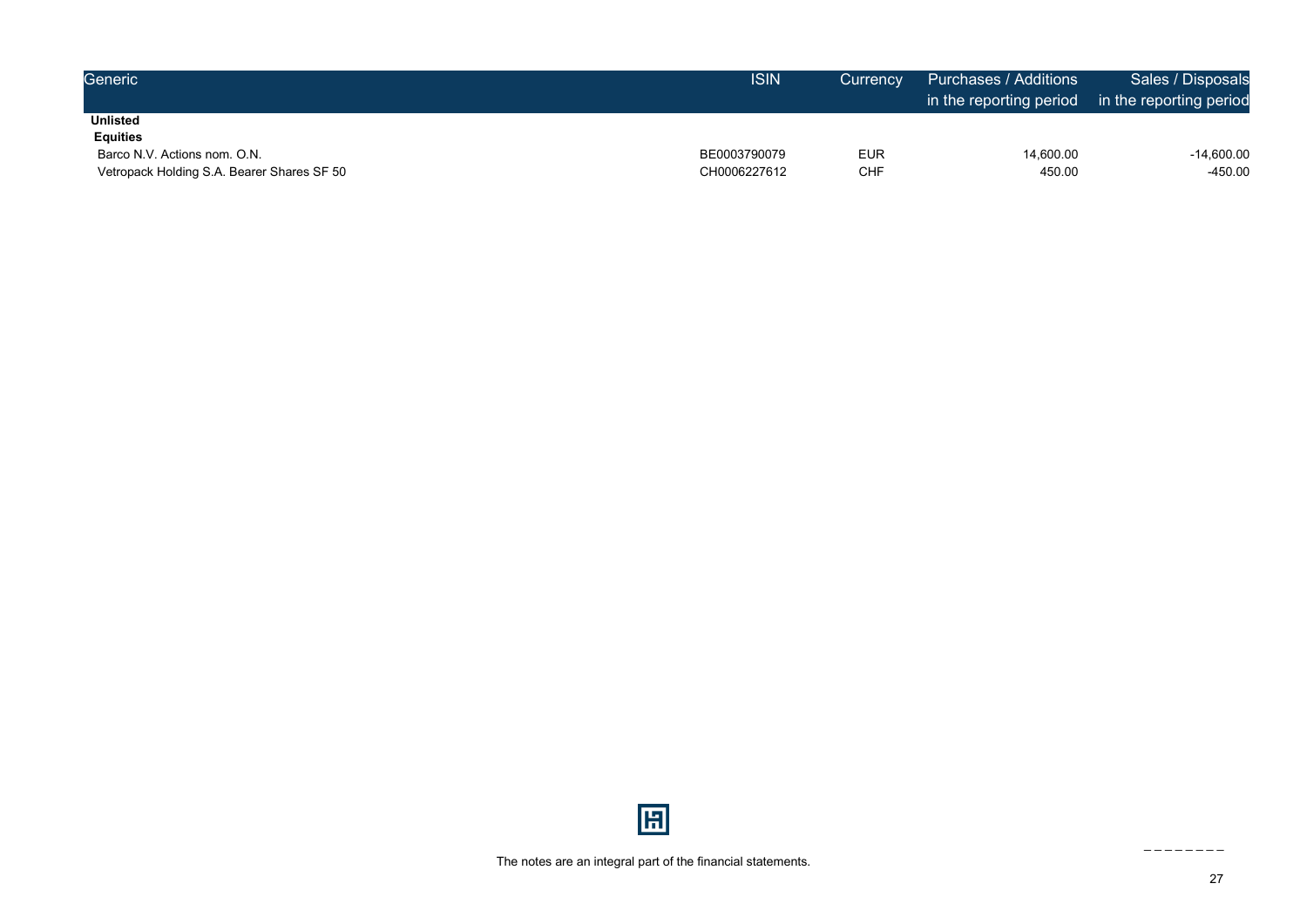### Statement of Operations (incl. income equalisation) LOYS FCP - LOYS Premium Dividende

The breakdown of the Statement of Operations for the period from 1 January 2020 to 31 December 2020 is as follows:

|                                          | Unit class   | Unit class   | Unit class      | Unit class        | Total *         |
|------------------------------------------|--------------|--------------|-----------------|-------------------|-----------------|
|                                          | P in EUR     | PT in EUR    | I in EUR        | <b>ITN in EUR</b> | In EUR          |
| I. Income                                |              |              |                 |                   |                 |
|                                          | 6.08         | 1.46         | 68.45           | 0.00              | 75.99           |
| Interest from bank balances              |              |              |                 |                   |                 |
| Dividend income (net of withholding tax) | 102,870.05   | 12,167.83    | 841,248.70      | 74,931.91         | 1,031,218.49    |
| Ordinary income equalisation             | $-22,052.27$ | $-11,083.43$ | 391,854.04      | 107,467.25        | 466,185.59      |
| <b>Total income</b>                      | 80,823.86    | 1,085.86     | 1,233,171.19    | 182,399.16        | 1,497,480.07    |
| II. Expenses                             |              |              |                 |                   |                 |
| Management fee                           | $-8,072.30$  | $-833.23$    | $-68,030.72$    | $-6,420.69$       | $-83,356.94$    |
| Custodian fee                            | $-1,659.67$  | $-171.47$    | $-13,987.15$    | $-1,320.59$       | $-17,138.88$    |
| Custody fees                             | $-694.57$    | $-90.47$     | $-6,098.54$     | $-496.92$         | $-7,380.50$     |
| Taxe d'abonnement                        | $-2,653.57$  | $-225.43$    | $-26,350.57$    | $-3,019.31$       | $-32,248.88$    |
| Audit fees                               | $-1,559.57$  | $-186.26$    | $-12,828.85$    | $-1,099.38$       | $-15,674.06$    |
| Legal advisory fees                      | $-278.86$    | $-42.78$     | $-2,632.62$     | 0.00              | $-2,954.26$     |
| Printing and publication expenses        | $-2,570.11$  | $-230.36$    | $-21,626.53$    | $-2,351.72$       | $-26,778.72$    |
| Risk management fee                      | $-411.22$    | $-40.14$     | $-3,447.09$     | $-351.54$         | $-4,249.99$     |
| Other expenses                           | $-1,983.23$  | $-39.16$     | $-18,344.09$    | $-2,562.75$       | $-22,929.23$    |
| Performance fee                          | 0.00         | 0.00         | -389,800.97     | 0.00              | -389,800.97     |
| Transfer and registration agent fee      | $-1,746.19$  | $-887.10$    | $-7,764.56$     | $-102.15$         | $-10,500.00$    |
| Interest expense                         | $-7,459.56$  | $-1,012.48$  | $-53,346.15$    | $-4,311.25$       | $-66, 129.44$   |
| Fund management fee                      | $-48,434.10$ | $-4,999.29$  | $-340, 153.32$  | $-51,365.51$      | -444,952.22     |
| Distribution agent fee                   | $-32,289.49$ | $-3,332.81$  | 0.00            | 0.00              | $-35,622.30$    |
| Formation expenses                       | $-670.27$    | $-75.13$     | $-5,701.54$     | $-503.05$         | $-6,949.99$     |
| Ordinary expense equalisation            | 15,154.29    | 10,864.74    | -413,038.42     | $-66,872.76$      | -453,892.15     |
| <b>Total expenses</b>                    | $-95,328.42$ | $-1,301.37$  | $-1,383,151.12$ | $-140,777.62$     | $-1,620,558.53$ |
| III. Ordinary net income                 |              |              |                 |                   | $-123,078.46$   |

| IV. Disposal transactions                    |                 |
|----------------------------------------------|-----------------|
| Realised gains                               | 5,546,765.84    |
| Realised losses                              | -11,857,001.20  |
| Extraordinary income equalisation            | -5,354,092.63   |
| <b>Result from sales transactions</b>        | -11,664,327.99  |
| V. Realised result for the financial year    | -11,787,406.45  |
| Net change in unrealised gains               | 9,763,404.26    |
| Net change in unrealised losses              | -697,902.27     |
| VI. Unrealised profit for the financial year | 9,065,501.99    |
| VII. Profit for the financial year           | $-2,721,904.46$ |

\* The Sub-Fund is subject to audit by the Réviseur d'Entreprises agréé, but not the statement of individual share classes.

------------------------------------------

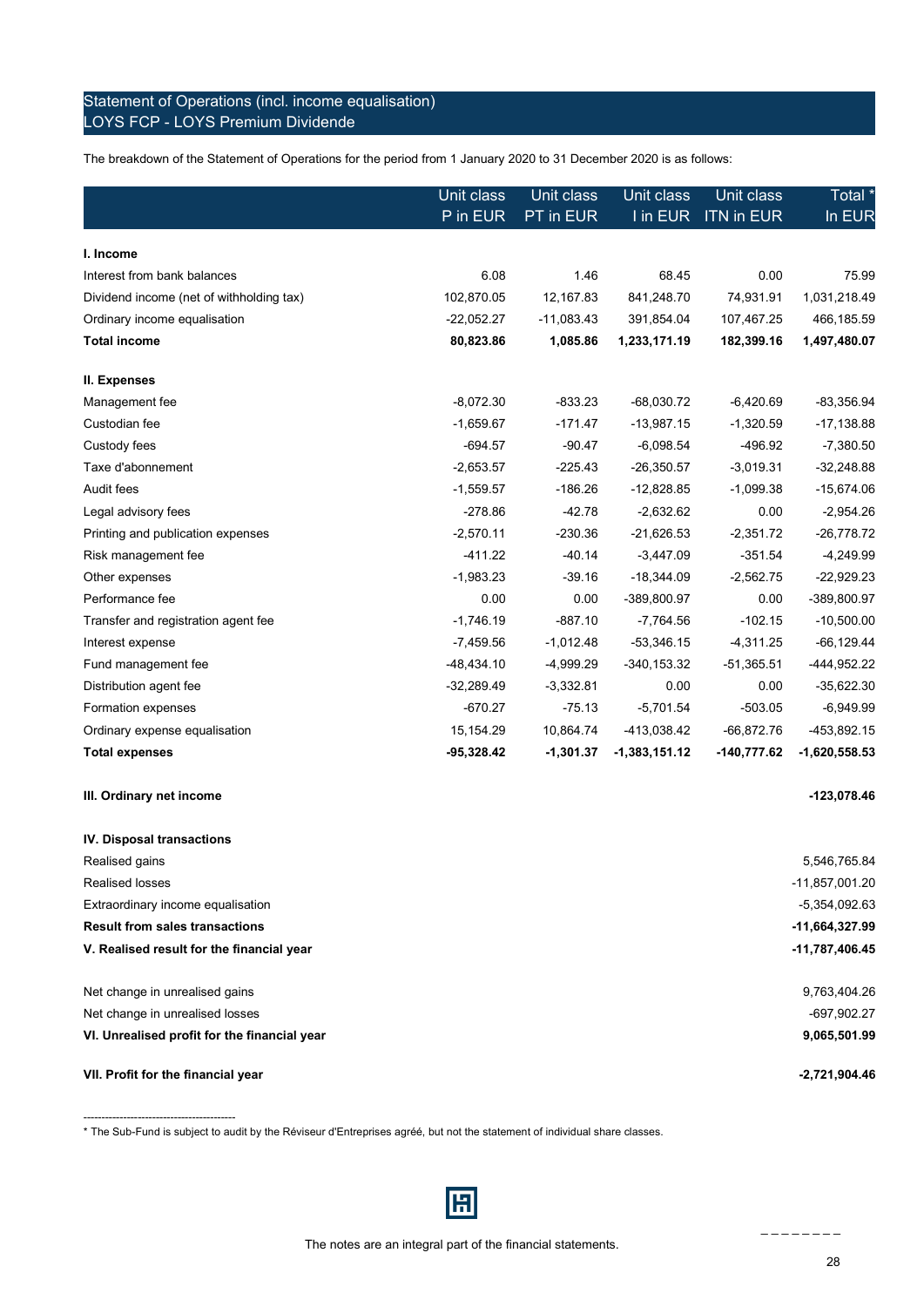### Statement of changes in net assets LOYS FCP - LOYS Premium Dividende

For the period from 1 January 2020 to 31 December 2020:

|                                                                |                | In EUR          |
|----------------------------------------------------------------|----------------|-----------------|
| I. Value of Fund Assets at the Beginning of the Financial Year |                | 0.00            |
| Interim dividend                                               |                | -1,457,796.91   |
| Cash inflow/outflow (net)                                      |                | 94,206,283.87   |
| Cash inflow from unit certificate sales                        | 125,525,681.02 |                 |
| Cash outflows from unit certificate redemptions                | -31,319,397.15 |                 |
| Income equalisation/expense equalisation                       |                | 5,341,799.19    |
| Profit for the financial year                                  |                | $-2,721,904.46$ |
| Thereof net changes in unrealised gains                        | 9,763,404.26   |                 |
| Thereof net changes in unrealised losses                       | -697,902.27    |                 |
| II. Value of fund assets at the end of the financial year      |                | 95.368.381.69   |

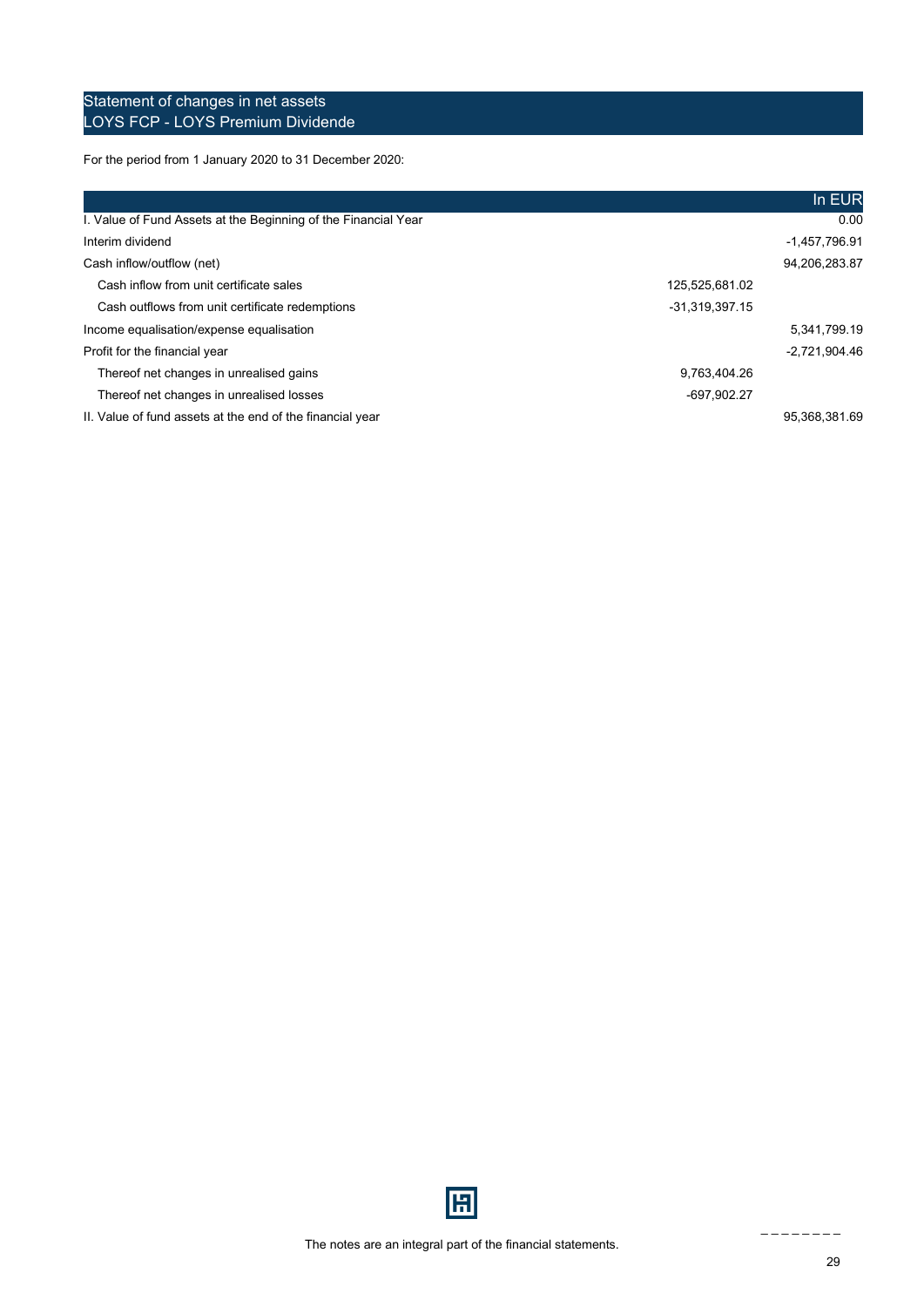| Comparative overview of the last financial year *<br><b>LOYS FCP - LOYS Premium Dividende</b> |                        |                         |                        |                                 |
|-----------------------------------------------------------------------------------------------|------------------------|-------------------------|------------------------|---------------------------------|
|                                                                                               | Unit class<br>P in EUR | Unit class<br>PT in EUR | Unit class<br>I in EUR | Unit class<br><b>ITN in EUR</b> |
| At 31.12.2020                                                                                 |                        |                         |                        |                                 |
| Fund assets                                                                                   | 5,097,872.65           | 69.978.25               | 77.642.116.01          | 12,558,414.78                   |
| Units in circulation                                                                          | 106,018.897            | 1.402.825               | 161.197.111            | 15,710.000                      |
| Unit value                                                                                    | 48.08                  | 49.88                   | 481.66                 | 799.39                          |

\* Historical performance does not indicate a similar development in the future.

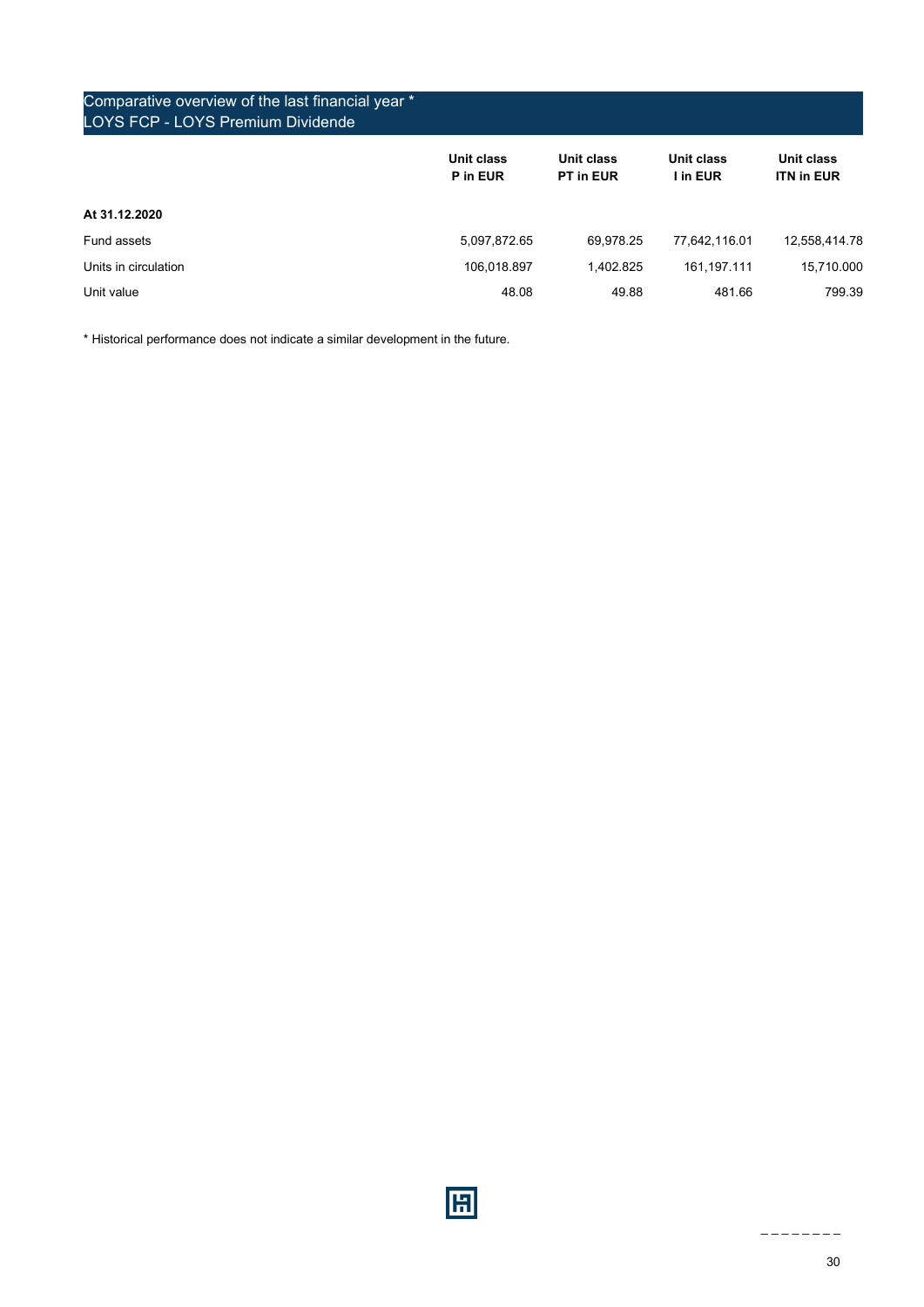## **LOYS FCP Consolidation**

### <span id="page-30-0"></span>Consolidated Statement of Financial Position

At 31 December 2020

|                                                        | In EUR         | $ln\%$     |
|--------------------------------------------------------|----------------|------------|
| Assets                                                 |                |            |
| Securities portfolio at market value                   | 258,003,655.88 | 91.85      |
|                                                        |                | 0.37       |
| Derivatives                                            | 1,038,464.42   |            |
| Cash at banks                                          | 12,483,318.17  | 4.44       |
| Dividend entitlements                                  | 74,559.70      | 0.03       |
| Initial margin                                         | 7,194,972.81   | 2.56       |
| Other receivables                                      | 14,802.29      | 0.01       |
| Receivables from future variation margin               | 2,883,842.07   | 1.03       |
| <b>Total assets</b>                                    | 281,693,615.34 | 100.29     |
| Liabilities and shareholders' equity                   |                |            |
| Liabilities from                                       |                |            |
| Fund management fee                                    | -206,826.89    | $-0.07$    |
| Formation expenses                                     | $-5,850.00$    | 0.00       |
| Performance fee                                        | -389,800.97    | $-0.14$    |
| Audit fees                                             | $-31,081.05$   | $-0.01$    |
| Risk management fee                                    | $-900.00$      | 0.00       |
| Taxe d'abonnement                                      | $-35,130.83$   | $-0.01$    |
| Transfer and registration agent fee                    | $-250.00$      | 0.00       |
| Distribution agent fee                                 | $-58,000.32$   | $-0.02$    |
| Custodian fee                                          | $-7,205.65$    | 0.00       |
| Management fee                                         | $-38,745.81$   | $-0.01$    |
| Interest payable on bank balances                      | $-36,908.61$   | $-0.01$    |
| <b>Total liabilities</b>                               | -810,700.13    | $-0.29$    |
| Consolidated Fund Assets at the End of the Fiscal Year | 280,882,915.21 | 100.00 $*$ |

\* Minor rounding differences may have arisen in determining the percentages.

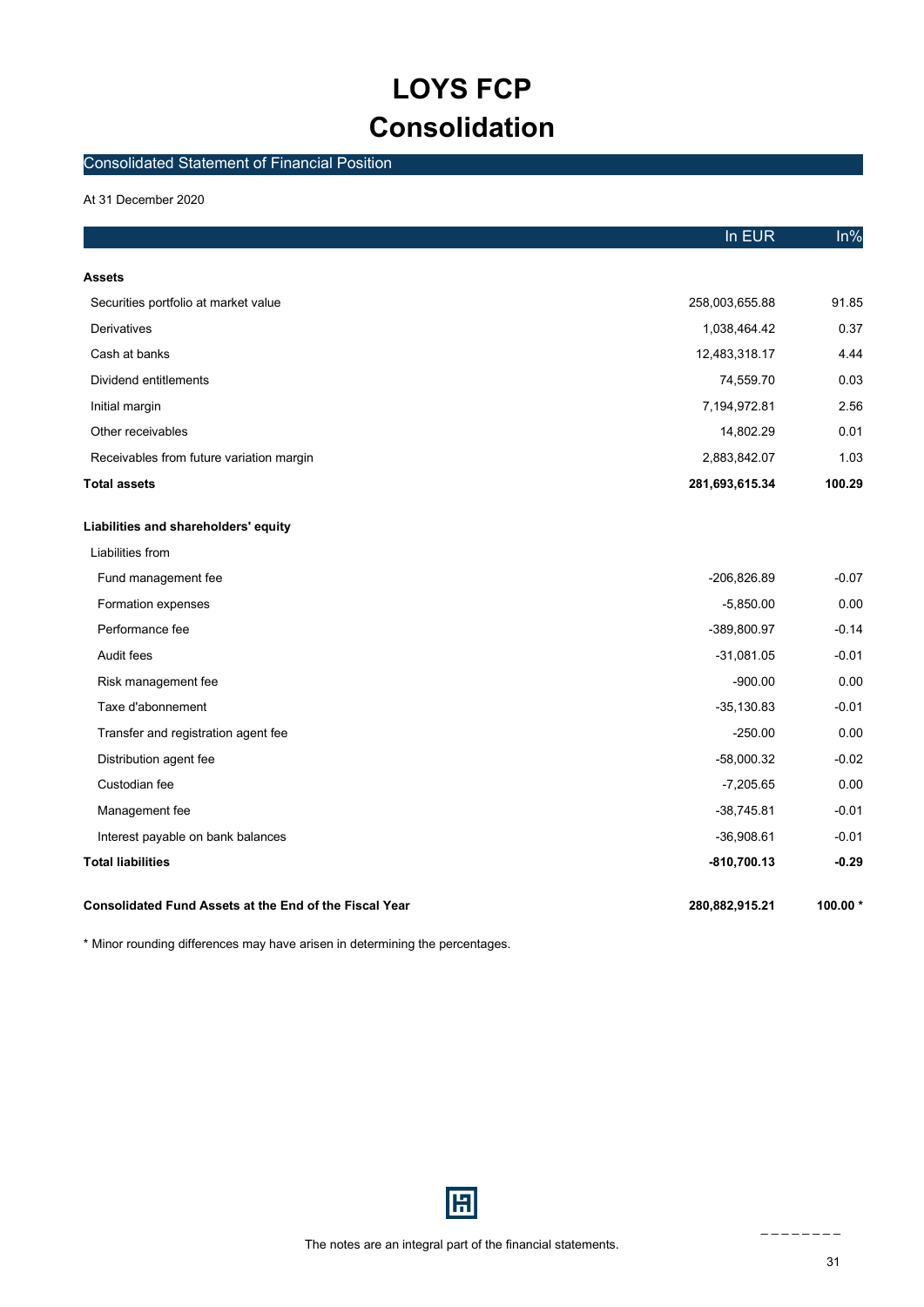The breakdown of the Statement of Operations for the period from 1 January 2020 to 31 December 2020 is as follows:

|                                              | In EUR           |
|----------------------------------------------|------------------|
| I. Income                                    |                  |
| Interest from bank balances                  | 5,884.50         |
| Dividend income (net of withholding tax)     | 3,607,506.82     |
| Ordinary income equalisation                 | -265,270.37      |
| <b>Total income</b>                          | 3,348,120.95     |
| II. Expenses                                 |                  |
| Management fee                               | -509,340.88      |
| Custodian fee                                | $-88,226.75$     |
| Custody fees                                 | $-100,002.70$    |
| Taxe d'abonnement                            | $-135, 117.06$   |
| Audit fees                                   | $-34,632.89$     |
| Legal advisory fees                          | $-4,069.27$      |
| Printing and publication expenses            | $-66,778.49$     |
| Risk management fee                          | $-9,299.98$      |
| Other expenses                               | $-72,381.33$     |
| Performance fee                              | -389,800.97      |
| Transfer and registration agent fee          | -42,375.00       |
| Interest expense                             | -309,089.55      |
| Fund management fee                          | $-2,519,424.17$  |
| Distribution agent fee                       | -844,938.72      |
| Formation expenses                           | $-6,949.99$      |
| Ordinary expense equalisation                | 606,166.48       |
| <b>Total expenses</b>                        | -4,526,261.27    |
| III. Ordinary net income                     | $-1,178,140.32$  |
| IV. Disposal transactions                    |                  |
| Realised gains                               | 101,988,639.95   |
| Realised losses                              | -112,969,796.44  |
| Extraordinary income equalisation            | -13,075,935.30   |
| <b>Result from sales transactions</b>        | -24,057,091.79   |
| V. Realised result for the financial year    | $-25,235,232.11$ |
| Net change in unrealised gains               | 4,923,163.92     |
| Net change in unrealised losses              | 1,140,408.86     |
| VI. Unrealised profit for the financial year | 6,063,572.78     |
| VII. Profit for the financial year           | -19,171,659.33   |

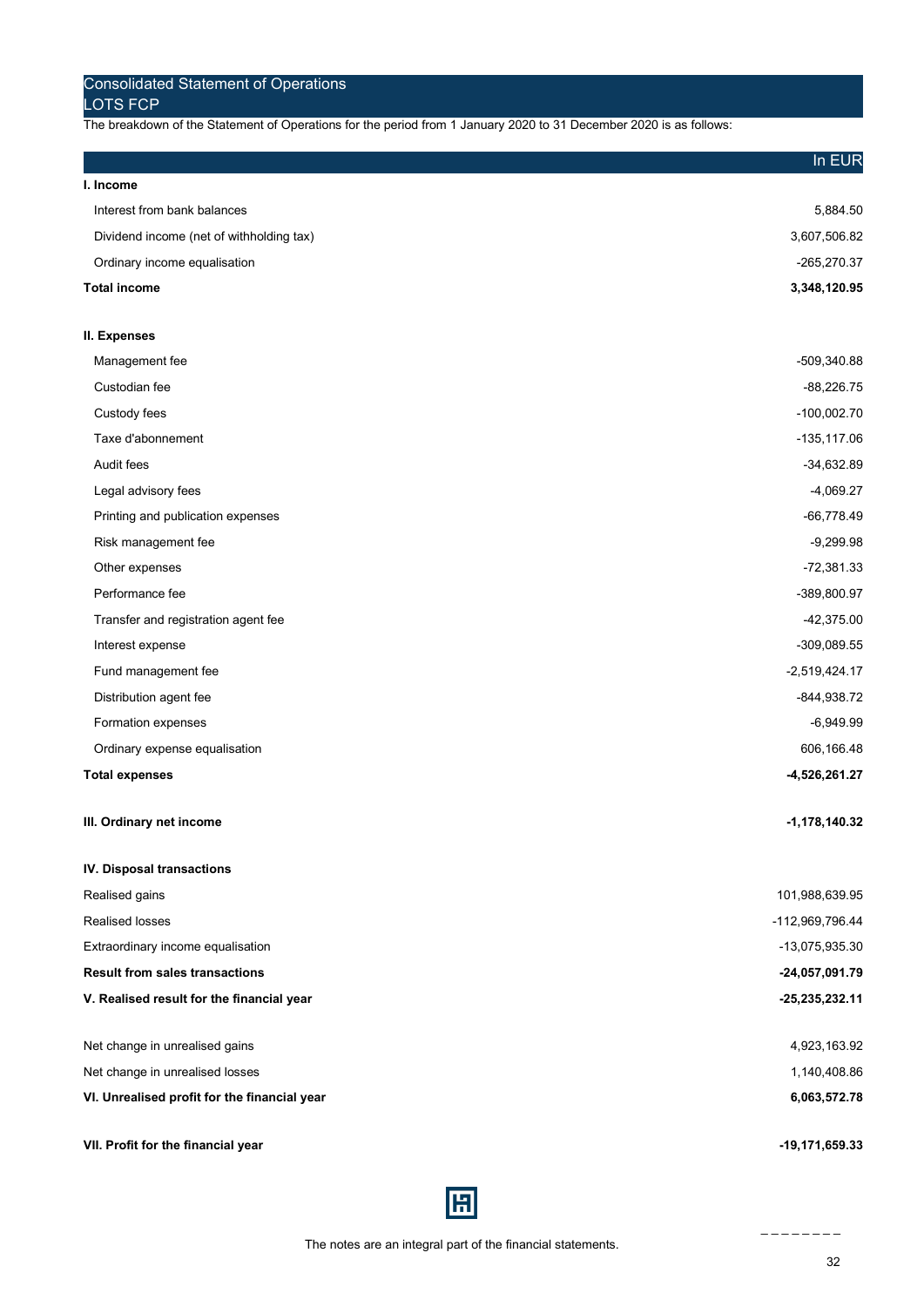### Consolidated statement of changes in net assets LOTS FCP

For the period from 1 January 2020 to 31 December 2020

|                                                                |                 | In EUR          |
|----------------------------------------------------------------|-----------------|-----------------|
| I. Value of Fund Assets at the Beginning of the Financial Year |                 | 362,637,447.61  |
| Interim dividend                                               |                 | $-1,533,148.02$ |
| Cash inflow/outflow (net)                                      |                 | -73.784.764.24  |
| Cash inflow from unit certificate sales                        | 171,090,694.92  |                 |
| Cash outflows from unit certificate redemptions                | -244,875,459.16 |                 |
| Income equalisation/expense equalisation                       |                 | 12,735,039.19   |
| Profit for the financial year                                  |                 | -19,171,659.33  |
| Thereof unrealised gains                                       | 4,923,163.92    |                 |
| Thereof unrealised losses                                      | 1,140,408.86    |                 |
| II. Value of fund assets at the end of the financial year      |                 | 280,882,915.21  |

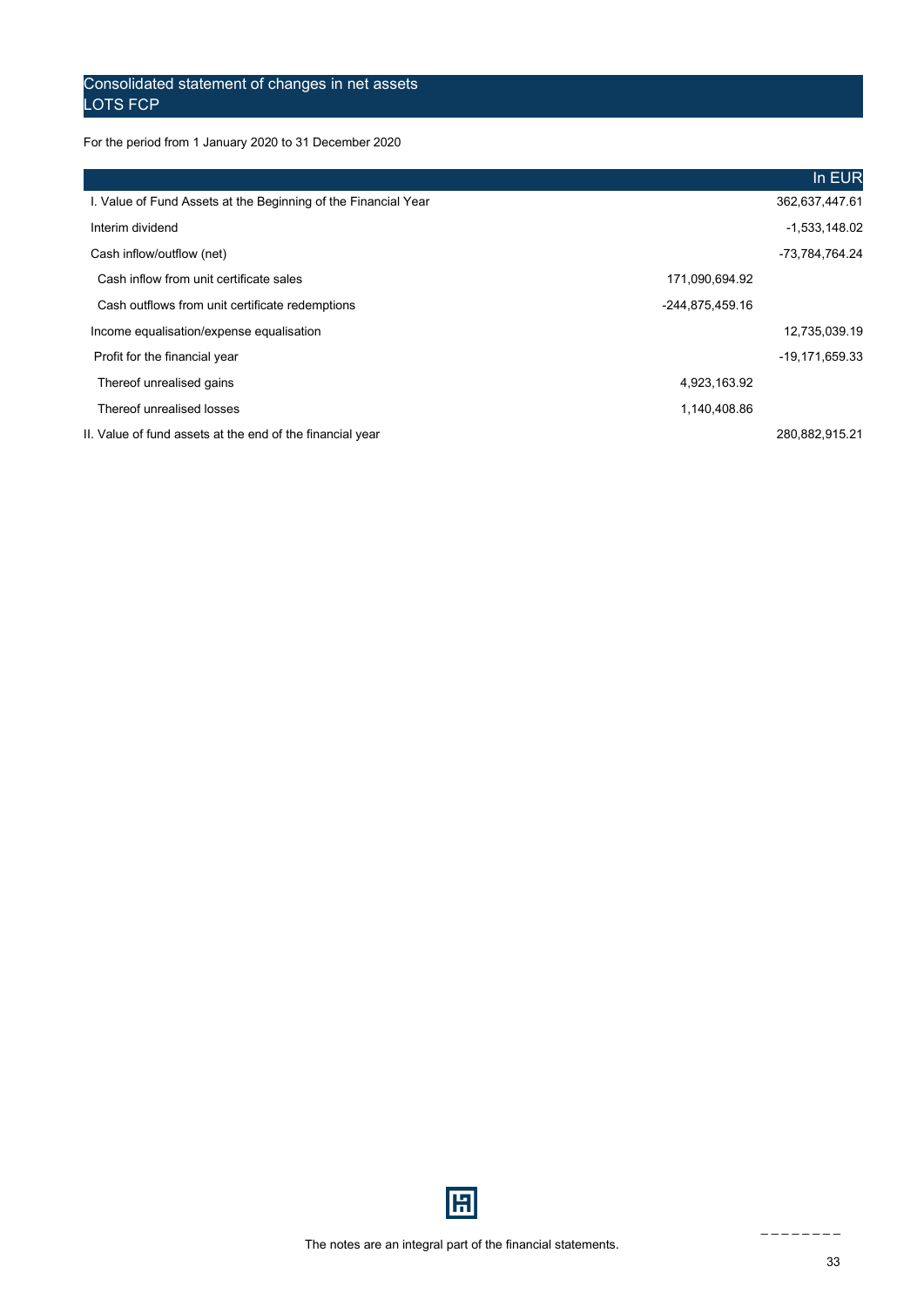<span id="page-33-0"></span>Only the German version of the financial statements has been audited by the réviseur d'entreprises agréé and the audit report only refers to this version. In any case of doubt of translation the original document shall prevail.

To the Unitholders of LOYS FCP 1c, rue Gabriel Lippmann L-5365 Munsbach

#### **REPORT OF THE REVISEUR D'ENTREPRISES AGREE**

#### *Report on the audit of the financial statements*

#### *Opinion*

We have audited the financial statements of LOYS FCP and each of its sub-funds ("the Fund"), which comprise the statement of net assets and the statement of investments and other net assets as at 31 December 2020 and the statement of operations and the statement of changes in net assets for the year then ended, and notes to the financial statements, including a summary of significant accounting policies.

In our opinion, the accompanying financial statements give a true and fair view of the financial position of LOYS FCP and each of its sub-funds as at 31 December 2020, and of the results of their operations and changes in their net assets for the year then ended in accordance with Luxembourg legal and regulatory requirements relating to the preparation and presentation of the financial statements.

#### *Basis for opinion*

We conducted our audit in accordance with the Law of 23 July 2016 on the audit profession ("Law of 23 July 2016") and with International Standards on Auditing ("ISAs") as adopted for Luxembourg by the Commission de Surveillance du Secteur Financier ("CSSF"). Our responsibilities under the Law of 23 July 2016 and ISAs as adopted for Luxembourg by the CSSF are further described in the « Responsibilities of "réviseur d'entreprises agréé" for the Audit of the Financial Statements » section of our report. We are also independent of the Fund in accordance with the International Code of Ethics for Professional Accountants, including International Independence Standards, issued by the International Ethics Standards Board for Accountants ("IESBA Code") as adopted for Luxembourg by the CSSF together with the ethical requirements that are relevant to our audit of the financial statements, and have fulfilled our other ethical responsibilities under those ethical requirements. We believe that the audit evidence we have obtained is sufficient and appropriate to provide a basis for our opinion.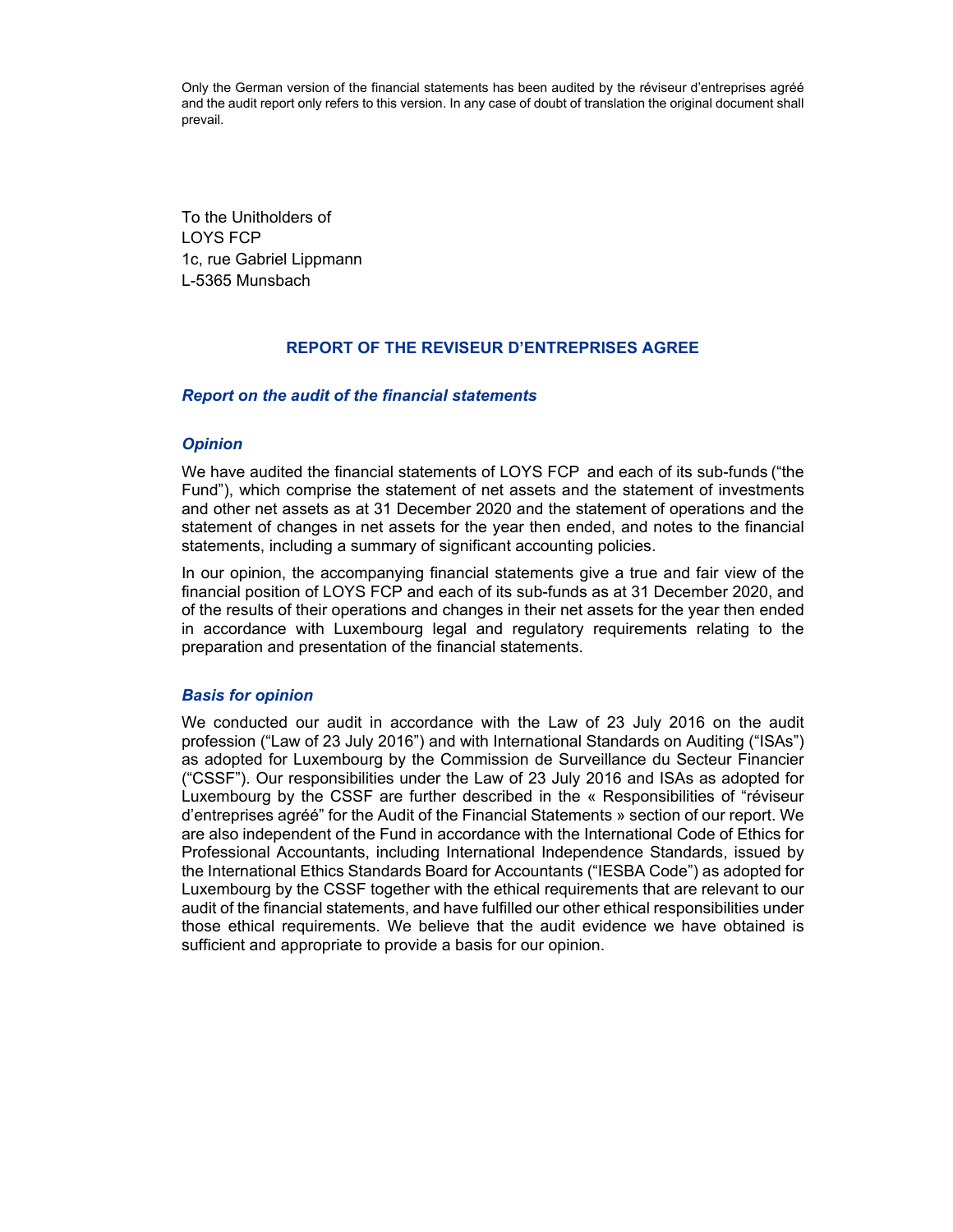Only the German version of the financial statements has been audited by the réviseur d'entreprises agréé and the audit report only refers to this version. In any case of doubt of translation the original document shall prevail.

#### *Other information*

The Board of Directors of the Fund's Management Company is responsible for the other information. The other information comprises the information stated in the annual report but does not include the financial statements and our report of the "réviseur d'entreprises agréé" thereon.

Our opinion on the financial statements does not cover the other information and we do not express any form of assurance conclusion thereon.

In connection with our audit of the financial statements, our responsibility is to read the other information and, in doing so, consider whether the other information is materially inconsistent with the financial statements or our knowledge obtained in the audit or otherwise appears to be materially misstated. If, based on the work we have performed, we conclude that there is a material misstatement of this other information, we are required to report this fact. We have nothing to report in this regard.

#### *Responsibilities of the Board of Directors of the Fund's Management Company and Those Charged with Governance for the financial statements*

The Board of Directors of the Fund's Management Company is responsible for the preparation and fair presentation of these financial statements in accordance with Luxembourg legal and regulatory requirements relating to the preparation and presentation of the financial statements, and for such internal control as the Board of Directors of the Fund's Management Company determines is necessary to enable the preparation of financial statements that are free from material misstatement, whether due to fraud or error.

In preparing the financial statements, the Board of Directors of the Fund's Management Company is responsible for assessing the Fund's and each of its sub-fund's ability to continue as a going concern, disclosing, as applicable, matters related to going concern and using the going concern basis of accounting unless the Board of Directors of the Fund's Management Company either intends to liquidate the Fund or any of its sub-funds or to cease operations, or has no realistic alternative but to do so.

Those charged with governance are responsible for overseeing the Fund's financial reporting process.

#### *Responsibilities of the "réviseur d'entreprises agréé" for the audit of the financial statements*

The objectives of our audit are to obtain reasonable assurance about whether the financial statements as a whole are free from material misstatement, whether due to fraud or error, and to issue a report of the "réviseur d'entreprises agréé" that includes our opinion. Reasonable assurance is a high level of assurance, but is not a guarantee that an audit conducted in accordance with the Law of 23 July 2016 and with ISAs as adopted for Luxembourg by the CSSF will always detect a material misstatement when it exists. Misstatements can arise from fraud or error and are considered material if, individually or in the aggregate, they could reasonably be expected to influence the economic decisions of users taken on the basis of these financial statements.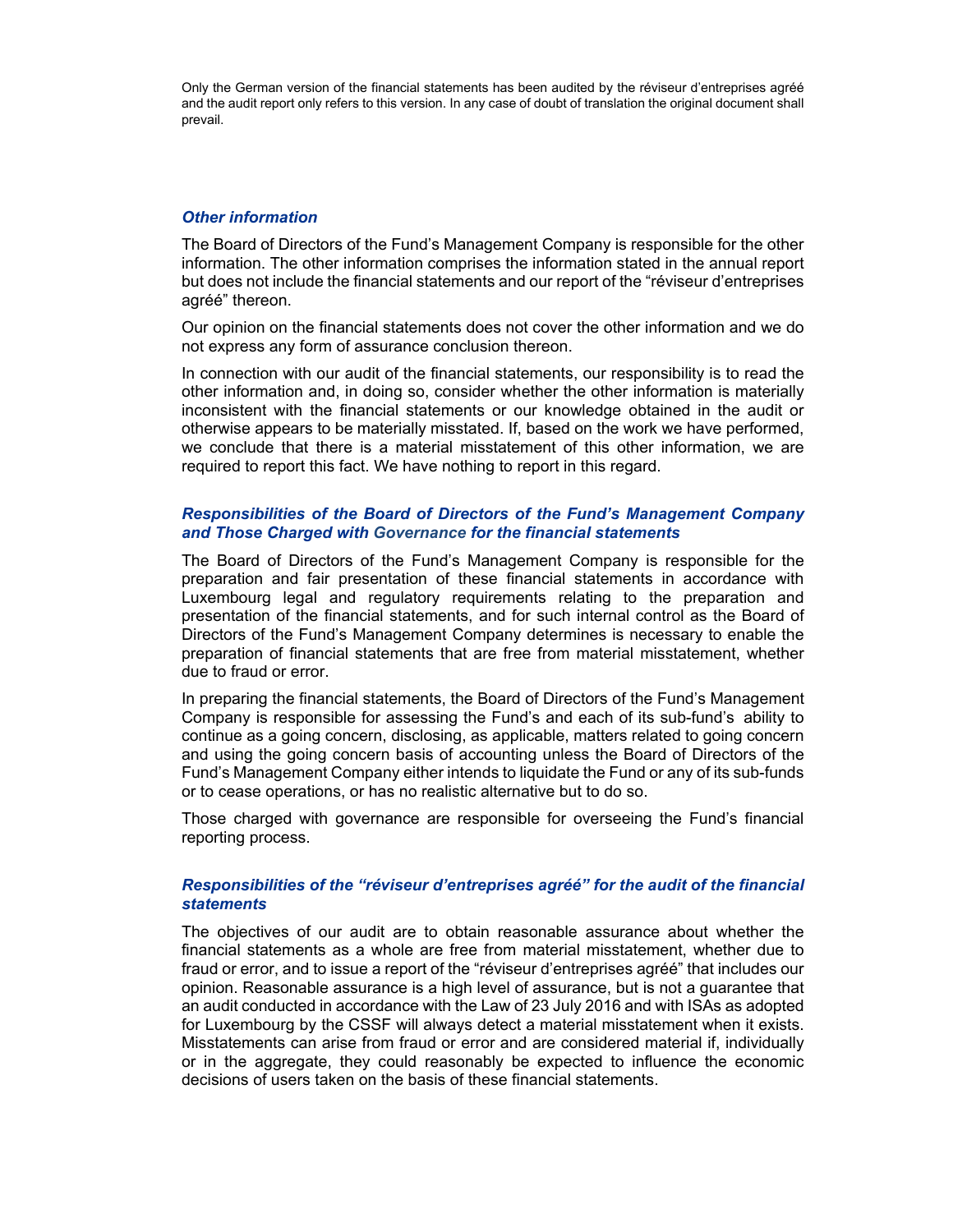Only the German version of the financial statements has been audited by the réviseur d'entreprises agréé and the audit report only refers to this version. In any case of doubt of translation the original document shall prevail.

As part of an audit in accordance with the Law of 23 July 2016 and with ISAs as adopted for Luxembourg by the CSSF, we exercise professional judgment and maintain professional skepticism throughout the audit. We also:

- Identify and assess the risks of material misstatement of the financial statements, whether due to fraud or error, design and perform audit procedures responsive to those risks, and obtain audit evidence that is sufficient and appropriate to provide a basis for our opinion. The risk of not detecting a material misstatement resulting from fraud is higher than for one resulting from error, as fraud may involve collusion, forgery, intentional omissions, misrepresentations, or the override of internal control.
- Obtain an understanding of internal control relevant to the audit in order to design audit procedures that are appropriate in the circumstances, but not for the purpose of expressing an opinion on the effectiveness of the Fund's internal control.
- Evaluate the appropriateness of accounting policies used and the reasonableness of accounting estimates and related disclosures made by the Board of Directors of the Fund's Management Company.
- Conclude on the appropriateness of the Board of Directors of the Fund's Management Company use of the going concern basis of accounting and, based on the audit evidence obtained, whether a material uncertainty exists related to events or conditions that may cast significant doubt on the Fund's or any of its sub-fund's ability to continue as a going concern. If we conclude that a material uncertainty exists, we are required to draw attention in our report of the "réviseur d'entreprises agréé" to the related disclosures in the financial statements or, if such disclosures are inadequate, to modify our opinion. Our conclusions are based on the audit evidence obtained up to the date of our report of the "réviseur d'entreprises agréé". However, future events or conditions may cause the Fund or any of its sub-funds to cease to continue as a going concern.
- Evaluate the overall presentation, structure and content of the financial statements, including the disclosures, and whether the financial statements represent the underlying transactions and events in a manner that achieves fair presentation.

We communicate with those charged with governance regarding, among other matters, the planned scope and timing of the audit and significant audit findings, including any significant deficiencies in internal control that we identify during our audit.

Luxembourg, 15 April 2021 KPMG Luxembourg, Société coopérative Cabinet de révision agréé

> Jan Jansen Partner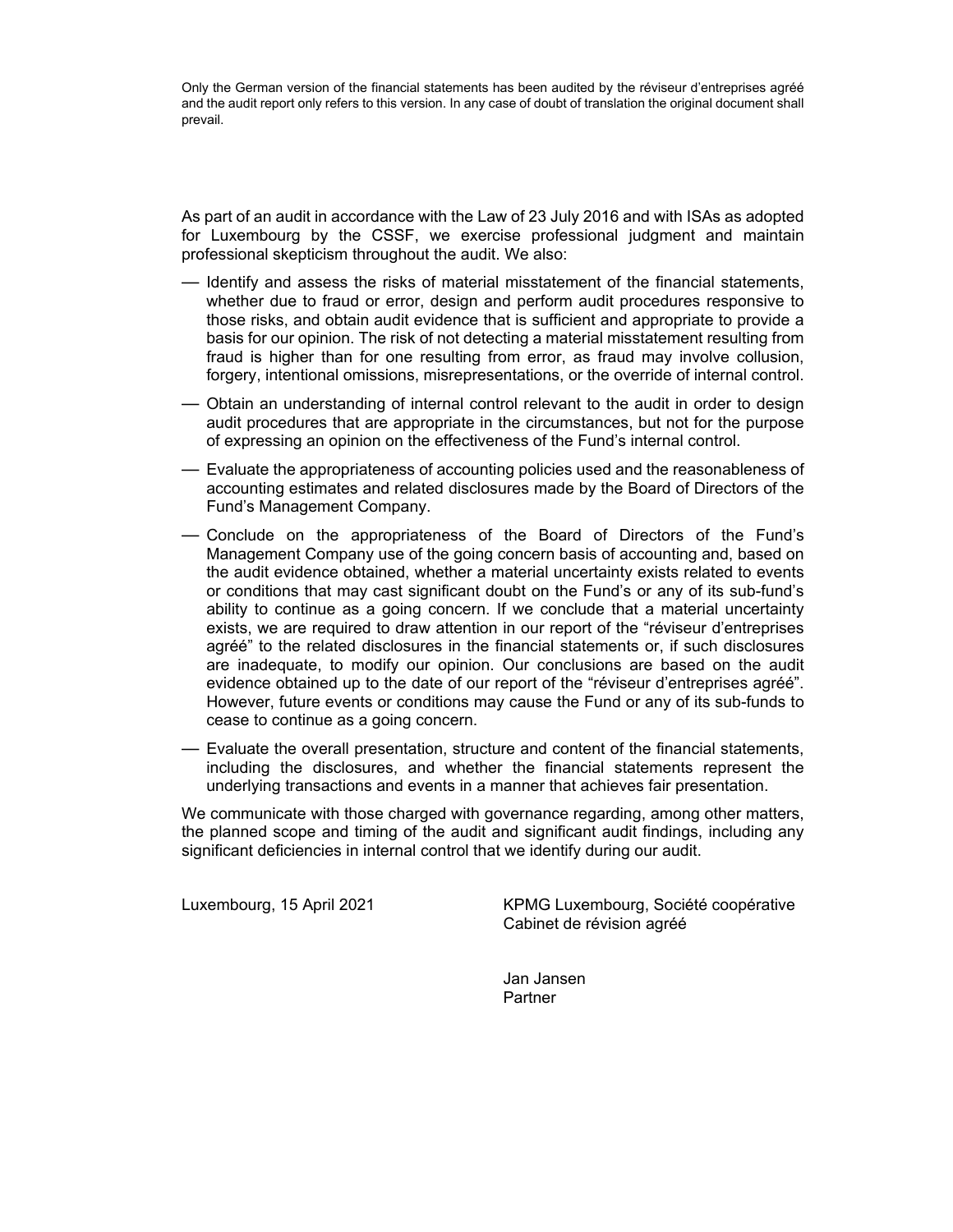#### <span id="page-36-0"></span>Information for investors in Switzerland (not audited)

ACOLIN Fund Services AG Frankfurter Bankgesellschaft (Schweiz) AG Leutschenbachstraße 50, 8050 Zurich, Switzerland Börsenstrasse 16, 8022 Zurich, Switzerland

#### **Representative in Switzerland Paying Agent in Switzerland**

#### **Place of reference of the relevant documents**

The relevant documents, such as the prospectus, the key investor information document (KIIDs), the articles of association or the fund agreement as well as the annual and semi annual reports may be obtained free of charge from the representative in Switzerland.

#### **Publication**

Publications relating to the investment fund are made in Switzerland on the electronic platform of www.fundinfo.com. Material notices to the shareholders, such as important changes to the prospectus and the liquidation of the investment fund or one or more sub funds, shall be published in this media of publication.

The issue and redemption prices or the net asset value together with a footnote 'excluding commissions' for all unit classes are published daily at www.fundinfo.com.

#### **Performance of net fund assets in the reporting period (according to BVI method excl. sales commission)**

| LOYS FCP - LOYS GLOBAL L/S P (1 January 2020 to 31 December 2020)          | 2.08%     |
|----------------------------------------------------------------------------|-----------|
| LOYS FCP - LOYS GLOBAL L/S I (1 January 2020 to 31 December 2020)          | 2.80%     |
| LOYS FCP - LOYS GLOBAL L/S IAN (1 January 2020 to 31 December 2020)        | 2.30%     |
| LOYS FCP - LOYS GLOBAL L/S ITN (1 January 2020 to 31 December 2020)        | 2.56%     |
| LOYS FCP - LOYS Premium Dividende P (2 January 2020 to 31 December 2020)   | $-1.62%$  |
| LOYS FCP - LOYS Premium Dividende PT (13 January 2020 to 31 December 2020) | $-0.24%$  |
| LOYS FCP - LOYS Premium Dividende I (2 January 2020 to 31 December 2020)   | $-1.44\%$ |
| LOYS FCP - LOYS Premium Dividende ITN (20 March 2020 to 31 December 2020)  | 59.88%    |
| LOYS FCP - LOYS GLOBAL L/S P (1 January 2019 to 31 December 2019)          | $-0.02\%$ |
| LOYS FCP - LOYS GLOBAL L/S I (1 January 2019 to 31 December 2019)          | $0.78\%$  |
| LOYS FCP - LOYS GLOBAL L/S IAN (1 January 2019 to 31 December 2019)        | 0.51%     |
| LOYS FCP - LOYS GLOBAL L/S ITN (1 January 2019 to 31 December 2019)        | 0.53%     |
| LOYS FCP - LOYS GLOBAL L/S P (1 January 2018 to 31 December 2018)          | $-8.10%$  |
| LOYS FCP - LOYS GLOBAL L/S I (1 January 2018 to 31 December 2018)          | -7.40%    |
| LOYS FCP - LOYS GLOBAL L/S IAN (1 January 2018 to 31 December 2018)        | -7.39%    |
| LOYS FCP - LOYS GLOBAL L/S ITN (1 January 2018 to 31 December 2018)        | -7.38%    |
|                                                                            |           |

#### **Total Expense Ratio (TER) including performance fee**

| LOYS FCP - LOYS GLOBAL L/S P (1 January 2020 to 31 December 2020)                      | 1.86% |
|----------------------------------------------------------------------------------------|-------|
| LOYS FCP - LOYS GLOBAL L/S I (1 January 2020 to 31 December 2020)                      | 1.15% |
| LOYS FCP - LOYS GLOBAL L/S IAN (1 January 2020 to 31 December 2020)                    | 1.50% |
| LOYS FCP - LOYS GLOBAL L/S ITN (1 January 2020 to 31 December 2020)                    | 1.38% |
| LOYS FCP - LOYS Premium Dividende P (2 January 2020 to 31 December 2020, annualised)   | 1.91% |
| LOYS FCP - LOYS Premium Dividende PT (13 January 2020 to 31 December 2020, annualised) | 2.02% |
| LOYS FCP - LOYS Premium Dividende I (2 January 2020 to 31 December 2020, annualised)   | 2.02% |
| LOYS FCP - LOYS Premium Dividende ITN (20 March 2020 to 31 December 2020, annualised)  | 1.62% |

The Total Expense Ratio (TER) was calculated in accordance with the currently applicable 'Directive on the calculation and disclosure of the Total Expense Ratio (TER) of collective investment schemes' of the Swiss Funds & Asset Management Association (SFAMA)

#### **Total Expense Ratio (TER) excl. performance related fee**

| LOYS FCP - LOYS GLOBAL L/S P (1 January 2020 to 31 December 2020)                      | 1.86% |
|----------------------------------------------------------------------------------------|-------|
| LOYS FCP - LOYS GLOBAL L/S I (1 January 2020 to 31 December 2020)                      | 1.15% |
| LOYS FCP - LOYS GLOBAL L/S IAN (1 January 2020 to 31 December 2020)                    | 1.50% |
| LOYS FCP - LOYS GLOBAL L/S ITN (1 January 2020 to 31 December 2020)                    | 1.38% |
| LOYS FCP - LOYS Premium Dividende P (2 January 2020 to 31 December 2020, annualised)   | 1.91% |
| LOYS FCP - LOYS Premium Dividende PT (13 January 2020 to 31 December 2020, annualised) | 2.02% |
| LOYS FCP - LOYS Premium Dividende I (2 January 2020 to 31 December 2020, annualised)   | 1.16% |
| LOYS FCP - LOYS Premium Dividende ITN (20 March 2020 to 31 December 2020, annualised)  | 1.62% |
|                                                                                        |       |

### **Portfolio turnover ratio (PTR)**

| LOYS FCP - LOYS GLOBAL L/S        | 123% |
|-----------------------------------|------|
| LOYS FCP - LOYS Premium Dividende | 200% |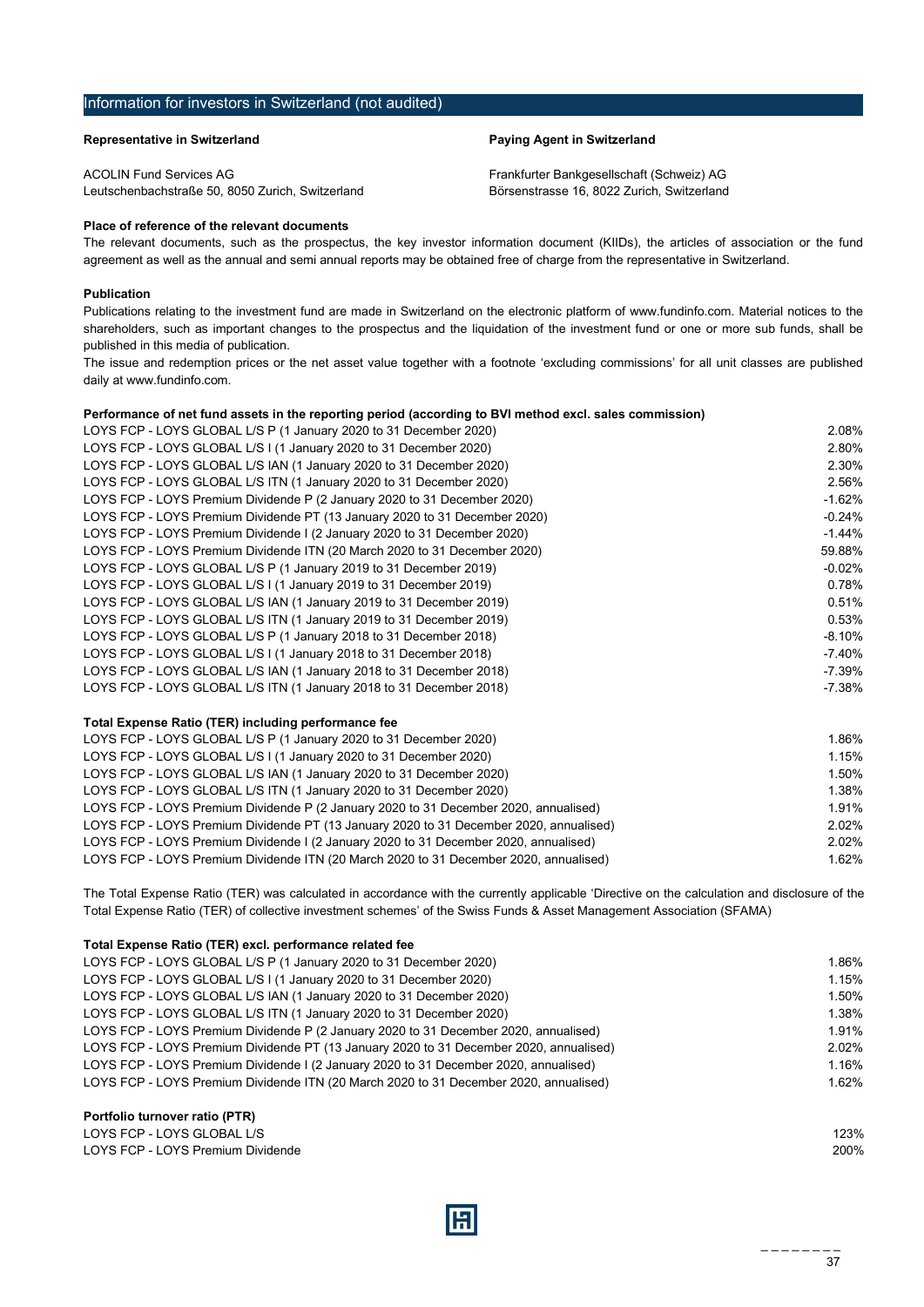#### **Payment of retrocessions and rebates**

The fund management company of LOYS Investment S.A., Luxembourg and its agents may pay retrocessions to compensate for the offer activities of fund units in Switzerland or Switzerland. This compensation may cover in particular the following services:

- offer activities in Switzerland;
- provision of the necessary documents;
- Support for the acquisition of fund units.

Retrocessions are not considered rebates even if they are ultimately passed on, in whole or in part, to investors. The recipients of the retrocessions ensure transparent disclosure and, on their own initiative, inform the investor free of charge of the amount of compensation they could receive for the offer. Upon request, the recipients of the retrocessions shall disclose the amounts effectively received for the offer of such investors' collective investment scheme.

The fund management company of LOYS Investment S.A., Luxembourg and its agents do not pay rebates in relation to the offer in Switzerland or from Switzerland in order to reduce the fees and costs attributable to the investor that were charged to the fund.

#### **Place of performance and jurisdiction**

For the units offered in and from Switzerland, the place of performance and jurisdiction is at the registered office of the representative.

#### **Language**

The legal relationship between the investment fund and the investors in Switzerland shall be governed by the German version of the Detailed Sales Prospectus.